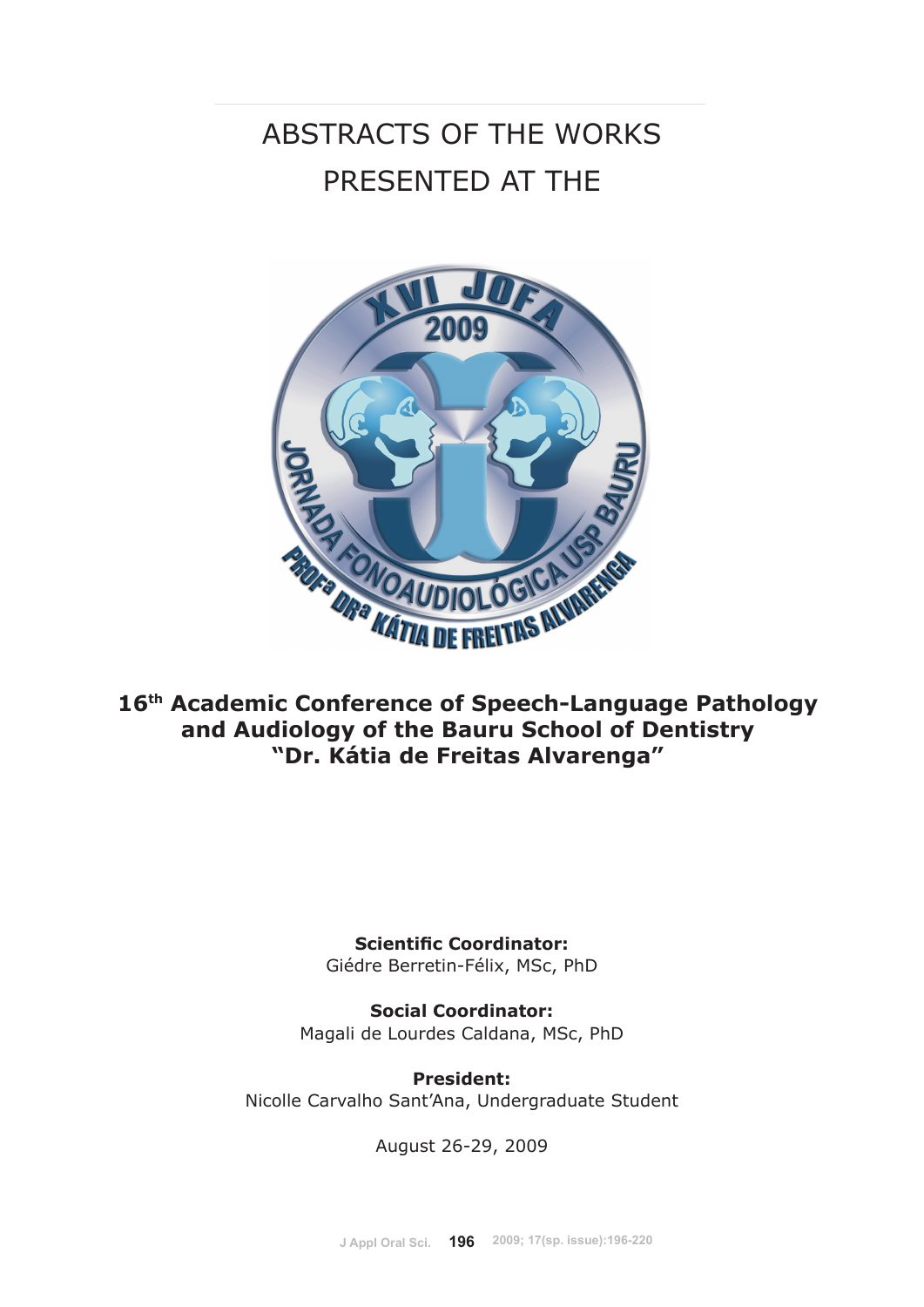**16th Academic Conference of Speech-Language Pathology and Audiology of the Bauru School of Dentistry "Dr. Kátia de Freitas Alvarenga"**

# **AUDIOLOGY**

# A001

# **Auditory processing in unilateral hearing loss: case report**

Salvador, Karina Krähembühl<sup>1</sup> - ka\_salvador@yahoo.com.br Duarte, Tâmyne Ferreira<sup>1</sup> Feniman, Mariza Ribeiro

1 Bauru School of Dentistry - University of São Paulo.

The unilateral hearing loss has been studied by a large number of researchers because of damages that it can bring to central nervous system's maturation, mainly when it refers to the development of the binaural abilities: sound localization, sequential auditory memory, selectivity attention, discrimination, perception in the presence of competing background of noise; considering that one ear probably completes and/or aid the other in the process of decoding the auditory signals. Therefore, the aim of this paper was verify the central auditory abilities in a male individual, 17 years old, with the diagnosis of profound unilateral sensorineural hearing loss and idiopathic cause, without other endangers. The process of evaluation consisted of the application of a questionnaire, conventional audiologic clinical evaluation (audiometry, speech audiometry and timpanometry) and auditory processing tests, being applied to the patient in this study only those classified as monotics and diotics. We concluded that an individual with profound unilateral sensorineural hearing loss could obtain the same scores pre-established in central tests that are standard for individuals with normal binaural hearing. Nevertheless, the binaural stimulation brings greater benefits for development of central auditory abilities, influencing its functional aspect. This last parameter can be ascertained by the incompatibility between the scores obtained in the central tests and the patients' complaint related to their routine.

## A002

#### **Auditory monitoring in infants in the first year of life**

Giordano, Bianca Celestino<sup>1</sup> – biagiordano@yahoo.com.br Colella-Santos, Maria Francisca1

<sup>1</sup>School of Medical Sciences State University of Campinas - UNICAMP.

The auditory system is extremely important to infants, with regard to their overall development. Hence, early detection of possible compromised hearing is essential in order to provide stimulation and an appropriate intervention. Therefore, the objective of this study was to analyze the auditory responses of infants at 4, 8 and 12 months of age, which have shown normal results in neonatal hearing screening, but who have risk indicators for late and/or progressive onset hearing loss. For such purpose, the infants born in CAISM/Unicamp and State Hospital of Sumaré, who were approved in hearing screening, but remained hospitalized in the ICU, and those who had risk indicators for late and/or progressive onset hearing loss, were referred to the completion of hearing monitoring. The following procedures have been performed: anamnesis; behavioral observation with verbal and non-verbal sound; visual reinforcement audiometry (PA2, of Interacoustics); immittance (middle ear analyzers MT10, of Interacoustics); conduction of study of otoacoustic emissions (ILO 292 USB, of Otodynamics). These different methods were chosen according to the age of the infant. Sixty-five infants were evaluated (36 males and 29 females). Regarding the gestational age, 53.85% are pre-terms. Delay in auditory development was verified in 37.2% of infants of four months of age, 50% of infants of 8 months and 27.3% of infants of 12 months. The immittance presented variations in 23.5% of infants of four months of age, 33.3% of infants of eight months, and 9.1% at 12 months. For children who had responses under expectation, explanatory leaflets were given to their parents with suggestions for activities to be developed at home in order to stimulate the hearing. Therefore, the importance of carrying out this monitoring is understood, as possible hearing loss or even late auditory development might be early diagnosed.

A003

# **Audiological findings in patients with facial paralysis**

Ortolan, Natália da Conceição Rossi<sup>1</sup> - natalia\_ortolan@terra.com.br Silva, Daniela Polo Camargo da<sup>1</sup> Fioravanti, Marisa Portes1 Tamashiro, Ivanira Ayako<sup>1</sup>

#### 1 School of Medicine of Botucatu – UNESP.

The peripheral facial paralysis is the result of the interruption of the nervous influx of any segments of the facial nerve. Its involvement results in partial or complete paralysis of the facial movements and may be associated with disturbances of taste, dribble, and tears, in addition to changes in speech, chewing, swallowing and sucking. In 50% of cases, the etiology is unknown. The first incidence is idiopathic, or Bell's paralysis, and the second is traumatic. Symptoms such as tinnitus, vertigo and hearing loss may be associated, especially in cases of tumor. Eighteen individuals with idiopathic facial palsy participated in the study, 10 males and 8 females, mean age of 37 years. All of them underwent medical evaluation and then were referred for audiological assessment that included tests of pure tone audiometry (PTA) and impedanciometry. PTA in six ears had mild hearing loss compatible with speech audiometry. The downward curve was observed in 56% of the ears examined. In impedanciometry, the tympanometric type A curve and the absence of reflex were the most common. This study showed hearing loss and mild downward curve in subjects presented with idiopathic facial paralysis. The presence of decruitment was also observed. The audiometry, in these cases, should be performed to verify the presence of deafness, especially in the speech frequencies, and together with the impedanciometry may help in the diagnosis of peripheral facial paralysis.

 $A004$ 

# **Tinnitus and audiometric findings**

Ortolan, Natália da Conceição Rossi<sup>1</sup> - natalia\_ortolan@terra.com.br Silva, Daniela Polo Camargo da1 Fioravanti, Marisa Portes<sup>1</sup> Tamashiro, Ivanira Ayako<sup>1</sup>

1 School of Medicine of Botucatu – UNESP

Tinnitus is one of three major otoneurological events besides vertigo and sensorineural hearing loss. It can be generated by sounds of structures near the inner ear and transmitted to the cochlea or occur in situations in which the dysfunction is in somewhere in the auditory system, from the neuroepithelium structures of the Corti's organ to the auditory cortex. The latter type is often associated with hearing loss as in cases of acoustic trauma, use of ototoxic drugs, Presbyacusis, Menière's disease and in individuals with vestibular schwannoma. Tinnitus can be mentioned in one or both ears, or inside the head. Many people may have tinnitus before they show some degree of deafness. Ninety-five patients with mean age 50 years, of both genders, were submitted to pure tone audiometry (PTA), after medical evaluation. Sixty-five percent with complaint of tinnitus only and 35% with tinnitus and deafness, and 32% unilaterally and 68% bilaterally. Of those who had only complained of tinnitus, 29% had hearing loss with mild degree and a descending curve. Thus, the hearing health monitoring in individuals with tinnitus, without complaint of deafness, is relevant for a better treatment and assistance of the progression of the disease which is causing these symptoms.

#### A005

# **Audiological findings in patients with sudden deafness**

Ortolan, Natália da Conceição Rossi<sup>1</sup> – natalia\_ortolan@terra.com.br Silva, Daniela Polo Camargo da1 Fioravanti, Marisa Portes<sup>1</sup> Tamashiro, Ivanira Ayako<sup>1</sup>

1 School of Medicine of Botucatu – UNESP.

Sudden deafness is characterized by a sudden onset of hearing loss with varied etiology. The deafness may develop in hours or days, usually unilateral, with variable intensity and may be mild to profound. In many cases, tinnitus (80%) and vertigo (30%) may be associated. Among the causes of sudden deafness are the viruses, the vascular disturbances, changes in barometric pressure, the acoustic trauma, head trauma and the vestibular schwannoma. Sudden deafness may be permanent, but may also have a spontaneous recovery of normal hearing level or close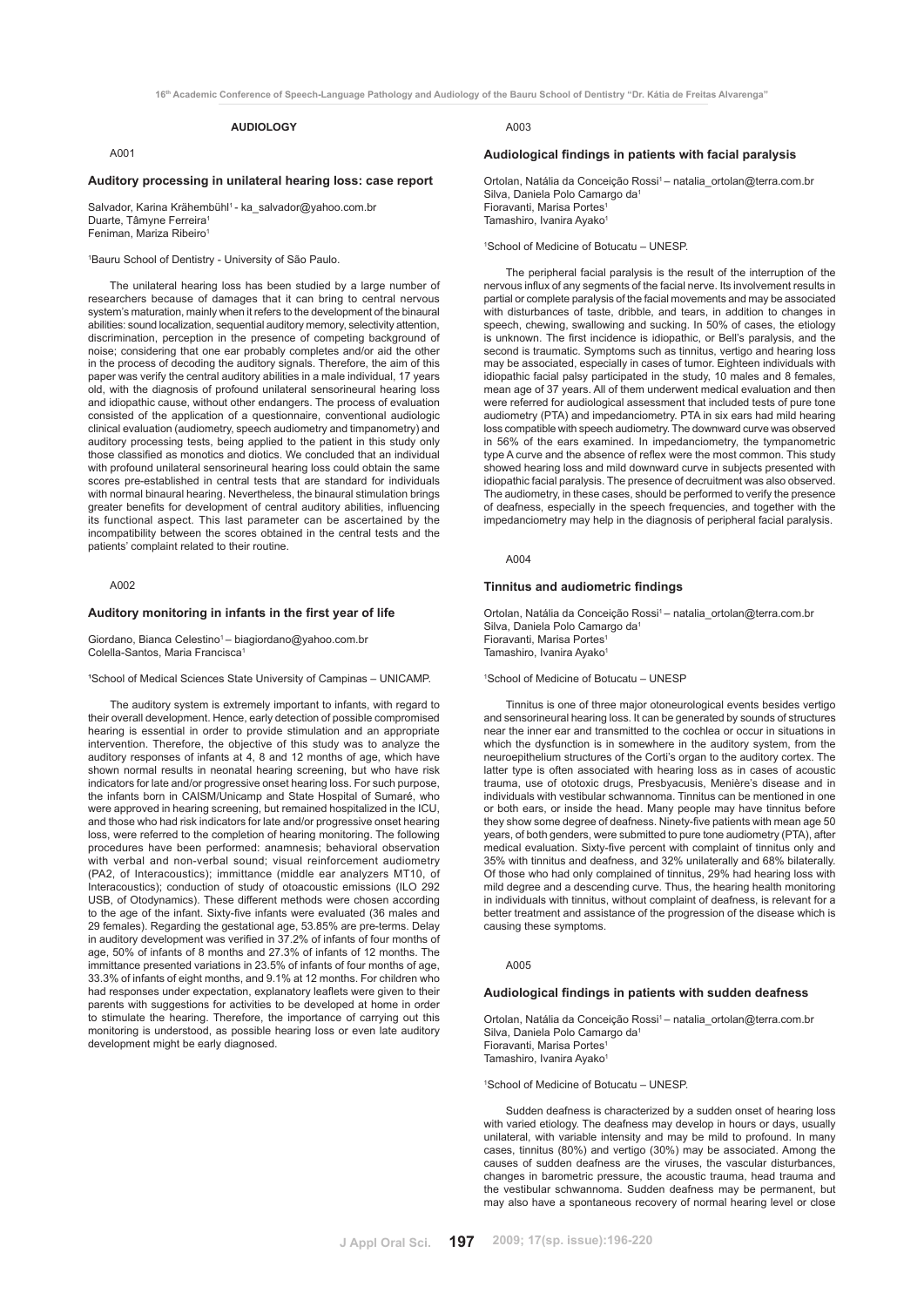to normal. Its incidence is similar between men and women. The age of patients ranges from 40 to 60 years. Thirty-four subjects with complaints of sudden deafness, 16 females and 18 males with a mean age of 39 years, participated of this study. Most participants showed unilateral complaint accompanied by tinnitus. All of them underwent the medical evaluation and then were referred for audiological assessment that included tests of pure tone audiometry (PTA) and impedanciometry. In the medical evaluation, 10 ears presented changes and 58 normal otoscopy. PTA in 65% of ears showed some degree of hearing loss and the mild degree and descendent curve were the most common. In speech audiometry, most patients showed discrimination compatible with the degree of deafness. In the impedanciometry, the tympanometric type A curve was the most frequent, and nine ears had recruitment. This study showed that sudden deafness causes varying degrees of hearing loss, being the mild one the most common. The etiology of this type of loss should be carefully investigated for appropriate intervention and imaging tests are often needed to clarify the diagnosis in cases of vestibular schwannoma.

#### A006

# **Occupational hearing loss: record of the audiometries performed in USP Bauru Campus**

Otubo, Karina Aki<sup>1</sup> - kari.otubo@usp.br Lopes, Andréa Cintra<sup>1</sup> Basso, Talita Costa<sup>1</sup> Marinelli, Érica Juliana Innocenti<sup>1</sup> Macedo, Camila<sup>1</sup> Lauris, José Roberto Pereira<sup>1</sup>

1 Bauru School of Dentistry - University of São Paulo.

Studies on occupational exposure demonstrate that noise has been reaching a great part of the working population, worldwide, being the Noise Induced Hearing Loss (NIHL), the second most frequent disease of the auditory system. The exposure to intense noise, for long periods causes auditory effects, such as temporary or permanent hearing loss and acoustic trauma, as well as non-auditory ones (tinnitus, vertigo, amongst others). Aiming at enlightening the new findings and improving the auditory quality of the workers, the main objective of this study was to analyze the audiometries of the employees of USP, Campus at Bauru, in environments whose sound pressure level exceeded 85 dBNPS. Using a retrospective model, two groups of participants exposed to occupational were analyzed: those with tonal thresholds within the acceptable limits and those who presented alterations in the hearing thresholds, that is, tonal thresholds below 25 dB, in any frequency (Decree number 19 of the Ministry of Work and Employment -1998). Forty periodic audiometries carried out between 2007 and 2008, from individuals of both genders aged 32 to 59 years, and with varied professions (gardeners, maintenance technicians, drivers, among others) were analyzed. According to the classification proposed by Fiorini (1994), 27.5% (N=11) presented audiometries within normality, 45.0% (N=18) presented normal audiometries with notch; and 25.0% (N= 10) presented audiometric configuration suggestive of NIHL. Besides the Conventional Audiological Evaluation (from 250 to 8,000 Hz), the High Frequency Audiometry was also performed (9,000Hz, 10,000Hz, 11,200Hz, 12,500Hz, 14,000Hz and 16,000Hz). The results showed that the two studied groups presented worse responses in the High Frequency Audiometry, demonstrating that the use of this registry seems to be useful as a method for early detection of auditory alterations.

A007

# **Elderly people, new users of hearing aids: expectations and satisfactions**

#### Santos, Izabella dos<sup>1</sup> - izabella.santos@terra.com.br Couto, Christiane Marques do<sup>1</sup>

<sup>1</sup>School of Medical Sciences State University of Campinas - UNICAMP.

Aging causes changes in hearing and may lead elderly people to communication difficulties. So, many of them look for the hearing aids to solve their difficulty to hear and their psycho-social problems. However, elderly people have expectations that may influence their adaptation to the hearing aids. This research examined the relationship between their expectations and their satisfaction. Data collection was done in two phases: the first was when the elderly people received their hearing aids and the second, a month after. A semi-open questionnaire, formulated by the researcher, was applied and estimated their expectation in the first and the second phases. In the second phase of the study, the questionnaire termed "International Outcome Inventory for Hearing Aids (IOI-HA)", developed by

Cox (2002) was also applied. This questionnaire analyses the satisfaction and other aspects, regarding the use of hearing aids. People between 60 and 85 years old, with sensorineural hearing loss, belonging to the Hearing Health Program at UNICAMP, participated in the study. The first phase of the research involved 14 people, and the second phase, 10 out of the 14, from the initial phase. It was observed that most elderly people expected that the hearing aids would improve their communication with the family, in their leisure or at work. Issues related to esthetics emerged among the female participants. In the second phase, it was observed that they determined better their speaker or the object they desired to hear better. As for the responses to the questionnaire IOI-HA, 70% of elderly people had a score between 29 and 35. The study showed that expectations become more specific after use of hearing aids and that most participants evaluated the hearing aids positively, being satisfied with their better hearing after their use.

A008

# **Amplified music and adolescents: where does the danger live?**

Sant'Ana, Nicolle Carvalho<sup>1</sup> – nicolle.santana@gmail.com Lopes, Andréa Cintra<sup>1</sup> Fernandes, Gabriela<sup>1</sup>

1 Bauru School of Dentistry - University of São Paulo.

Nowadays the use of individual amplified music is very different from the past due to the larger space for storage and the long battery duration, which contributes to users listening to music during hours without brakes, often in a volume that would not be advisable, allowing more early hearing damage. The study aimed to promote educational lectures, with hearing health promotion in elementary, middle and high schools, in order to minimize early hearing damages. Two schools participated in the study, one public and one private, which included adolescents between 11 to 18 years old, listeners or not of amplified music. The material was exposed in slides, pictures and videos and approached themes about hearing, use of amplified music electronic devices, hearing health risks, hearing and not hearing symptoms, among other information. The results showed the participation of all present students during the lecture, with questions and comments that emphasized that the youth has litle knowledge of hearing loss and the damages it may cause, making indiscriminate use individual amplified music devices. Therefore, it is necessary to continue hearing health programs in this population, with hearing health promotion and early diagnosis tests to ensure that these young adults are protected against the potential harmful effects, in benefit of their present and future health.

A009

#### **Implications of neurosarcoidosis in audiology: case report**

Oliveira, Jerusa Roberta Massola de1 Manoel, Rosana Ribeiro<sup>1</sup> Blasca, Wanderléia Quinhoneiro<sup>2</sup> Campos, Karis de<sup>2</sup> - karisdecampos@yahoo.com.br

1Hearing Division of Health, Hospital for Rehabilitation of Anomalies Craniofaciais-HRAC/USP.

2 Bauru School of Dentistry - University of São Paulo.

Sarcoidosis is a multiorganic granulomatous disease that can affect any organ or system. Research has shown higher incidence in the lungs and intrathoracic lymph nodes, and therefore this condition has diverse clinical manifestations. The VIII cranial nerve can be affected with consequent sensorineural hearing loss. Anyone can contract the disease, noting that 70% of patients with this disease are less than 40 years old. Its etiology remains unknown and in many cases the diagnosis is established by exclusion. This study aimed to describe the clinical and audiological findings in a 16-year-old female patient with neurosarcoidosis enrolled in CEDALVI the HRAC USP, where the audiological diagnosis and the procedures for selection of hearing aids were performed. Data were collected from the patient's mother report, results of tests performed since the time the first symptoms had manifested, in addition to analysis of medical records with a focus on speech anamnesis, ENT, nursing assessment and audiological aspects as pure tone audiometry and acoustic impedance measurements. Clinical symptoms and neurological problems that occurred were more headaches, facial paralysis, tinnitus, and hearing impairment as sequelae of the sensory neural type of severe degree on the left ear and profound level on the right ear. This study shows the importance of research in auditory function in individuals with neurosarcoidosis.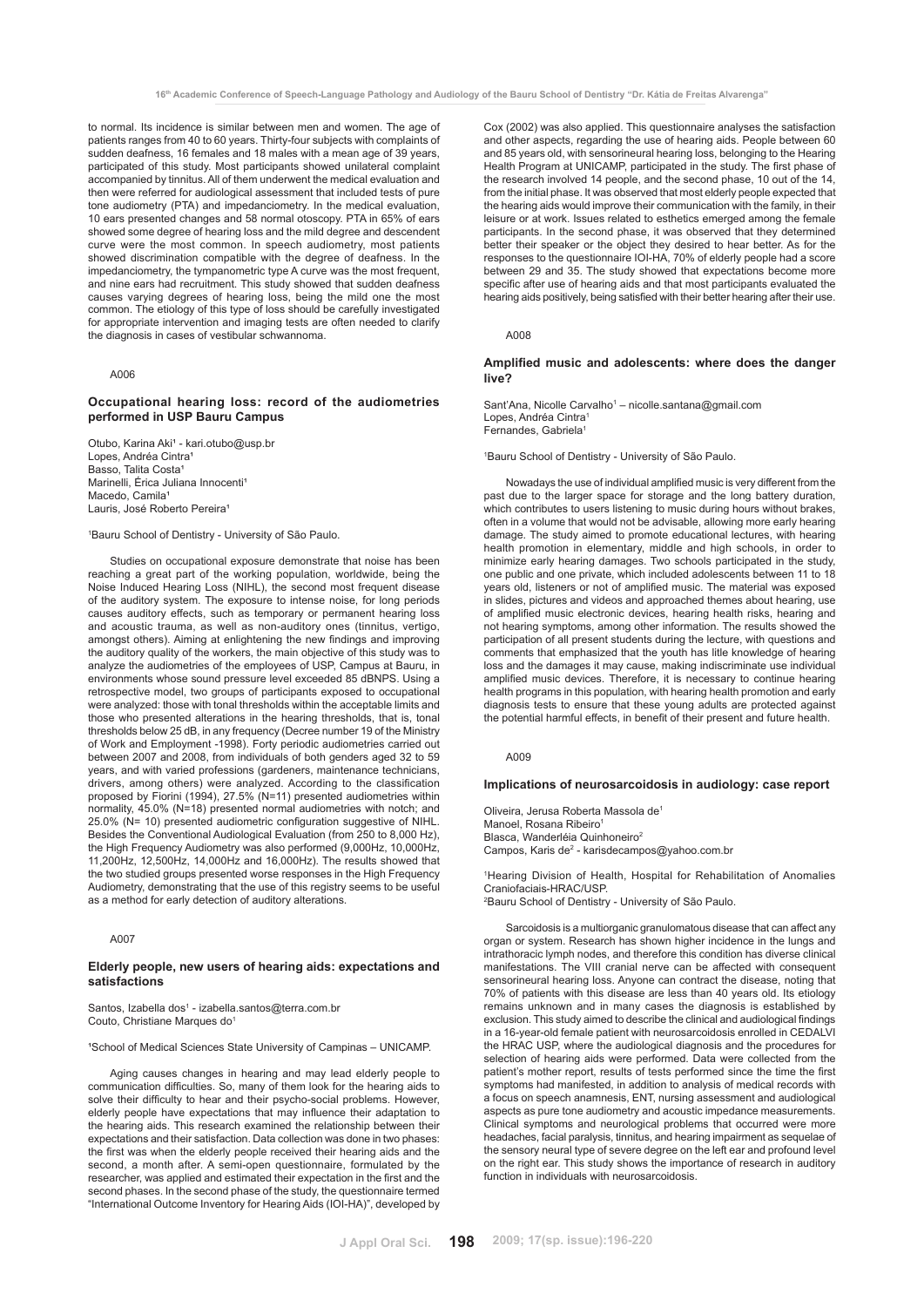# A010

#### **Relation between hearing handicap and audiometric data**

Aiello, Camila Piccini<sup>1</sup> - mi.aiello@gmail.com Lima, Ivanildo Inácio de<sup>1</sup> Ferrari, Deborah Viviane

1 Bauru School of Dentistry - University of São Paulo.

Traditionally the selection of adult candidates for an aural rehabilitation program is based only on audiometric criteria. However, other factors influence the emotional and/or functional adjustments of an individual towards a hearing impairment. This study verified the relations between the self-perceived hearing handicap (participation restriction) and average audiometric thresholds as well as the speech recognition thresholds (SRT) in hearing impaired adults. Seventy seven adults (mean age: 50 years) with post lingual sensorineural bilateral hearing loss of varying degrees were evaluated. None of the participants had previous experience with hearing aid use. The Hearing Handicap Inventory for Adults (HHIA) was administered in an interview format right after the auditory diagnosis process. The inventory is comprised of two subscales exploring both the emotional (13 items) as well as the social/situational (12 items) consequences of hearing impairment. Pearson's correlation coefficients between HHIA scores (total as well as the emotional and social subscales scores) and audiometric thresholds (ISO average, encompassing the frequencies of 500, 1k, 2k and 4 kHz) and SRT values of the ear with better residual hearing were calculated. A significance level of 5% was adopted. Very weak correlations were found between HHIA scores and audiometric thresholds and SRT, this being statistically significant in case of audiometric thresholds. These results reinforce the need for the use of an instrument for evaluating participation restriction in clinical practice since it cannot be inferred from the audiometric data alone.

# A011

# **Selective and sustained auditory attention in children with cleft lip and palate**

Salvador, Karina Krähembühl<sup>1</sup> - ka\_salvador@yahoo.com.br Duarte, Tâmyne Ferreira1 Zotelli, Camila Monteiro<sup>2</sup> Camargo, Renata Arruda<sup>2</sup> Feniman, Mariza Ribeiro Carvalho, Fernanda Ribeiro<sup>3</sup>

1 Bauru School of Dentistry - University of São Paulo. 2 Hospital for Rehabilitation of Craniofacial Anomalies – HRAC. 3 University of Sacred Heart.

Auditory attention is the ability one has to focus on a sound stimulus and is ready to receive a different stimulus. It is essential to acquire acoustic and phonetic aspects of language patterns which are imperative to the learning process. Selective and Auditory attention are outlined in this study. Auditory selective attention involves answering an acoustic stimulus over another, so that the reaction is directed to a significant stimulus ignoring the other one. In Pediatric Test of the Speech Intelligibility - PSI, the task involves selective attention. Auditory sustained attention refers to the process of focusing on a particular stimulus during a period of time. This ability is tested using the Sustained Auditory Attention Ability Test (SAAAT). Given that cleft lip and palate is a risk indicator for hearing and that middle ear alterations may provide long periods of sensorial deprivation changing auditory abilities, the aim of this study was to evaluate whether there is correlation between the results of PSI and SAAAT in children with cleft lip and palate. 40 medical records of children with cleft lip and palate, aged 7 to 11 years, from a Craniofacial Malformation Hospital, with normal hearing were evaluated in a retrospective study. 32.5% of cases in PSI test showed alterations. 69.23% of these also had variation in SAAAT. Of the children who showed no change in PSI (67.5%), 48.15% showed alterations in SAAAT. There was no statistical correlation among the results. Thus, according to the results, alterations in auditory sustained attention are not related to alterations in auditory selective attention. However, further investigation on auditory sustained and selective attention is needed.

# A012

#### **Use of auditive prosthesis and satisfaction**

Nam, Tatiana My Reom<sup>1</sup> - dandara1@uol.com.br Couto, Christiane Marques do<sup>1</sup>

<sup>1</sup>School of Medical Sciences State University of Campinas - UNICAMP.

Factors that contribute to use of hearing aids: acceptance, satisfaction, benefit. Satisfaction does not depend only on acceptance and benefit, but includes the individual's expectances regarding the prosthesis. This study analyzed satisfaction, period of prosthesis use and relationship between them. The International Outcomes Inventory - Hearing Aids (IOI-HA) was applied, which investigates seven dimensions of hearing aids: daily use, benefit, residual activity limitations, satisfaction, residual participation restrictions, impact on others, quality of life and a questionnaire on time of use prepared for this research, which investigated situations, reasons for use and non-use. In IOI-HA, highest score evaluation becomes more positive. Thirty people with sensoneurorial hearing losses with minimum of three months of hearing aid use participated in the research. The participants were aged 30 to 92 years, 18 males (mean age of 69.47 years) and 12 females (mean age of 45.75 years). Sample was divided in two groups, according to the difficulty classification without prosthesis (Question 8 – IOI-HA). Group 1 with an mean age of 61.76 years, judged as moderately severe hearing impairment to severe. Group 2, with mean age of 67.22 years, judged difficulty hearing as mild or moderate. We observed that positive evaluation of prosthesis, period of prosthesis use, and satisfaction are not related to judgment of hearing difficulty. We didn't observe correlation among IOI-HA variables, and among those variables and specific using time. We concluded that there is satisfaction of individuals regarding the use of prosthesis and a long time of use, but there was no statistically significant correlation between satisfaction and length of use of hearing aids, and there was no difference between satisfaction and length of use of hearing aids among the groups.

#### A013

# **Evaluation of satisfaction of users of individual sound amplification equipment**

Magalhães, Fabiani Figueiredo 1 - figueiredomagalhaes@uol.com.br1 Mondelli, Maria Fernanda Capoani Garcia1 Jacob, Regina Tangerino Souza1

1 Bauru School of Dentistry - University of São Paulo.

Hearing is one of the fundamental senses of life, has an important role in society and is the basis for the development of human communication. Problems resulting from hearing loss can be minimized with the use of hearing aids. There are some cases of motivation that must be taken into account during the orientation of the users: how to accept the benefit and satisfaction. Satisfaction is built to the subjective impressions of the individual. However, it is essential to verify the level of satisfaction among users of hearing aids through the application of the questionnaire Satisfaction with Amplification in Daily Life (SADL). Form of study: systematic review. It was performed a search of medical literature in the LILACS and MEDLINE databases, from 1996 to 2009, Google Scholar, and Scielo Cohrane. The abstracts and articles identified by electronic search were analyzed conducted that study with the questionnaire (SADL). In the electronic search, the terms hearing, hearing aids, satisfaction, job satisfaction, and effectiveness questionnaires, were used alone and in combination. Subsequently, the data indicating that the questionnaire (SADL) was useful for evaluating the effectiveness and satisfaction of individual users of hearing aid were extracted. SADL was proven an appropriate tool to estimate the satisfaction with hearing aids to be practical, be returned to the clinical use and to allow the measurement of satisfaction in a subjective way of individuals. There was high satisfaction with the hearing in all areas of SADL. This study showed good performance to identify the effectiveness of the questionnaire (SADL) in users of hearing aid. The results also warned to the need of more research using the questionnaire, due to the lack of studies on the subject.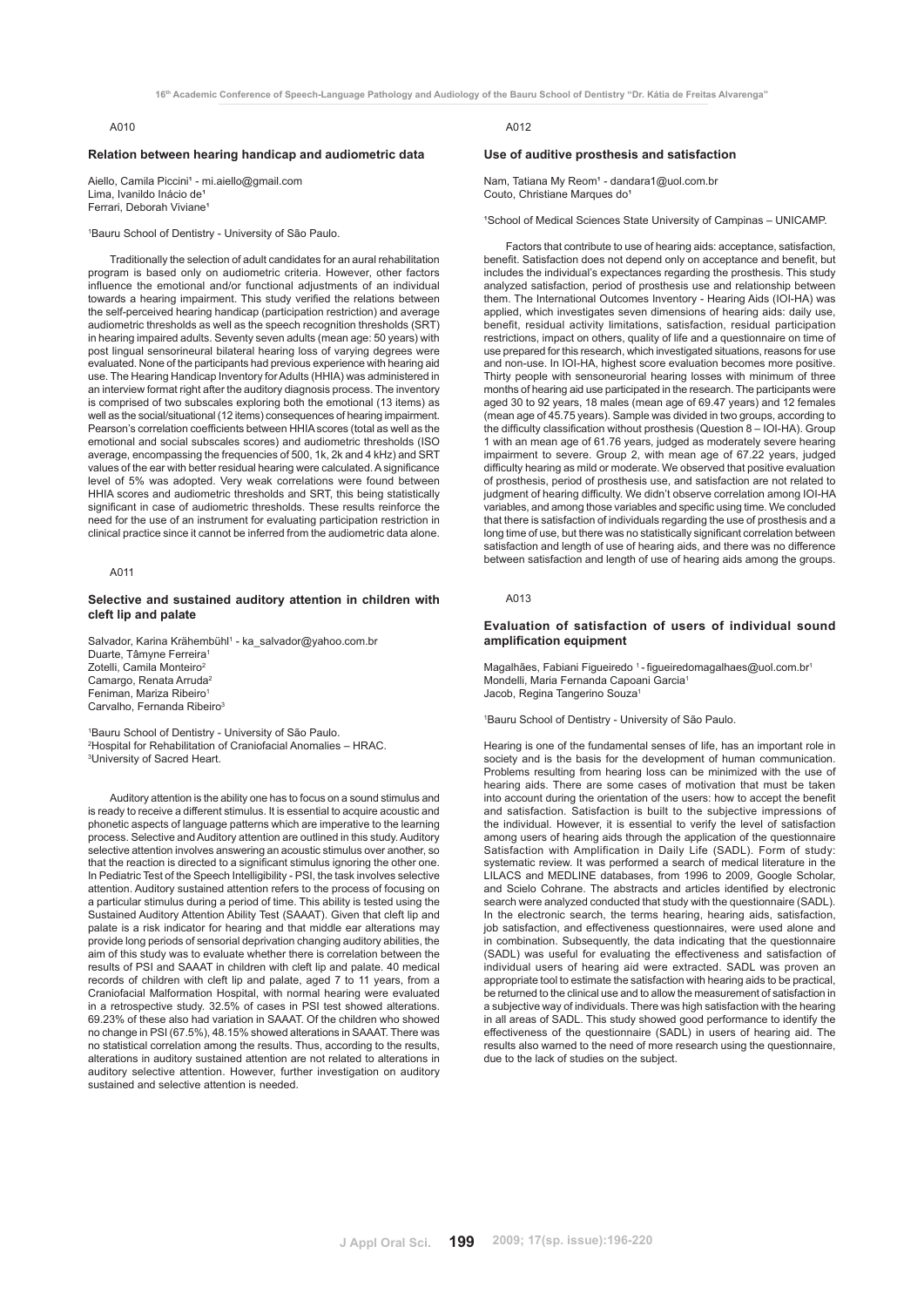# A014

#### **Audiological evaluation in patients with acquired hypothyroidism**

Santos, Karlos Thiago Pinheiros dos<sup>1</sup> - karlosthiago@gmail.com Amorim, Raquel Beltrão<sup>2</sup> Martins, Regina Helena Garcia<sup>1</sup>

1 School of Medicine of Botucatu – UNESP. 2 Bauru School of Dentistry - University of São Paulo.

Authors have reported an incidence around 25% of hearing loss in hypothyroidism. The physiopathology, risk cofactors, and lesion sites are still unclear. The objective of this study was to evaluate the hearing acuity, cochleovestibular symptoms, and risk cofactors in hypothyroidism. The experimental group (GA n-30) had patients with acquired hypothyroidism, and GC (n=30) had controls. Parameters: age, gender, time of diagnosis, comorbidities, cochleovestibular symptoms, biochemical and hormonal exams, audiometry, BERA and TOAEs. All participants were female. The predominant age range in both groups was 31 to 50 years. Most GA patients had less than 5 years hypothyroidism diagnosis. The most common GA comorbidities were depression and hypertension. Cochleovestibular symptoms were more frequent in GA (76.7% versus 26.7%). Mild elevation of fasting glycemia values occurred in 40% GA and 10% GC; elevated triglyceride and cholesterol levels were observed in both groups. Altered audiometry was found in 22 GA and 7 GC ears showing mild neurosensorial hearing loss. BERA was altered in 10 GA ears (eight of which also had altered audiometry), mainly prolonged LAV. TOAEs was absent in 12 GA and 4 GC ears. Cochleovestibular symptoms and alterations in the audiometry, BERA and TOAEs exams were more frequent in hypothyroidism patients.

#### A015

## **Incidence of vestibular alterations of the dentists in the city of Manaus-AM**

Carvalho, José Luiz Brito de<sup>1</sup> - jluizbrito25@hotmail.com Korbes, Neodete<sup>2</sup> Alcantara, Thelma Paranhos Lima2 Silva, Andréa Cordeiro da2 Souza, Andréia Kelly Assis de Santos, Danielle Braga dos

1 Bauru School of Dentistry - University of São Paulo. 2 University Center North.

The vestibular apparel is the main peripheral organ of the balance and posture. The otoneurology studies the hearing and vestibular system of the internal ear. The objective of this study was to investigate the incidence of vestibular alterations in dentists of the city of Manaus-AM. Sixty dentists aged 30 to 59 years were enrolled. Only professionals with minimum of 5 years of professional experience were selected. The data were collected in April 2008 by means of a questionnaire with closed questions. The results showed that: regarding the professional experience, 21 (35%) had 5 to 10 years, 9 (15%) 11 to 15 years, 13 (21.7%) 31 to 35 years; regarding to complaints of corporal unbalance, it was reported by 18 (30%) interviewees, being constant in only 1 (1.7%);regarding the period of daily practice, 5 (8.3%) worked 1 shift, 33 (55%) 2 shifts and 22 (35.7%) 3 shifts; 15 (25%) of the interviewed dentists referred cases of hearing losses in the family. The most frequent otoneurogical complaint was dizziness (30%). Taking into account the non-hearing effects, the most frequent complaint was headache (50%), stress (48.3%), irritability (45%), tiredness (41.7%), anxiety (36.7%) insomnia (25%), mood alterations (23.3%), variation of memory (21.7%), which can be indicative of hearing loss caused by high levels of sonorous pressure. These outcomes can be quite concerning because they are related to professional life, and can cause different physical, mental and social damages to the dentist.

A016

**Characterization of the Wave V latency-intensity function in the search for the electrophysiological threshold, according to the age group**

Godoy, Juliana Fernandes<sup>1</sup> – godoy.juliana@gmail.com Von Saltiél, Débora<sup>1</sup> Amorim, Raquel Beltrão<sup>1</sup> Agostinho-Pesse, Raquel Sampaio<sup>1</sup> Alvarenga, Kátia de Freitas1

1 Bauru School of Dentistry - University of São Paulo.

The maturation process of the brainstem auditory ways, which intensifies after birth in both full-term newborns and in preterm infants, generates significant changes in wave latencies of the auditory brainstem response (ABR), for they are predominantly determined by myelinization of axons and maturation from synaptic mechanisms. By the end of the second year of life, around 18 months in children born at term, the maturational process of the auditory nerve and brainstem is complete. The research of ABR in infantile audiological evaluation is of paramount importance, especially in children under six months old, when there are no procedures to determine the psychoacoustic threshold. The objective of this study was to determine the wave V latency-intensity function observed in the definition of the electrophysiological threshold by means of ABR research, according to age. We analyzed the results in 62 ears of children born at term with no change in the external ear and / or medium and with absence of neurological diseases, age between zero and 11 months of life. The research of the electrophysiological threshold started in 80 dBHL, decreasing every 20 dBHL, to determine the last intensity in which wave V was recorded. The electrophysiological threshold was of 25.56±7.94, being found in 20 dBHL regardless the age. The latency of wave V in the intensity of 80 dBHL decreased with age, showing the maturational process from the brainstem. In the threshold research, the wave V latency was of 6.58±0.35 ms in 80 dBHL, 7.0±0.39 ms in 60 dBHL, 7.79±0.56 ms in 40 dBHL and 8.71±0.71 ms in 20 dBHL. Given the subjectivity in the analysis of ABR, it is important to know and consider both the age and intensity for adequate analysis of the ABR and consequently in the definition of the electrophysiological threshold.

# **A017**

# **Incidence of hearing loss in a neonatal auditory health program**

#### Agostinho-Pesse, Raquel Sampaio<sup>1</sup> - raquelagostinho@usp.br Amorim, Raquel Beltrão<sup>1</sup> Alvarenga, Kátia de Freitas<sup>1</sup>

# 1 Bauru School of Dentistry - University of São Paulo.

Programs for early identification and intervention have been developed in various regions of Brazil. The literature describes the incidence of hearing loss among neonates as being 1 to 3 in every 1,000 births, and about 2 to 4, in every 1,000 from the Intensive Care Unit. The aim of this study was to determine the incidence of hearing loss in newborns, correlating with the presence or absence of risk indicators for hearing loss. It was a retrospective study from October 2003 to November 2008, which analyzed the medical records of newborns with the hearing screening program of the "Santa Isabel Maternity", in the city of Bauru/SP, by the Auditory and Speech Pathology Department of the Bauru School University of São Paulo, campus at Bauru, which is inserted in the Newborn Hearing Health Model Project. During this period, there were 20,251 births with 134 deaths, and therefore, 20,117 newborns should be screened. Out of this total, 16,962 (84.31%) newborns were submitted to hearing screening, with 16.451 (96.98%) with the result PASSing while 511 (3.01%) FAILED, being referred to the diagnostic process to verify their hearing impairment. Out of the newborns who were submitted to the hearing screening, 1,903 (11.21%) had one or more risk indicators, of which 1,702 (89.43%) passed the newborn hearing screening (NHS), 125 (6.56%) failed and 76 (3.99%) did not complete the NHS. The most commonly found risk indicators were prematurity, followed by family history of HL, phototherapy, permanence in the intensive care unit for over than 48 hours, use of ototoxic drugs, mechanical ventilation for more than 5 days, low weight, low Apgar score, congenital infections during pregnancy, syndromes associated with hearing loss, craniofacial anomalies, hyperbilirubinemia at blood exchange transfusion and only one case of bacterial meningitis. The hearing loss was confirmed in 14 cases, 11 with the presence of risk indicators. These data confirm that there is a significant association between neonates who have risk indicators and the presence of hearing loss.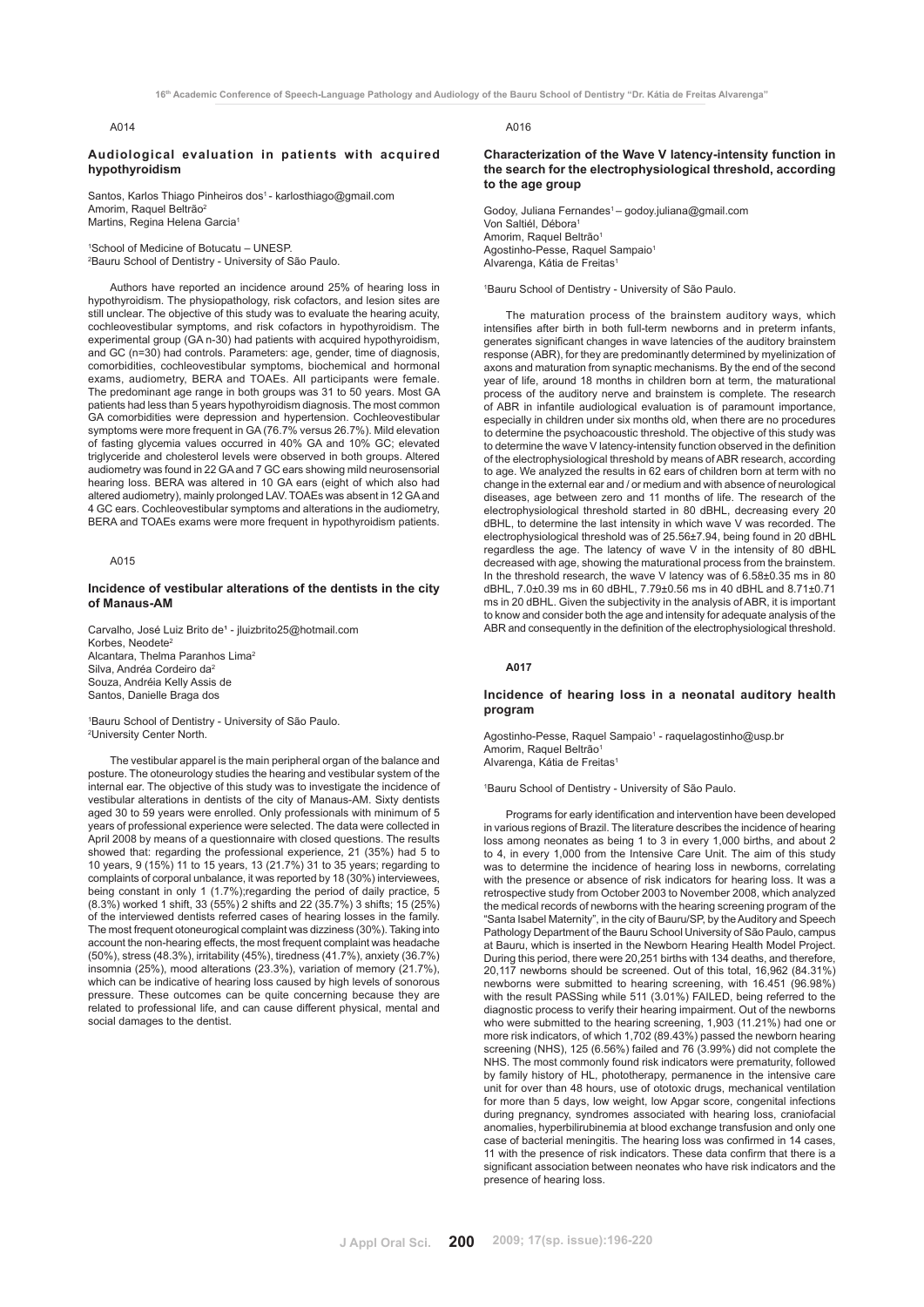# A018

# **Audiometric profile of patients with tinnitus complaint**

Bakr, Aline Ahmad<sup>1</sup> - li.bakr@gmail.com Freitas, Thaís Domingues<sup>1</sup> Cardoso, Ana Claudia Vieira<sup>1</sup>

1 School of Philosophy and Sciences of Marília – UNESP.

Tinnitus has been defined as the conscientious perception of a sound that originates in the ears or the head of the patient, without the presence of a generating external source of this sound. It is a very frequent symptom, affecting 15% of the Americans, according to National Institute of Health (1996). Many patients with tinnitus complaint present associated hearing loss, and the knowledge of this symptom is basic for the medical diagnosis of the case. The objective of this study was to characterize the audiological findings of patients who presented with tinnitus complaint. Forty-two patients of both genders with mean age of 53 years who attended the CEES/ Unesp for audiological evaluation were examined. We made pure tone air and bone conduction in acoustics cabin, using audiometer and evaluated the sonorous frequencies of 250 to 8,000 Hz. The auditory thresholds were classified in accordance with Davis and Silvermann, 1970. Of the 42 evaluated patients we diagnosed: 20 (47.6%) with auditory thresholds within the normal limits; 17 (40.4%) with bilateral sensorineural hearing loss, being 9 (21.4%) symmetrical and 8 (19%) asymmetrical, and 5 (12%) with unilateral sensorineural hearing loss. Our findings allowed us to prove that patients with tinnitus complaint present associated hearing loss.

## A019

#### **The importance of the nursing team in the newborn hearing screening program**

Libardi, Ana Lívia<sup>1</sup> – alibardi@yahoo.com.br Carvalho, José Luiz Brito de Neves, Thaíla Affonso Pimenta1 Agostinho-Pesse, Raquel Sampaio1 Beltrão, Raquel Amorim1 Alvarenga, Kátia de Freitas<sup>1</sup>

1 Bauru School of Dentistry - University of São Paulo.

The Newborn Hearing Screening Program (NHSP) is very important in the identification of hearing alterations in the first months of life. For an effective program, it is fundamental the knowledge and the valorization on the part of all health professionals involved in the gestation period and in the health of the newborn. In the NHSP of the Santa Isabel Maternity, of the city of Bauru, the hearing screening should be accomplished before the maternity discharge, and when it is not possible, through appointment with the nurse during the orientation in the moment of the maternity discharge. The objective of this study was to describe the importance of the nursing in the NHSP. The newborn's records were analyzed in the Santa Isabel Maternity, between March and August of 2008. During this period, 1,980 newborns should be screened, however 1,739 (87.8%) newborns were actually submitted to hearing screening. Of these, 828 newborns were submitted to the hearing screening before the maternity discharge (47.3%) and 1.153 (52.4%) were scheduled for hearing screening. Out of the latter sample, 911 newborns (79%) did attend the hearing screening and 242 newborns (21%) did not attend it, remaining with no explanation about their hearing condition. The data allow the conclusion that the nurse's performance scheduling the newborns for their newborn hearing screening at their discharge from the maternity, as well as their orientation accomplished at that moment, were important for the program's scope.

#### **Assesment of fluency in cluttering individuals**

Bernardes, Ana Paula Lazarin<sup>1</sup> - anapaulla\_lb@hotmail.com Broglio, Gabriela Aparecida Fabbri<sup>1</sup> Capellini, Simone Aparecida<sup>1</sup> Oliveira, Cristiane Moço Canhetti1

**LANGUAGE**

1 School of Philosophy and Sciences of Marília – UNESP.

This research is of extreme relevance in the area of fluency disorders, since studies involving cluttering are scarce. The objective of this study was to compare the fluency between fluent and cluttering individuals. The project was approved by the Committee of Ethics (Nº 3491/2008). Ten individuals of both genders with ages ranging from 10 to 40 years participated until the moment, divided in two groups: GI - five cluttering individuals; GII - five fluent individuals. GI presented rapid and/or irregular speech rate and excessive typical disfluencies, whereas GII didn´t present complaint of speech rate or disorders of fluency. It was used The Test of Fluency of the ABFW (Andrade, 2004), which characterizes the typology of the disruptions, the frequency of the disfluencies and speech rate. The partial results have shown that GI and GII presented the interjection (mean of 10.8 and 5 respectively) as the most frequent typical disfluency. The mean percentages of discontinuity of speech for GI and GII were respectively 14.2% and the 6.8%, and mean percentages of stuttering-like disfluencies (SLDs) were of 1.2% for GI and 0.8% for GII. The means of the flows of syllables spoken per minute had been of 316.5 for GI and 215.9 for GII, whereas the means of the flows of words spoken per minute were 174.7 for GI and 122.7 for GII. The results suggest that the difference between the groups for the disfluency is in the frequency of typical disfluencies, and not in the typology. The flow of syllables spoken as well the flow of words spoken per minute had been increased in the GI. The disfluencies can be caused due to the increase in the speech rate. This study represents a first attempt for the characterization of the profile of the fluency of clutterers. The objective measures used are important for the definition of the diagnosis, the treatment and the prognosis.

L002

# **Communication skills in Noonan syndrome: case report**

Costa, Erica das Graças<sup>1</sup> - ericagrcosta@hotmail.com Moya, Maria Paz<sup>1</sup> Cusin, Dionísia Aparecida<sup>1</sup>

1 Bauru School of Dentistry - University of São Paulo

The Noonan Syndrome (NS) is an autosomal dominant genetic disease characterized by dysmorphic changes with wide range of phenotypic expression and mental retardation of variable degrees. The objective is to verify communication skills of a female child, 3 years and 10 months old, with NS diagnosed by genetic examination. The family did not report neuropsychomotor or delay in language development. The child had not yet joined school. The following characteristics were observed: short stature, triangular face, ocular hypertelorism, anti-Mongoloid slope of the palpebral fissures, ear deployment low, dysmorphic craniofacial, neck and short winged. The evaluation consisted of the following: case history, observation of the communicative behavior, Peabody Picture Vocabulary Test (PPVT);Gesell and Amatruda's Developmental Scale –(GADS) and application of ABFW area of phonology and vocabulary. There was good understanding of specific and daily life contents. The patient was able to keep conversation, building affirmative, negative and interrogative sentences, making use of simple sentences for coordination and subordination, with shifts not always consistent and expansive. She demonstrated awareness of the verbal, nominal and gender agreement rules. She also made limited use of vocabulary and application of PPVT, failed to reach base. The GADS showed compatible results with her age and with the rough motor behavior. The fine motor, language, personal-social and adaptive behaviors were not compatible with her age, being less than expected. Phonological processes were not observed. There was difficulty with interpersonal interaction associated with episodes of temper tantrums. The communication skills are less developed than expected, with changes in semantic and pragmatic aspects. The difficulties of interpersonal interaction and social behavior may explain the limited change in the personal-social, adaptive and language levels reported. Considering the development of children with NS, it is expected an improvement of the social integration and learning with the beginning of the therapeutic process, instruction to the family and join of school.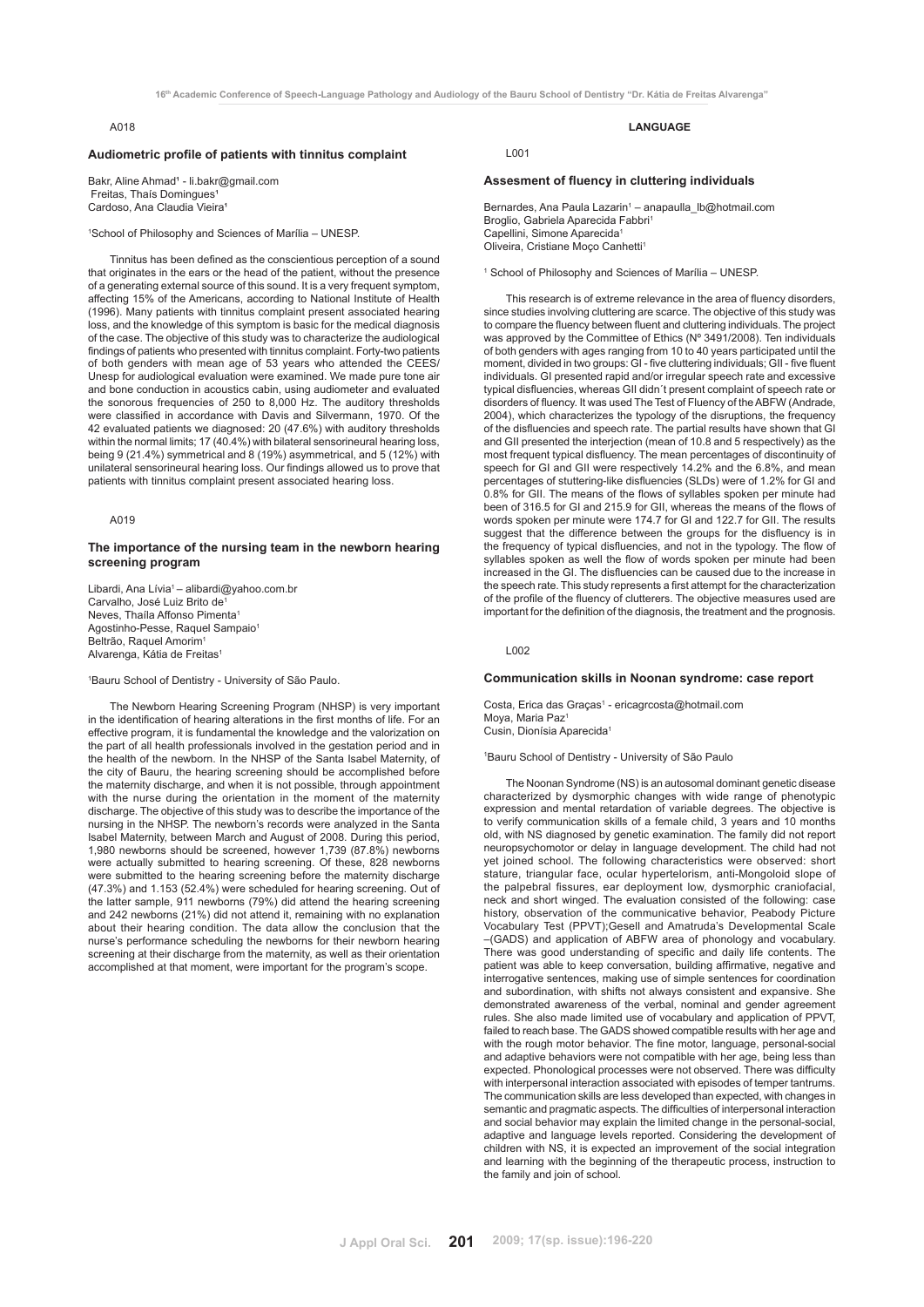#### **Phonological disorders: case report**

Zaac, Talita Bendasoli<sup>1</sup> - talita.zaac@usp.br Pereira, Cíntia Carolina<sup>1</sup> Giglio, Lúcia Dantas Fukuda, Marisa Tomoe Hebihara<sup>1</sup>

<sup>1</sup>Ribeirão Preto School of Medicine – University of São Paulo.

There are difficulties in the utterance of speech sounds as the phonological disorder. This deviation begins during growth as part of the acquisition process and has unknown etiology. The objective is to describe the case of 3-year-and-4-month-old child with diagnosis of phonological disorders, treated at a Clinic-School of a Speech-language Pathology and Audiology course. The speech assessment was performed by observing the children in directed activities, in which behavioral, oral, listening and orofacial motor aspects were observed. The materials used in recreational activities were toys such as dolls, games, logical and temporal sequence, memory game, miniature pots and some food, puppets and illustrated children books. For assessment of phonology the ABFW test was used. It was observed that the cognitive, semantic, pragmatic, morphosyntatic were as expected for the age and the following communicative functions were also observed: regulatory, imaginative, personal, interpersonal, ideational. In the sample of spontaneous language there was a predominance of simple sentences, and complex sentences when they were more complex, the latter depending, at times, in an output expressed by the adult. Incomprehensible emissions occurred during the speech and in the analysis of the test ABFW there was predominance of the following phonological processes: placed in palatal, simplification of consonantal cluster, simplification of liquid and omissions. The other aspects of phonological assessment (orofacial motor and audiological factors) were found within the normal range. Based on the analysis of the results the child presented speech diagnosis of Phonological Disorder. We concluded that detailed speech evaluation allows diagnostic accuracy necessary for these cases and facilitates the development of appropriate therapeutic planning, facilitating the prognosis of the case.

# L004

# **Characterization of children with learning disorder and dyslexia through the Luria-Nebraska neuropsychology battery**

Bretanha. Andreza Carolina<sup>1</sup> - andrezabretanha@yahoo.com.br Vieira, Millena Maria Ramalho Matta Crenitte, Patrícia Abreu Pinheiro<sup>1</sup>

# <sup>1</sup>Bauru School of Dentistry - University of São Paulo.

It has been a growing complaint from the family, educational and clinical failure of children related to school learning to read and write, and some children are often wrongly named by parents and educators seeking justify their difficulties. The Speech-Language Pathology specialist is a professional qualified to understand and to dedicate to the treatment of these difficulties, but there is a shortage of materials to assist in diagnosis, especially materials that are intended for differentiation of the learning disorder and dyslexia. This study comes to take care of the clinical necessities, in view of the lack of reliable materials to help in the differential diagnosis of children with these disorders. Participants of this study were 30 children, 20 diagnosed with a learning disorder and 10 diagnosed with dyslexia at the age of 8 years to 10 years and 4 months, with no sensory changes, cognitive and behavioral. The Luria-Nebraska Neuropsychological Battery (LNNB-C) revised for children was applied, using only the scales: receptive language, expressive language, writing, reading, mnemonic processes, arithmetical dexterity and visual functions. The only function that has been made statistically significant comparison between the groups tested was the arithmetic skill, and that children with learning disorders had greater change that children with dyslexia. With regard to expressive language, receptive and memory, the change is made in proportion in both groups. In the reading function, the group with dyslexia showed greater change; the written and visual functions found a greater change in the group with a learning disorder. It was concluded that LNNB-C combined with other procedures is able to assist in the diagnosis of children with dyslexia and learning disorder and can be used as a tool for differential diagnosis for the reading, writing and mainly arithmetical functions, but other studies should are carried out for confirmation of the collected data.

# **L005**

#### **Deaf inclusion and literacy: analysis of teaching practice**

Schiavon, Daiane Natalia<sup>1</sup> – daia\_schiavon@yahoo.com.br

<sup>1</sup>University of State of São Paulo "Júlio de Mesquita Filho" - UNESP.

The educational inclusion requires a complete restructuration of the management actions and the actions of the entire educational system, which must ensure the necessary support to the conditions of each student, providing an appropriate educational response to individual needs. The research aimed to analyze the process of education of the deaf, period of literacy, observing the teaching of teachers and their communicative actions. This work was a research of qualitative nature only. An exploratory methodology was used, assisting in data analysis in order to formulate an hypothesis and improve the observations and ideas on the subject. Consisting of three Elementary Public Schools of a small-sizes city of the state of São Paulo, where three teacher/student dyads were analyzed in the first year of the elementary school. It was also applied a questionnaire/ interview to teachers consisting of thoughts about their own pedagogical practice, regarding the teaching-learning of the deaf student. The results were analyzed and classified by specific categories concerning the teacher/ student relationship, direct and indirect communication, activities, and interaction with the class. It indicates serious problems regarding the issue of establishing an effective channel of communication between the teacher and the deaf student; however, it also indicates that there is commitment and effort by both the student and the teacher so that this obstacle to the process of learning can be overcome.Such results reinforce the idea that it is up to the educators to be closer to the development of students, making adjustments to the curriculum and designing teaching communication strategies for each case. It is expected that the findings of the present investigation can serve as a tool for analysis and proposal for the development of specific teaching practices to the deaf student attending a regular class.

L006

# **Performance of children from the 4th and 6th grades of elementary school in reading/writing and phonological awareness tasks**

Koritiaki, Francine Dias<sup>1</sup> - frandiko@hotmail.com Santos, Patricia Leila dos<sup>1</sup>

<sup>1</sup>Ribeirão Preto School of Medicine – University of São Paulo

There are several studies reporting the importance of phonological awareness to the performance of reading and writing activities. What is not clear is whether this ability is a prerequisite for learning to read and write or if they develop it in interaction. To reach a conventional writing, and all the prerequisites necessary for literacy, it is necessary that the learner knows the spelling of the language aspects. Research on this subject has been developed with children in early literacy. However, some studies suggest that after completing the literacy, the development of metalinguistic skills continues, missing studies that investigate such continuity. The aim of this study is to compare the performance in reading, writing and phonological awareness among children of 4th and 6th grade of an elementary school. We applied the School Performance Test-TDE, Phonological Awareness Assessment Instrument for Sequential-CONFIAS and a standard text for dictation. The sample comprised 85 students, being 38 in the 4th grade and 47 of the 6th grade. The scores obtained in tests for 4th and 6th grade were, respectively, 21.3 and 28.3 in writing subtest of the TDE, 63.6 and 67.6 on the reading subtest, 52.6 and 56.6 in CONFIAS. As for spelling, the average amount of errors in the 4th grade was 37.9, while in 6th grade was 15.0. As expected, students in 6th grade had higher scores on tests TDE and trust, and lower incidence of spelling errors. However, it is worth highlighting that they have achieved low scores for what would be expected for the popular series. This research confirms that the greater the time of exposure to written language, the better the performance in the skills assessed and that the metalinguistic skills continue to develop even after the literacy.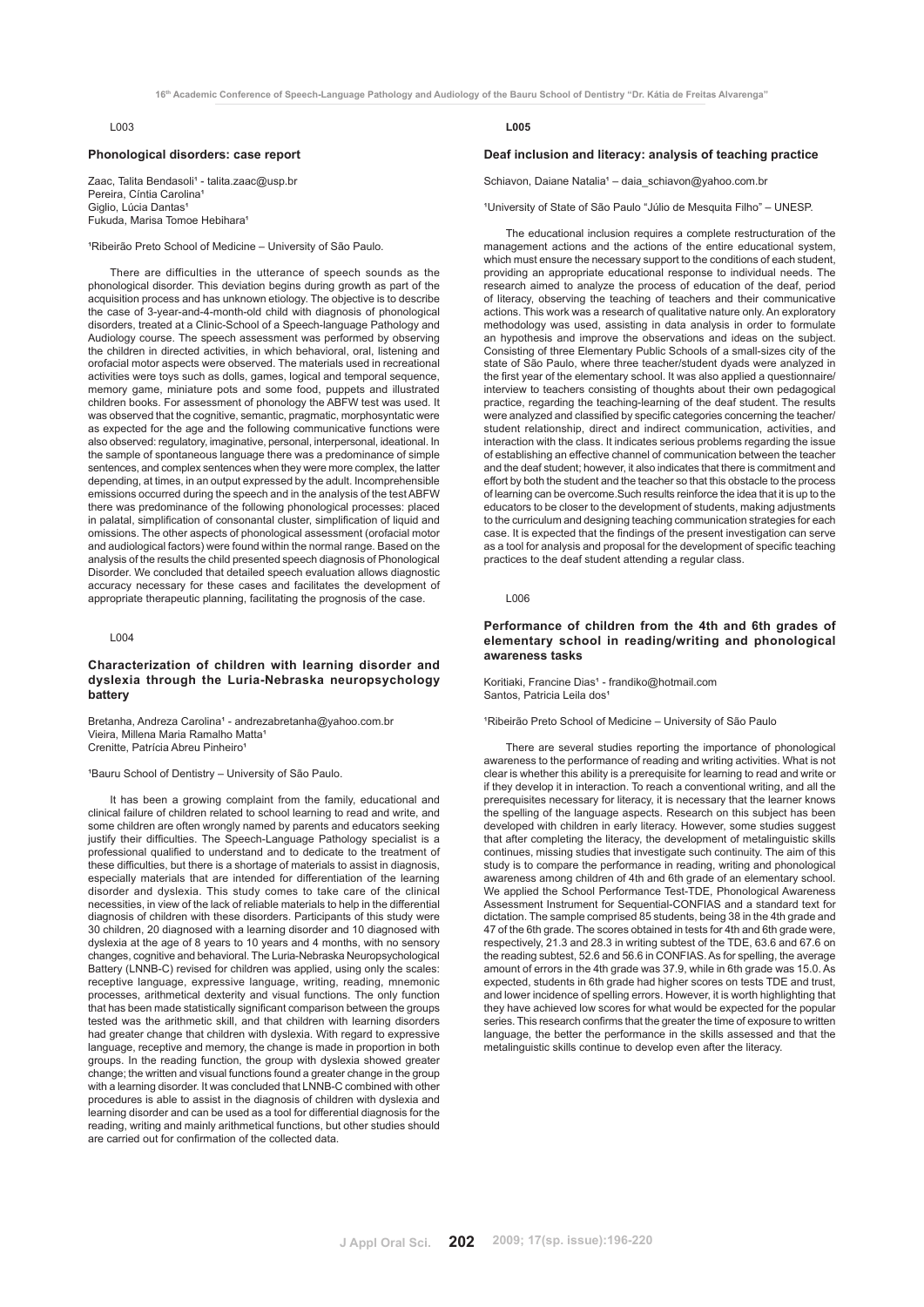#### **Learning disorder as a result of epilepsy: case report**

Moda, Isabela<sup>1</sup> - isa\_moda@yahoo.com.br Kuroishi, Rita Cristina Sadako<sup>1</sup> Mandrá, Patrícia Pupin<sup>1</sup> Pacheco, Aline Cristina<sup>1</sup>

<sup>1</sup>Ribeirão Preto School of Medicine- University of São Paulo

Learning disorder refers to an internal dysfunction, in general neurological or neuropsychological, that manifests through specific difficulties in the acquisition and in the use of skills such as hearing, speech, reading, writing and mathematical logic reasoning. The Epilepsy fits within the disorder causal neurological factors and it is related to the changes of the oral and written languages. The objective of this study is to describe the case of a child, male, 83 years old, with speech pathologic diagnosis of learning disorder and medical diagnosis of epilepsy, consulted at the School-Clinic of a Speech-language Pathology and Audiology. It was performed on the child the evaluation of the cognitive aspects (problems resolution, initiative, reasoning and abstraction); communication aspects (functions of the oral language, phonetic-phonological, semantic, syntactic, morphologic, narrative and pragmatic); phonological conscience and the aspects of the written language (reading and production of graphemes). In relation to the cognitive aspects, the child presented reduced attention and concentration spam, slow reasoning, adequate capacity of problem resolution and symbolic game. In relation to the language's functions, the child presented communicative intention and used predominantly the expression function. In relation to the language formal aspects, the child presented phonological changes, and the semantic, syntactic, narrative and pragmatic aspects remained without alteration. In the written language, the patient presented alteration in the phonological conscience, in the fine motor coordination and low performance in reading and writing activities. Moreover, the patient presents history of behavioral disorder, low school performance with consequent abandonment and delay in learning. The findings of the Speech-language Pathology and Audiology evaluation are correlated with the characteristics of the learning disorder described in the literature. Therefore, it is concluded that the child evaluated in this study presents a learning disorder diagnosis concomitant with the neurological alteration. Based on this, it is relevant to point out the importance of the precocious speech pathologic intervention to prevent greater damages in the development of the oral and written language.

L008

# **Knowledge of graphophonemic rules by students with and without learning difficulties**

Fusco, Natália<sup>1</sup> - nataliafusco@hotmail.com Capellini, Simone Aparecida<sup>1</sup>

<sup>1</sup>School of Philosophy and Sciences of Marília - UNESP Support: FAPESP

This study was for general objective to elaborate protocol of evaluation of reading based on the decoding of the rules of Brazilian Portuguese and for specific objectives to verify and to compare the level of knowledge of the students of  $1^{st}$  to  $4^{th}$  grade with and without learning difficulties how much with the use of the rules of the Brazilian Portuguese. 120 students of municipal public school participated, distributed of  $1^{st}$  to  $4^{th}$  grades, both genders, ranging from 7 to 10 years and 11 months of age, divided in 8 groups (GI to GVIII). As procedure the Protocol of Verification of the Level of Knowledge of the Rules of the Brazilian Portuguese was applied: Regular Word subtest (RW), Irregular Word subtest (IW), Incorrect Regular Words with Visual substitutions subtest (VW), Incorrect Regular words with phonological substitutions subtest (WP), Homophone Incorrect word subtest (WH) and Nonword subtest (NW). The results disclosed that all students of GI to GVIII presented statistically significant difference when comparing the expected and the actually received score, indicating that they had not gotten the maximum punctuation of rightness for these subtests. Regarding the comparison of the performance of the groups without and with learning difficulties, GI obtained better performance in relation to GV in the subtests of FW, RW, PW and VW. GIV had better performance than GVIII in relation to the subtests FW, IW and NW. Based on the obtained results it may be concluded that the tests were proven effective for verification of the level of orthographic knowledge of the students, demonstrating that students with learning difficulties presented flaws in the recognition of orthographic rules if comparison to students without difficulties.

L009

#### **Twin language: case study**

Machado, Nathália Bócca Lourenço<sup>1</sup> – nathaliablm\_rn@yahoo.com.br Oshima, Marluci<sup>1</sup> Lopes-Herrera, Simone Aparecida<sup>1</sup>

<sup>1</sup>Bauru School of Dentistry - University of São Paulo.

There are several main approaches for the study of language development in twins. One of these approaches has been the investigation of twins that present language problems and display a phenomenon known as "secret language". In the present research, a case study was made, being described the development of the language of two twin sisters in relation to secret language, to the phonological disorders that they had and its evolution during speech therapy. It was observed that in beginning of the therapy, the sisters had phonological omissions and substitutions: simplification of the archiphoneme {R} e {S} and omission the phoneme /r/. In addition to these alterations, one sister had omission and substitution of the phoneme /r/ and the other sister had omission of the consonantal group with /l/, being the only aspect that differentiated the language of both. With the evolution of the therapy, it was observed more development in one sister regarding the same phonemes worked in both, demonstrating that, prior to the therapy, the phonological systems were similar due to the narrow relationship of the pair of twins. This fact reduces the necessity of verbal development and diminishes the chances and motivation to communication, which led to the presence of the "secret language" between them and, from the beginning of the therapy, the environmental factor made possible the development of the individual characteristics in language development. From this study, it is reaffirmed that existence of genetic influence on the language of these children, but the environmental factors cannot be disregarded and must be considered the focus of the intervention.

 $L010$ 

## **Efficacy of phonological training program in students at risk for dyslexia**

Fadini, Cíntia Cristina<sup>1</sup> – cinfadini@gmail.com Capellini, Simone Aparecida<sup>1</sup>

<sup>1</sup>School of Philosophy and Sciences of Marília – UNESP. Support: CNPq

The development of receptive and expressive language of children in early literacy is a process that requires attention of educators, as the identification and early detection of signs of dyslexia and the problems arising from academic cognitive-linguistic changes can be minimized through the implementation of phonological training programs. The specific goal of this study was to verify the efficacy of the phonological training program in first-grade students prone to dyslexia. In this study we adapted the research about training phonological abilities developed by Schneider, Roth, Ennemoser (2000). The participants of this study were 30 students of the first grade, from both genders, ranging from 6 to 7 years and 11 months of age. All students were submitted to the test for early identification of reading problems; only 13 students showed difficulty in performing more than 50% of the test and were submitted to the training program. There were statistically significant differences, suggesting that 10 students submitted to the program showed better performance at a post-test when compared to pre-testing, showing, thus, that children at risk for dyslexia in this study actually had failures only in the literacy process, which justifies the use of programs like this to identify early problems in reading, reducing the number of unnecessary referrals to the completion of speech language diagnosis.

L011

# **Children with complaints about school learning difficulties in a child neurology outpatient service: a possible relationship with the phonological processing abilities?**

Furlan, Suzana Aparecida<sup>1</sup> - suzi\_af@yahoo.com.br Kuroishi, Rita Cristina Sadako<sup>1</sup> Fukuda, Marisa Tomoe Hebihara<sup>1</sup>

<sup>1</sup>Ribeirão Preto School of Medicine – Universiy of São Paulo.

The phonological processing abilities are characterized by the way information is processed, stored and used, and such abilities are necessary for the acquisition and development of school learning skills.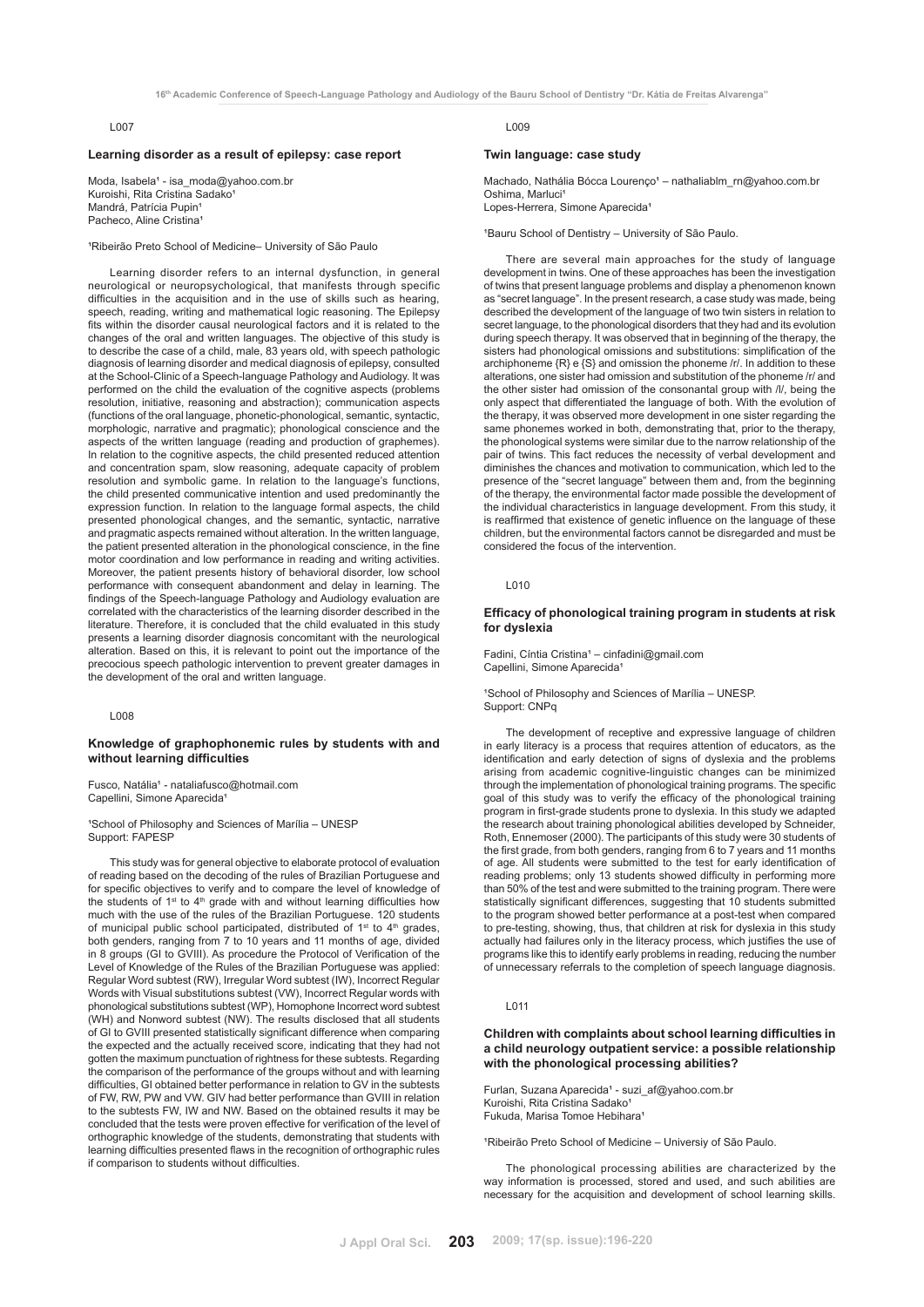Among the phonological processing abilities two are mainly highlighted: the phonological awareness which consists in the ability to discriminate and manipulate speech sounds; and the phonological working memory, known to mentally represent speech phonological characteristics in a short period of time. Thus, the present work aims at linking the performance of phonological processing abilities with learning abilities in children complaining about school learning difficulties. Ten 8-11-year-old children from 2<sup>nd</sup> to 5<sup>th</sup> grade of elementary school took part in this study: two of the subjects were girls and eight were boys. The children complained about school learning difficulties as they were cared in a neurology ambulatory of the Clinical Hospital of Ribeirão Preto Medical School/University of São Paulo (HCFMRP-USP). The following tests were used in the research: the Academic Performance Test (TDE), the Non-word Repetition Test and the Sequential Evaluation Instrument (CONFIAS). All the children underscored on the TDE. Regarding the phonological processing abilities, it was found that 50% of the sample were compatible to the pre-syllabic writing level of the CONFIAS and presented an average hit in five and six syllables lower than two hits in the Non-word Repetition Test. Both the phonological awareness and the phonological working memory are related with school writing, arithmetic and reading skills. In order to minimize de incidence of children with school learning difficulties, the professional responsible for the literacy of children should pay special attention to their phonological processing abilities.

## L012

# **Difficulties in the learning of the writing and the linguistic disorders of scholars in the city of Manaus-AM**

Carvalho, José Luiz Brito de1 - jluizbrito25@hotmail.com Korbes, Neodete<sup>2</sup> Silva, Maysa Maura Feitosa da2

<sup>1</sup> Bauru School of Dentistry - University of São Paulo. 2 Center University of North.

Phonological deviation is a linguistic disorder that half shows for the use of abnormal patterns in the language spoken. The objective of this work was to analyze the phonologic deviation during the learning of children from the 5th year of the elementary education. The survey was accomplished in May of 2008 on 20 children of the Municipal Public School Léa Alencar located at municipal district of Manaus-Am. The children elaborated compositions through the thematic zoo figure presentation, which was retired from the book "Avaliação fonológica da criança: reeducação e terapia", de *Yavas; Hernandorena; Lamprecht* (2002). The compositions were evaluated, and the 5 (25%) students who presented most orthographic errors were selected. The authors of these compositions were submitted to speech evaluation, by using the same thematic figure utilized to elaborate the compositions, and describing orally what they had seen in the figure. After that, the speech was analyzed by the phonetic transcription, and then the data were correlated with the orthographic errors and phonologic errors made during the speech. The results showed that: among the 20 children that made the composition, 15 (75%), presented orthographic errors, being 10 speller errors, 4 speller replacement and 1 speller addition; the speller most frequently unsettled were /r/ e /l/. Among the 5 (25%), children that participated to the second survey phase, with the speech recorded, 4 presented omission and 1 replacement. It was noticed that the most errors are related to the written when compared with speech, and all mistake made during the speech are present to the written. It was concluded that the difficult in the written, related to the significant errors during the composition, can be the casual factor the phonologic deviation.

# L013

# **Communicative skills in individuals with autistic spectrum deviations**

Pedro, Aline Maria Aparecida<sup>1</sup> - lypedro@yahoo.com.br Santos, Lilian Maria dos**<sup>1</sup>** Lamônica, Dionísia Aparecida Cusin**<sup>1</sup>**

1 Bauru School of Dentistry – University of São Paulo.

The objective was to describe the communicative skills in individuals with aspects of autistic alterations. Twenty children from 3 to 13 years old, with autistic characteristics from the Speech Therapy Clinic of Bauru School of Dentistry, University of São Paulo participated in this study. It was approved by the CEP/FOB (042/2007). The instruments used were a Scale of Autistic Traits/Escala de Traços Autísticos (ETA) and Inventory of Communicative Skills/Roteiro de Habilidades Comunicativas (RHC). The data were collected based on the analysis of patients' handbooks.

These data collection were based in indicators referring to the symptoms such as interaction aspects, social behavior and the incident of language alterations as for receptive and expressive processes. The statistical analysis was descriptive. In the ETA, the behaviors most out of step for the interaction were: maintenance of social exchange  $(100\%)$ ; lack of the visual contact (90%), use of persons as instrument (90%), resistance to routine changes (90%), lacking of attention in productive activities (100%), difficulty to identify dangers (100%) and objects turn (70%). Poor adaptive behaviors that were observed: stereotypes (100%), physical balancing (75%), flapping (75%) and turn around itself (70%). In the RHC, as for the reception: difficulty for understanding linguistic contexts, even in concrete situations (100%). As for the expression: echolalia (50%), mutes (40%), jargon (35%); verbal stereotypes (70%); use of gestures for communication (5%). The characteristics involving behavior, language and social interaction are part of day to day activities, allowing this complex picture intervene with all communicative process. The communicative skills influences and are influenced by the presence of poor adaptive behaviors and interaction deficits. This casuistry presented serious alterations in the receptive and expressive processes of language with great impact in the activities of communication. The triad foreseen in these clinical pictures as for the communication alterations, interaction and behaviors makes this clinical spectrum a challenge and must promote reflections in search of therapeutic process that contributes to a better quality of life for these individuals.

## L014

# **The importance of the interdisciplinary approach in the diagnosis of the Stickler syndrome: case study**

Stefanini, Marcela Rosolen<sup>1</sup> - marcelastefanini@yahoo.com.br Alvarenga, Kátia de Freitas1 Agostinho-Pesse, Raquel Sampaio1 Richieri-Costa, Antonio2 De-Vitto, Luciana Paula Maximino<sup>1</sup>

1 Bauru School of Dentistry - University of São Paulo. 2 Hospital for Rehabilitation of Craniofacial Anomalies – HRAC.

The association between the genetics and Speech Pathology is of utmost theoretical and clinical relevance. Thus, the characterization of the pathological case in complement to the genetic one aims at to the election of priorities of behavior and integrated forms of intervention. The present work consists of the presentation of a clinical case study in a clinical school of Speech Pathology. The child was attended in the clinic with two months of age for accomplishment of complete hearing evaluation, since she had failed in the test and re-test of the Transient Evoked Otoacustic Emissions. During the hearing accompaniment she was also evaluation of the language, with 8 months of age. The speech pathologist included the anamnesis and evaluation of the language focusing communicative comments of the behaviors and intentions in spontaneous situations, beyond the following scales: Gesell and Amatruda's Developmental Scale –(GADS) (GESELL, 2000) and Early Language Milestone Scale (ELMS) (COPLAN, 1993). The results showed in the speech pathologist´s point of view, delay in the neuropsychomotor development and language. During the speech evaluation was also observed clinical signals like as horizontal nystagmus, buphtamos, dermatitis and infections of the recurrent respiratory ways, which suggest the hypothesis of an associated case the genetic syndrome. The child was sent to the geneticist, which confirmed the presence of a syndromic case, being diagnosed with the hypothesis of Stickler syndrome. The Stickler syndrome, focus of this study, is an autosomal dominant disorder, characterized by ophthalmological, articular, auditory and orofacial manifestations. It is caused by mutations in genes COL2A1, COL11A1 and COL11A2, responsible for the collagen synthesis. The gene spectrum has great phenotype diversity, which makes its diagnosis complex. Therefore, the use of a multiprofessional team for the diagnosis of these cases, including genetic counseling, is important.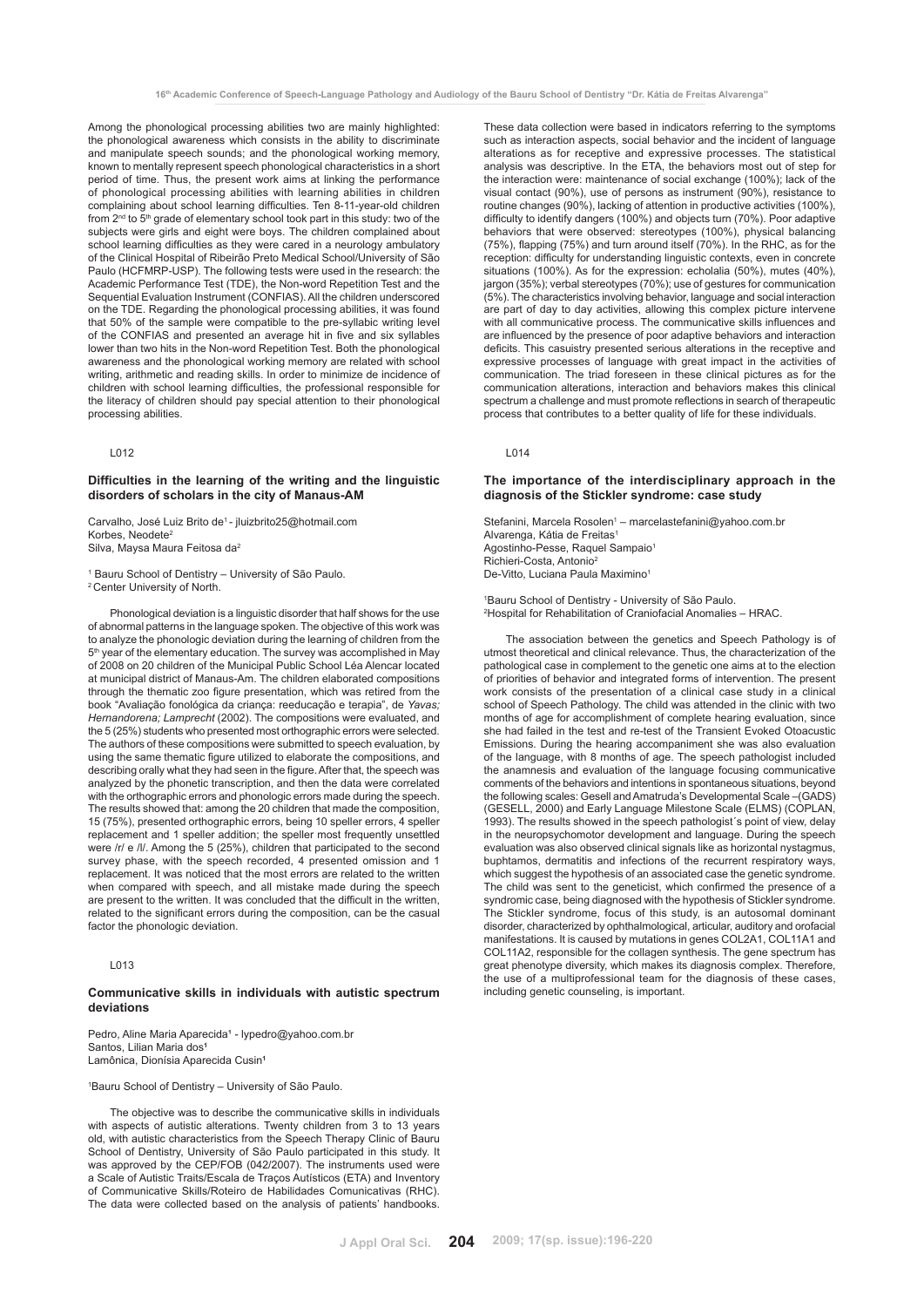**Conceptions and attitudes of the teachers in relation to childhood stuttering** 

Salvini, Sandra Salenave<sup>1</sup> – sandrasalvini@yahoo.com.br Gonçalves, Marília Piazzi Seno2 Capellini, Simone Aparecida<sup>1</sup> Oliveira, Cristiane Moço Canhetti1

1 School of Philosophy and Sciences of Marília – UNESP. 2 Center of Support psychology of the Municipal Secretary Education of Marília.

In Brazil, few studies have focused the question of the stuttering related with the school setting. The objective of this research is to analyze the knowledge of the teachers of the kindergarten public school have about stuttering and how they deal with this pathology, and; to elaborate and to distribute manuals of counseling on disfluency and stuttering to the participants of the research. The project was approved by the Ethics Committee (N°3496/2008). A total of 134 teachers of 19 schools of the kindergarten education, of whom 99.25% were female, took part in this research, with ages ranging from 21 to 55 years. A questionnaire and a brochure elaborated from the analysis of the answers of the questionnaires with counseling on disfluency and childhood stuttering were used. The result shown the stuttering was described as a speech pathology (79.10%) and emotional problem (51.85%). The causes of the pathology had been attributed to an emotional problem (62.23%), followed of anxiety (48.50%). The most commonly described characteristics of the stuttering were nervousness (45.90%) and shyness (44.43%). The majority of the participants (68.86%) believe that their attitudes can influence the stuttering of the child, for 94.81% the treatment of the stuttering is a speech-language pathologist job, and 97.65% believe that the stuttering has cure and it is prejudicial to school learning. Concerning the definition of the stuttering as a speech pathology and the belief in the cure of the disorder, the results had corroborated the study of Calais et al (2002). The answers had shown incoherence, therefore they had cited that the speech-language pathologist must carry through the treatment, however the pointed causes and manifestations say more respect to the emotional aspects. The results suggest that the teachers have many doubts on stuttering, and have interest in knowing the thematic better. We believe that from the offered counseling, the teachers will be able to propitiate an environment favorable to the development of the children who stutter in the school setting.

#### L016

# **Risk factors for stuttering: comparison between children with and without family history of stuttering**

Souza, Heloisa Aparecida<sup>1</sup> – heloisarissato@yahoo.com.br Cunha, Denise de Souza1 Santos, Ana Cláudia<sup>1</sup> Giacheti, Célia Maria<sup>1</sup> Oliveira, Cristiane Moço Canhetti1

1 School of Philosophy and Sciences of Marília – UNESP.

The genetic aspect plays a significant role in the transmission of the susceptibility to stuttering, however, several are the factors that can act in a complex interaction and explain the origin of the disorder. The objective of this study is to compare the risk factors for stuttering in children who stutter with and without family history of stuttering. 60 children of both genders who stutter participated divided in two groups: GI - 30 children with family history of stuttering; GII - 30 children without family history of stuttering. The data were gathered through the Protocol of Risk for the Developmental Stuttering - PRGD (Andrade, 2006), which considers the following factors: age; gender; manner of onset and time of duration of the disfluencies; typology of the disfluencies; communicative and qualitative factors associates; physical and emotional stresses; family history of stuttering; personal, familiar and social reaction, and familiar attitudes. The data indicate that the groups differ from each other only in terms of communicative factors and emotional stress. GII presented a greater number of associated communicative factors than GI. In GI, 80% of the sample presented of emotional stress, compared with 90% in the GII. Another interesting findings was that the emotional stress presented by the GII had a higher score than the factors of the GI. The results corroborate the multifactorial aspect of the stuttering, that is, the transmission of this disorder seems to be related with some factors, and not only the genetic ones. However, children who stutter without family history of stuttering seem to demonstrate differences concerning quantitative and qualitative terms related to associated communicative factors and emotional stress. We can conclude that the results confirm the complexity of stuttering, as well as the necessity of investigating some risk factors for stuttering to

understand the clinical case and to develop an adequate therapy.

#### L017

# **Phonological awareness abilities in children with cleft lip and palate**

Marcelino, Fabiana Carla<sup>1 -</sup> fabimarcelino@yahoo.com ; Feniman, Mariza Ribeiro<sup>2</sup> Abramides, Dagma Venturini Marques<sup>2</sup> Dutka, Jeniffer Cássio Rillo<sup>1</sup> De-Vitto, Luciana Paula Maximino<sup>2</sup>

1 Hospital for Rehabilitation of Craniofacial Anomalies – HRAC. 2 Bauru School of Dentistry - University of São Paulo.

Researches indicate presence of speech production, language and understanding alterations in children with cleft. The ability to analyze the speech by phonological components is called phonological awareness and the phonemic analysis is the most complex. The phonological awareness development allows reading by the correlation between words and sounds. The aim of this study was to relate the language performance with phonological awareness in children with cleft lip and palate. The sample was composed of 24 children, from 7 to 9 years old, with complete unilateral cleft lip and palate, with palatoplasty accomplished until the 18 months of age, for the Furlow or Von Langenbeck surgical technique. The diagnostic process consisted of clinical and formal (Phonological Abilities Profile) speech and language pathology evaluation and cognitive (Raven's Colored Progressive Matrices) evaluation to discard possible associated alterations regarding general intelligence. In agreement with the accomplished speech and language pathology evaluation, it was observed that 18 children (75%) were diagnosed with language disorder, 9 (38%) children of those presented deficit in phonological awareness. Regarding the cognitive evaluation, only 2 children had results under the average. The results suggest a high percentage of alterations in oral language and phonological awareness, which may be related to the presence of cleft lip and palate on the studied sample. Such findings demonstrate the necessity of earlier evaluation and intervention in all aspects of oral and written language.

#### L018

# **Phonological processes in a sample of students from Monte Negro/RO**

Rodrigues, Raquel<sup>1</sup> - queliita.rodrigues@gmail.com Genaro, Katia Flores<sup>1</sup> De-Vitto, Luciana Paula Maximino1 Merighi, Luciana Biral Mendes

1 Bauru School of Dentistry – University of São Paulo.

The phonological system is related to the speech sounds system and the rules to combine them in meaning unity. During this process, the child may produce phonological processes (PP) that affect a classes or a sequence of sounds. The aim of this study was to identify the PP occurrence and related them with age and gander. Three judges analyzed the sample of speech (imitation and picture naming test). The subjects were 83 students (44 female and 39 male) from Mato Grosso School, who lived in the urban zone of Monte Negro / RO, divided into two groups: GI, composed of 30 children, 6 to 7 years (15 girls and 15 boys), and GII, formed by 53 children between 8 and 11 years of age (29 girls and 24 boys). There was good agreement between the judges, ranging from 87% to 100% for the imitation and 88% to 100% for the picture naming test. The PP most frequently observed in the imitation test were: palatal fronting, fricative and stop devoicing, palatalization and velarization; while in the picture naming were: assimilation, palatal fronting, fricative and stop devoicing, palatalization, velarization, syllable deletion, liquid reduction, cluster reduction, final consonant deletion and gliding. There was a higher incidence of palatal fronting in males (picture naming) and GI (imitation). There was higher occurrence of gliding and final consonant deletion in GI (picture naming). So, there was a higher prevalence of phonological mistakes in boys and in young children. Most phonological processes found in the sample occurrence before the expected age.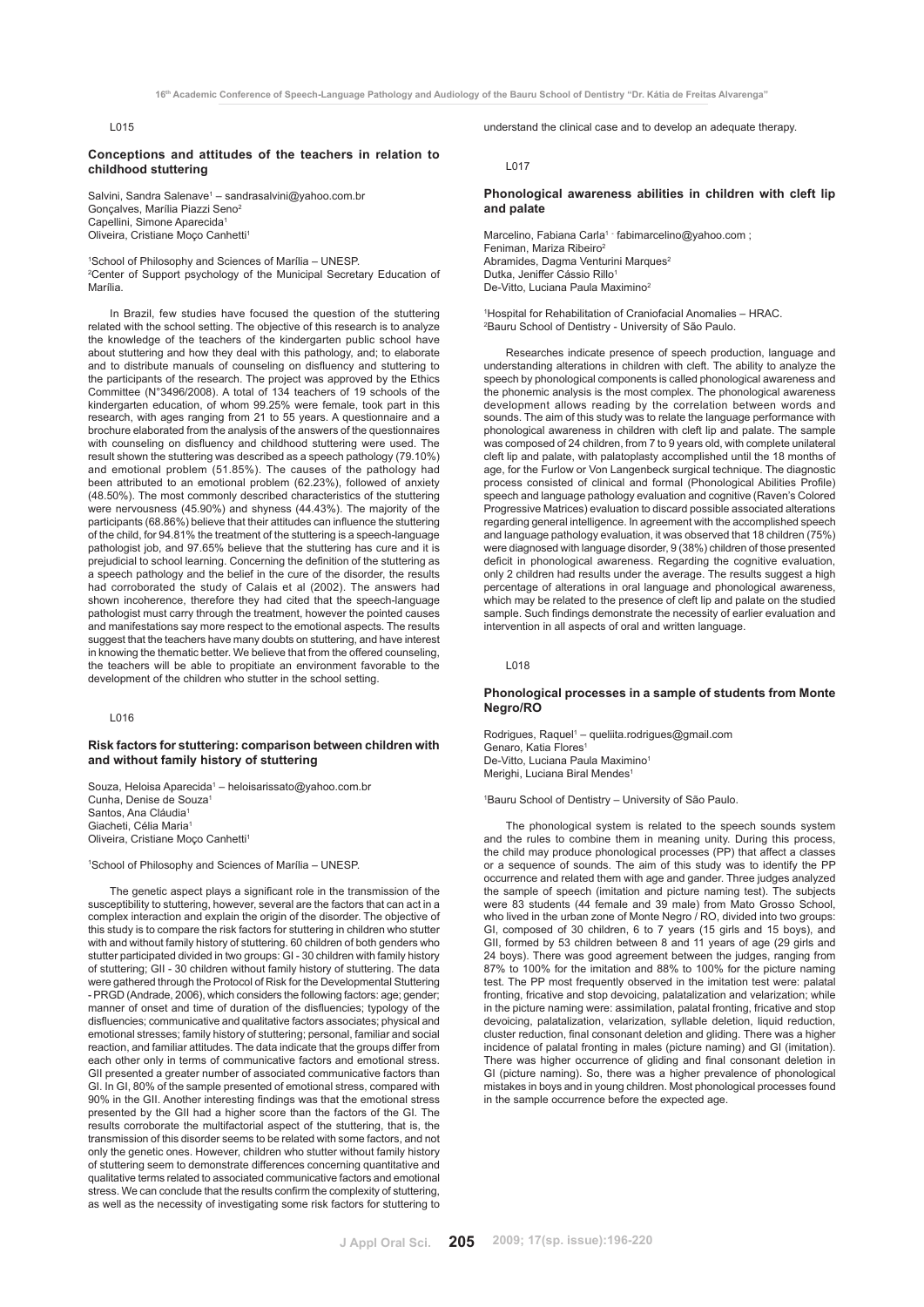## **Children reared in shelters: is it a risk for language development and hearing?**

Franco, Elen Caroline<sup>1</sup> - elen.fono@yahoo.com.br Lopes, Andréa Cintra<sup>1</sup> Lopes-Herrera, Simone Aparecida<sup>1</sup>

<sup>1</sup>Bauru School of Dentistry - University of São Paulo

In shelters, there is the absence of parents, but also the presence of caregivers that may have advantages for the development of children. The stimulation received by children is of paramount importance and also the environment in which the child is living in. The ability to communicate is essential for the emotional well-being and social adjustment, the full hearing is one of the conditions for the development of language. This research assessed the development of language of children who were in shelters and of who remained with the biological family. The verification of hearing was made by the investigation of possible risk factors for the language development. Participants were 30 children aged 14 to 47 months, 15 were living in shelters and 15 were children from public schools, all from a city nearby São Paulo. For assessment of language it was used the ADL Test (Assessment of the Development of Language) and, for the evaluation of hearing, it were used the pediatric audiometer PA5. Data analysis permitted to conclude that, among children in public school,  $40\%$  (n = 6) showed no language disturbance, 26.66% (n = 4) showed mild disorder, 13.33% (n  $= 2$ ) moderate and 20% (n = 3) severe. Among children living in shelters, 26.66% (n = 4) showed no language disturbance, 20% (n = 3) showed mild disorder,  $33.33\%$  (n = 5) moderate and 20% (n = 3) severe. No child had problems identified by the hearing screening. It was concluded the disorders of language were more frequent in children sheltered, and this may be due to the situation that led to the institution, because the child is living a period of deprivation and, often, these places have no physical conditions and personnel to conduct activities that would promote the satisfactory development of these children.

## L020

# **Distance education: the use of a CD-ROM for teacher training**

Oliveira, Ariádnes Nóbrega de<sup>1</sup> – dine\_usp@yahoo.com.br Caldana, Magali de Lourdes<sup>1</sup>

'Bauru School of Dentistry - University of São Paulo.

The distance education has been a widely used tool for the dissemination of knowledge to more people. Whereas teachers are information multipliers and the most indicated for detecting early problems in speech class, this work has focused on teacher training using interactive CD-Rom on Communication Disorders. The aim is to produce a CD-Rom focusing on the aspects of language to be used with public teachers of Bauru-SP. In partnership with teachers from the public school system and a team of students of Computer Science, this CD-ROM was produced covering the development of children in school phase. The focus on content was the process of communication, speech and language, acquisition and development of language, changes in oral language, the importance of oral language for the development of written language and the role of teacher in stimulation and changes in the identification of speech, these subjects divided into modules and sub-modules, so the teacher could have easier access to the information. Regarding the technical aspect, it was prioritized the interactivity of the CD-ROM, making it challenging to acquire new knowledge from texts, pictures, videos and sounds. The final content was reproduced and distributed to the participating teachers. We can conclude that the material prepared for distance education was provided to teachers and encouraging the public school system to apply new knowledge in their daily activities, optimizing the quality of learning for their students.

L021

**Group of living: latent potential for the improvement of speech, quality of life and health promotion: a report of experience**

Marcandal, Gessyka Gomes<sup>1</sup>- gessyka@yahoo.com.br Baraldi, Débora Cristina<sup>1</sup> Soleman, Carla Machado, Maria Aparecida Miranda de Paula²

<sup>1</sup>Federal University of São Carlos- UFSCar. 2 Bauru School of Dentistry – University of São Paulo.

Language is an essential expression that human beings use to reaffirm their own individuality. Through the language, we get in contact and acquire the human culture and knowledge accumulated in the course of their social history. According to the Ottawa Charter (1986), Health Promotion is "the process of empowerment of the community to work on the improvement of their quality of life and health, including increased the participation in controlling this process." The commitment of the Speechlanguage Pathology and Audiology to the population health promotion and the development of language transcend the traditional boundaries of clinical speech, public health and education, and surpass the demands of language changes so as to involve as subjects of the development of language practice, all citizens in their relations of coexistence and social contexts. This study aims to report the experience of the Harmony Group, a group of living that, using the handicraft, presented as a promising space for therapeutic work in order to work discursive practices, health education and thus improve the quality of the life of users of Guanabara and Jockey Club Family Health Units located at the municipality of São Carlos. The Harmony Group was coordinated by the Speech Pathologist resident and presented substantial data for the potential development of language structuring and construction of processes discussion, with consequent improvement of quality of life, increase of popular participation, self care and extension of social network, and also approximated the users and the professionals working in the Family Health Unit.

L022

# **Characterization of the profile of children with cleft lip and palate treated at the HRAC/USP**

Picolini, Mirela Machado<sup>1</sup> – mirelapicolini@yahoo.com.br Domingues, Ana Beatriz Cardoso<sup>2</sup> De-Vitto, Luciana Paula Maximino<sup>1</sup>

1 Bauru School of Dentistry - University of São Paulo. 2 Hospital for Rehabilitation of Craniofacial Anomalies – HRAC.

Cleft lip and palate are the most common craniofacial anomalies. Their prevalence was estimated in 0.19 per 1,000 live births in Brazil, and the largest incidence is in the southeast region. The data on prevalence and incidence are limited and diffused, because the fast demographic growth and extensive territorial dimension. The aim of this study was to characterize the profile of children with isolated cleft lip and palate treated in HRAC-USP, residents in the city of Bauru and regions. As a inclusion standard, children should be aged between 7 and 14 years old, regularly enrolled in primary school and are dedicated to the treatments performed at HRAC. The retrospective analysis of 61 medical records was accomplished between March and July of 2006. The analysis of the data showed that 52% of the patients were male, with an average age of 10 years and 2 months and 84% lived in Bauru. As for the type of cleft, 54% presented cleft lip and palate, 21% cleft palate, 18% cleft lip and 7% cleft submucous. Considering the heredity, absence the genetic inheritance was verified in 67% of the cases. The registers in the HRAC, in 80% of the cases were accomplished before the 12 months of age. Regarding the socioeconomic stratification, 70% were in the low class higher. Regarding the education, 70% were enrolled in classes from 1<sup>st</sup> to  $4<sup>th</sup>$  grade and 30% from 5<sup>th</sup> to 8<sup>th</sup> grade of the elementary school. Having the age of 7 as the ideal reference for enrollment of a student in the elementary school, it was found that 82% of children did not present educational delay in years. The characterization of the population's profile was essential, since it enabled the search for possible factors associated with cleft lip and the development of educational and social.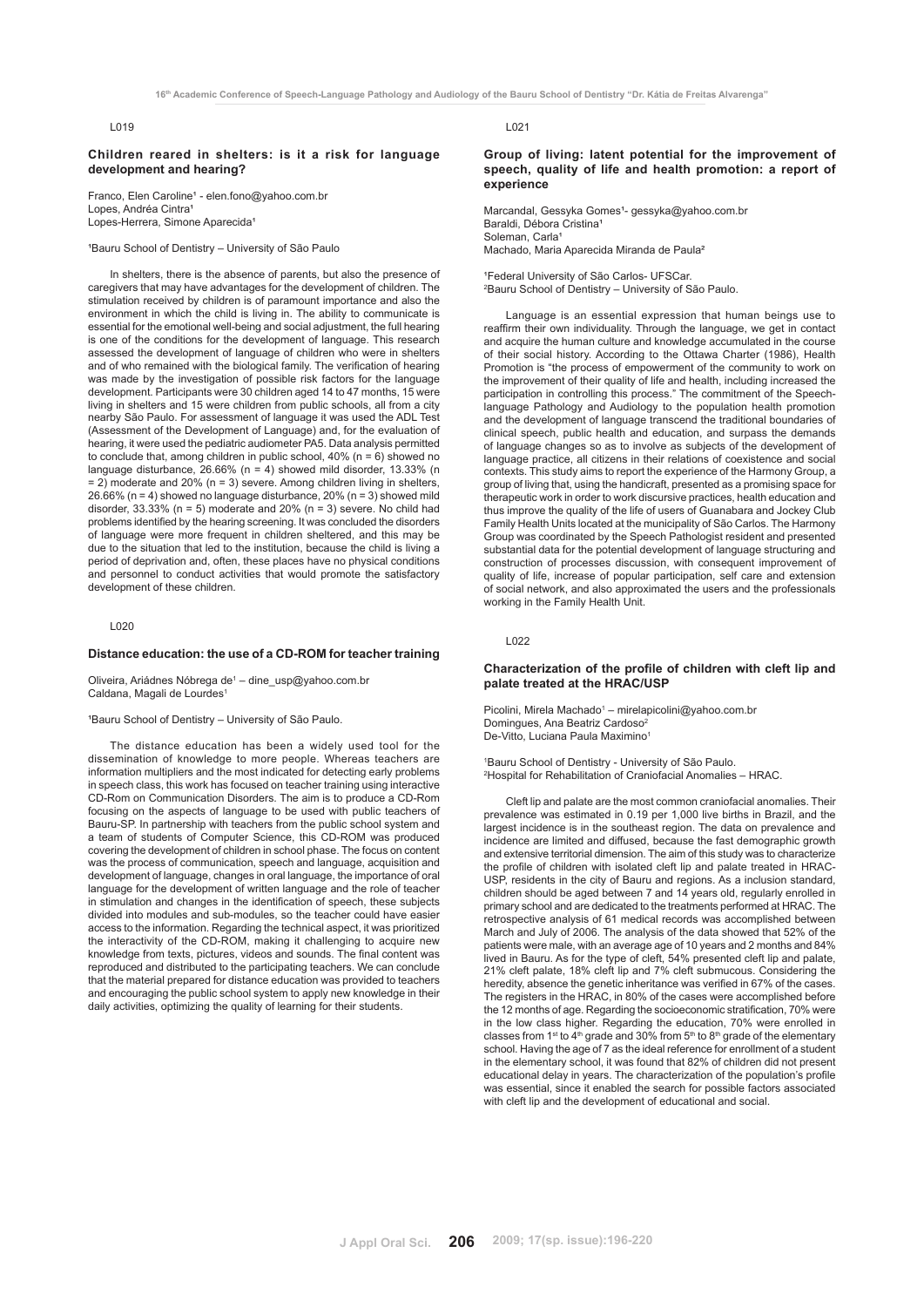#### **Evaluation of the reading performance of 2nd to 6th grade students according to the complexity of the text**

Dellisa, Paula Roberta Rocha<sup>1</sup> – pauladellisa@hotmail.com Navas, Ana Luiza Gomes Pinto1

1 Faculty of Medical Sciences of Santa Casa de São Paulo – FCMSCSP.

The aim of this study was to describe the profile of reading fluency in children from 2ª to 6ª grades without learning complaints, according to the complexity of the texts. For this study 55 children were participants, submitted to the task of reading. Four texts were prepared, one consisting of short words, in other long words, a third with a simple syntactic structure and another of complex syntactic structure. Was asked to them to read texts, and evaluated various parameters of their fluency. Times' decrease was observed for the reading series, the text with short words presented short reading's time than the reading of long words, as the text syntactically simple for the complex. The variables "type of text" and "school" showed statistically significant differences as to the time of reading, with  $p = 0.011$  and  $p = 0.023$ , respectively. As the rate of reading, there was significant increase in all the texts as the series progress, being higher in the text of short words in relation to the long words and syntactically simple in the complex. The percentage of words read correctly increased with education, as shown when compared between the initial and final series surveyed. The difference was statistically significant as the "education" in the four texts, with  $p = 0.011$  and  $p = 0.001$ , respectively, for texts with short words and long, and syntactically simple and complex. As noted by Salles, Parente (2002), Macedo (2005) and Coelho (2008), there was decrease of reading's time in each grade. As with Capovilla et al (1998), the short words' text presented in all series less time than the reading of long words, showing the influence of the size of words in the time of reading. It is concluded that there was an effect on performance in reading according to the school, but this effect depended on the complexity of the text read.

L024

## **Linguistic abilities in children with cleft lip and palate**

Marcelino, Fabiana Carla<sup>1 -</sup> fabimarcelino@yahoo.com Feniman, Mariza Ribeiro<sup>2</sup> Abramides, Dagma Venturini Marques<sup>2</sup> Monteiro, Camila Zotelli<sup>1</sup> Dutka, Jeniffer Cássio Rillo<sup>1</sup> De-Vitto, Luciana Paula Maximino<sup>2</sup>

1 Hospital for Rehabilitation of Craniofacial Anomalies – HRAC. 2 Bauru School of Dentistry - University of São Paulo.

Researches indicate larger predisposition in children with cleft to present delay in the first words acquisition, in the short sentences production, difficulty in the words recovery, in the language understanding when compared with their pairs with normal development. The objective of this work was to evaluate linguistics abilities in children with cleft lip and palate. The sample was composed of 9 children (7 to 9 years old) with complete unilateral cleft lip and palate, with palatoplasty accomplished until the 18 months of age (Furlow or Von Langenbeck). The diagnosis process consisted of clinical and formal (school performance test, hearing processing and hearing attentions evaluation) speech and language pathology evaluation and cognitive evaluation (Raven's Colored Progressive Matrices). The data were analyzed qualitatively and quantitatively. In agreement with the accomplished speech and language evaluation it was observed 4 children with language disorder; observed alterations in the hearing abilities (attention, figure-grond, right and left selective attention, biaural integration, memory, speech secular process). The academic evaluation showed that 3 children presented inferior classification. This way, it may be concluded that children with complete unilateral cleft lip and palate presented oral language abilities inside of the normality, as well as, altered abilities, especially in phonology, semantics, syntax. Regarding the academic performance, most of the children presented appropriate abilities for the education. With base in these discoveries it is suggested the language evaluation in children with complete unilateral cleft lip and palate, to optimize the oral language and writing development.

L025

## **Communication manifestations of an individual with Hypomelanosis of Ito**

Silva, Aline Pillegi da<sup>1</sup> - apsfono@gmail.com Lamônica, Dionísia Aparecida Cusin2 Alvarenga, Kátia de Freitas<sup>2</sup>

1 Program Graduate Special Edcation - Federal University of São Carlos. 2 Bauru School of Dentistry – University of São Paulo.

Hypomelanosis of Ito (HI) is rare neurocutaneous syndrome characterized by spots in the skin, resulting from an alteration in the myelination, which can be associated with neurological, muscle-skeletal and ophthalmologic manifestations, and heart, verbal, genital and urologic abnormalities that can compromise the individual's development and maturation. The objective of this study is to report the verbal communication manifestations in a six-year and 3-month-old male child born from parents with no HI diagnosis, who presented with complaint of difficulty to understand the speech and communicate. The following procedures were carried out for the speech-language pathology and audiology evaluation: observation of the communicative behavior, Peabody Picture Vocabulary Test (PPVT), (Dunn & Dunn, 1981); ABFW - Test of Infantile Language (Andrade et al, 2000) and audiological evaluation by means of PEATE. The HI diagnosis was confirmed by phenotype and genetic examinations. It was observed that he presents limited time attention, superficial handling to objects and toys. He doesn't accept simple orders, he doesn't request adult's partnership, nor gives functionality to the objects, cries as protest. He doesn't look at who is speaking, nor demonstrates to understand when the stimulation is not concrete and the action is not immediate. In the TVIP he got the descriptive inferior decrease category. The following phonoaudiological processes had been found: fricatives plosivation, palatal frontalization, liquid simplification, final consonant and consonantal joint, deafness of plosives and fricatives. The audiological evaluation by means of eletro-acustics and eletro-physiological tests indicated normal functionality of the auditory system peripheral structures until encephalic trunk, with eletro-physiological threshold in bilateral 20dBNA. The literature on the subject is scarce with regard to the communicative abilities analysis and the development of these citizens deserves a careful analysis, seen the impact of the alterations in the communicative performance of these individuals with consequences in the activities of daily life, school levels and learnings.

L026

#### **The contribution of orofacial motricity to facial aesthetics**

Sitta, Érica Ibelli<sup>1</sup> – kek32@hotmail.com Arakawa, Aline Megumi<sup>1</sup> Oliveira, Ariádnes Nóbrega de1 Bassi, Ana Karolina Zampronio1 Caldana, Magali de Lourdes<sup>1</sup> Miranda, Renata Puccinelli de<sup>2</sup>

<sup>1</sup>Bauru School of Dentistry - University of São Paulo. **2** University Center of Araraquara – UNIARA.

The demand for treatment in facial esthetics has become a constant in the professional offices. Patients of both genders, concerned about a harmonious and rejuvenated face, goes to the orofacial motricity therapy clinics looking for this type of treatment. This study aimed to highlight the benefits of orofacial motricity therapy in a case study to provide aesthetic improvement in the patient's face with the performance of orofacial movement. It ran in a private clinic, in the city of Araraquara, after orthodontic intervention. This paper describes the analysis of the speech records of a female patient, 56 yearsold, through anamnesis, initial assessment with phoptographs of the face, treatment, guidelines and final evaluation with photos for comparison. The data showed changes in orofacial muscles such as hypotonia, and inadequate function of mastication by preferential chewing on the left side and pain in the temporomandibular joint (TMJ) with dental pressure. The patient were subjected to 15 therapy sessions, including specific approaches of orofacial movement and mobility, guidelines for care in cleaning and protecting the skin, quality of daily food and the importance of sleep and well being. After knowing their inappropriate habits of facial expressions, therapies were worked eith the aim of providing muscle harmonization with relaxing and wrinkle smoothing massages. Once resolved the discomfort in the face by removal of the tooth clenching habit with the minimization of the points of tension and both articular and muscle pain, as well as changes in the masticatory pattern and quality of life, there was a consequent improvement in the harmony of both hemifaces. It is concluded that the benefits of the appropriateness of the orofacial muscles and stomatognathic functions together provide the balance of the morphology and function and consequently rejuvenation.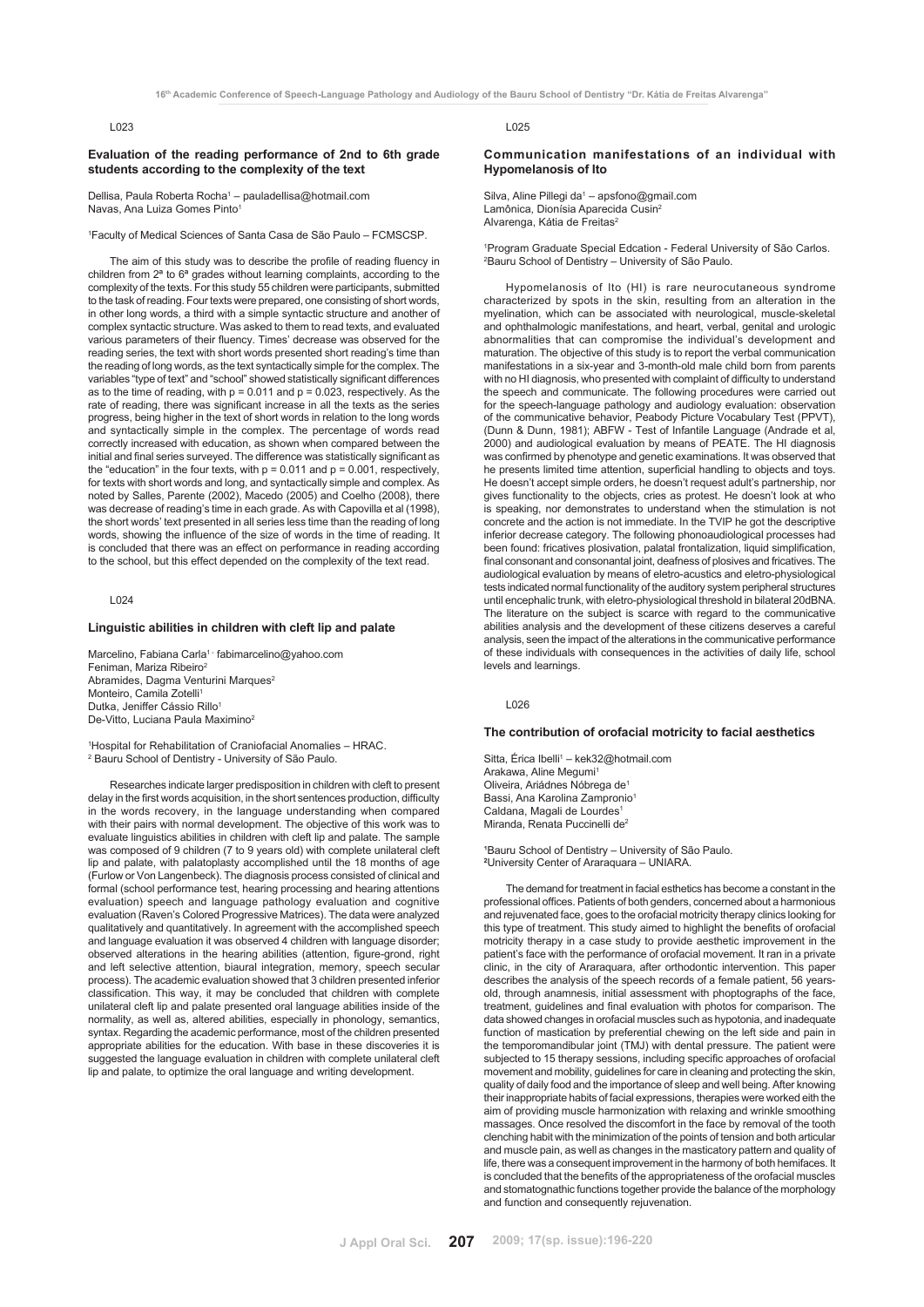**Interdisciplinary approach involving implantology and speech therapy: a proposal of performance, seeking the quality of life of patients with implant–supported prostheses**

Silva, Andressa Sharllene Carneiro da<sup>1</sup> - asc@usp.br Santiago-Jr, Joel Ferreira<sup>2</sup> Berretin-Felix, Giédre Pellizzer, Eduardo Piza2

<sup>1</sup>Bauru School of Dentistry – University of São Paulo. 2 Araçatuba School of Dentistry – UNESP.

Implantology has as objective the implantation of alloplastic materials destined to support prosthesis in the jaws, aiming the rehabilitation of the patients in the context not only functional and aesthetic, but also to promote the social integration of the same. One of the specialist's requirements is the interdisciplinary integration and multiprofessional in the area of the health prioritizing a better quality of the patient's life. In this regard, the integration of Speech-language Pathology and Audiology and Dentistry in the treatment of the orofacial complex allows the normalization of the neuromusculature as a whole providing harmony of form and function of the stomatognathic system, offering stability and success to the patient's treatment. However, it was observed that there are still few references in the literature to approaches combining the specialties of Implantology (Dentistry) and Orofacial Motricity (Speech-language Pathology and Audiology), especially in edentulous patient. These studies are of great importance, since it has been observed the presence of oral myofunctional disturbances in patients rehabilitated with implant-supported prostheses, causing functional damages, mainly regarding the speech, mastication and deglutition. This way, the objective of this study was to accomplish a literature review in the Pubmed, ISI, Cochrane, Dentistry & Oral Sciences Source and Bireme databases having as inclusion criteria English- and Portuguese-Language studies published in the last five years. Two national and 14 international articles were found, approaching the need of integration of teams from both specialties in the patients' oral rehabilitation. It was concluded that the integration between Speech-language Pathology and Audiology and Implantology is necessary as a support therapy in extensive prostheses, in order to define goals and conducts in the rehabilitation of completely edentulous patients. An interdisciplinary approach should be part of the treatment plan for the placement of implant-supported prostheses, and other studies that add to the current literature should be accomplished lin order to evaluate cases in which a combined performance is necessary.

# L028

**Clinical and videofluroscopic evaluation of swallowing in Guillain-Barré syndrome post-acute phase**: **qualitative and quantitative results**

Ribeiro, Priscila Watson<sup>1</sup> - priwtr@yahoo.com.br Cola, Paula Cristina1 Gatto, Ana Rita1 Spadotto, André Augusto<sup>1</sup> Silva, Roberta Gonçalves da<sup>2</sup> Schelp, Arthur Oscar<sup>1</sup>

1 School of Medicine of Botucatu – UNESP. 2 School of Philosophy and Sciences of Marília – UNESP.

Acute inflammatory demyelination polyneuropathy, also known as Guillain-Barré syndrome is characterized by distal and proximal weakness. In many cases the first recognizable symptom is dysphagia due to involvement of cranial nerve. To describe the clinical and videdofluorscopic analysis of deglutition at the inicial recovery phase. The patient was a 25-year-old female with Guillain–Barré syndrome confirmed by electromyography and clinical neurological diagnosis. The patient had a nasogastric catheter and was traqueostomyzed. The clinical evaluation of swallowing was performed 54 days after diagnosis based upon the protocols proposed by Silva and Furkim (1999) and the blue dye test (Cameron et al, 1973), associated with videofluoroscopy evaluation of swallowing (Logemann JA, 1994). The degree of dysphagia was established according to Ott et al, 1996 and Daniels et al, 1997). The quantitative analysis of pharyngeal transit time (PTT) and oral transit time (OTT) were obtained using a specific software (Spadotto et al, 2008). It was observed depressed amplitude and strength of orophacial movements, reduced laryngeal elevation and no contrast leaking through the traqueostomy. There was also absence of signs suggestive of laryngtraqueal aspiration and/or penetration. In the videofluoroscopy, it was observed the presence of posterior oral escape, reduction of pharyngeal response, piriform recesses and valecule residues. No detection of laryngotraqueal aspiration and/or penetration. The average OTT was 5 seconds and the PTT, 3 seconds,

both altered in comparison to normal parameters (Logemann, 1983). The presence of oropharyngeal dysphagia in this patient with Guillain-Barré syndrome suggests the possibility of initializing oral ingestion in earlier phase of recovering time. The treatment definition in these cases may be related to the severity of symptoms. Further studies must be done to determine the swallowing biomechanics during different treatment protocols.

## L029

# **Effects of orthognathic surgery on mandibular sensitivity and mobility**

Passos, Dannyelle Christinny Bezerra de Oliveira Freitas<sup>1</sup> - dannypassos@ usp.br

Silva, Marcela Maria Alves<sup>2</sup> Zanferrari, Elyria Oshiro<sup>1</sup> Berretin-Felix, Giédre<sup>1</sup>

'Bauru School of Dentistry - University of São Paulo. 2 São Carlos School of Engineering - University of São Paulo.

The treatment of dentofacial deformities involves the orthodontic treatment and orthognathic surgery and may cause changes in orofacial myofunctional conditions. The objective was to evaluate the mandibular sensitivity and movements before, 3 and 6 months after orthognathic surgery. The participants were 16 adults of both sexes with malocclusion and different facial characteristics, submitted to orthognathic surgery. In the evaluation of sensitivity, was used esthesiometry on cheeks, lips, tongue, mind, hard palate, soft palate and gingiva. The opening of the mouth, protrusion, lateral to the left and right were measured with a caliper. The results correspond to the preoperative evaluation of 16 patients and postoperative (3 and 6 months) of 7. Changes were found regarding the sensitivity of the gingival, hard palate and soft palate in the postoperative period of 3 and 6 months. About mandibular movements, when compared the pre-operative measures and 3 months after surgery measures, there was a decrease on the mouth opening (pre:  $x = 42.00$  mm  $\pm 7.90$  mm after 3 months:  $x = 35.21$  mm  $\pm 8$ , 65mm), right laterality (pre: x = 5.43mm ± 1.27mm; post: x = 4.86 mm ± 2.27 mm), left laterality (pre:  $x = 6.43 \pm 2.30$  mm after 3 months:  $x = 6.07$  mm  $\pm$ 2.49 mm) and protrusion (pre:  $x = 4.86 \pm 1$  mm, 57mm, 3 months after:  $x =$ 3.00 mm ± 3.11 mm) but without statistical significance (p> 0.05). Comparing postoperative data of 3 ( $x = 35.21$  mm  $\pm 8.65$  mm) and 6 months ( $x = 39.43$ mm ± 7.74 mm) there was statistically significant increase in mouth opening (p = 0.02). The orthognathic surgery caused changes related to orofacial sensitivity and mandibular movements. spontaneous recovery did not occur in all cases in the follow-up period of this study.

# L030

## **Measurement of the pharyngeal transit time by a software in individuals after stroke**

Cola, Paula Cristina1 - paccola@hotmail.com Gatto, Ana Rita<sup>1</sup> Silva, Roberta Gonçalves da<sup>2</sup> Spadotto, André Augusto<sup>1</sup> Schelp, Arthur Oscar<sup>1</sup> Henry, Maria Aparecida Coelho de Arruda1

1 School of Medicine of Botucatu – UNESP. 2 School of Philosophy and Sciences of Marília – UNESP.

Studies have demonstrated 50% to 76% incidence of oropharyngeal dysphagia in stroke. However, a few of these researchers have analyzed quantitatively the bolus displacement time among the phases of swallowing in these population. The focus of this study is to analyze pharyngeal swallowing transit time after hemispheric ischemic stroke. Forty nine right-handers poststroke individuals participated in this study, 26 males and 23 females, aged from 45 to 81 years (mean age: 64 years). The ictus ranged from 1 to 30 days (mean of 6 days). The pharyngeal swallowing transit time was analyzed by digitalized videofluoroscopic images and measured by specific software. The measurement parameters of the pharyngeal phase proposed by Kendall *et al.,* in 2002, were adopted. The results showed that the pharyngeal swallowing transit time in stroke presented alteration, with mean of 2.8 milliseconds. There is a significant change in the pharyngeal transit time in stroke. Further studies are needed to assess the impact of this change in safe swallowing.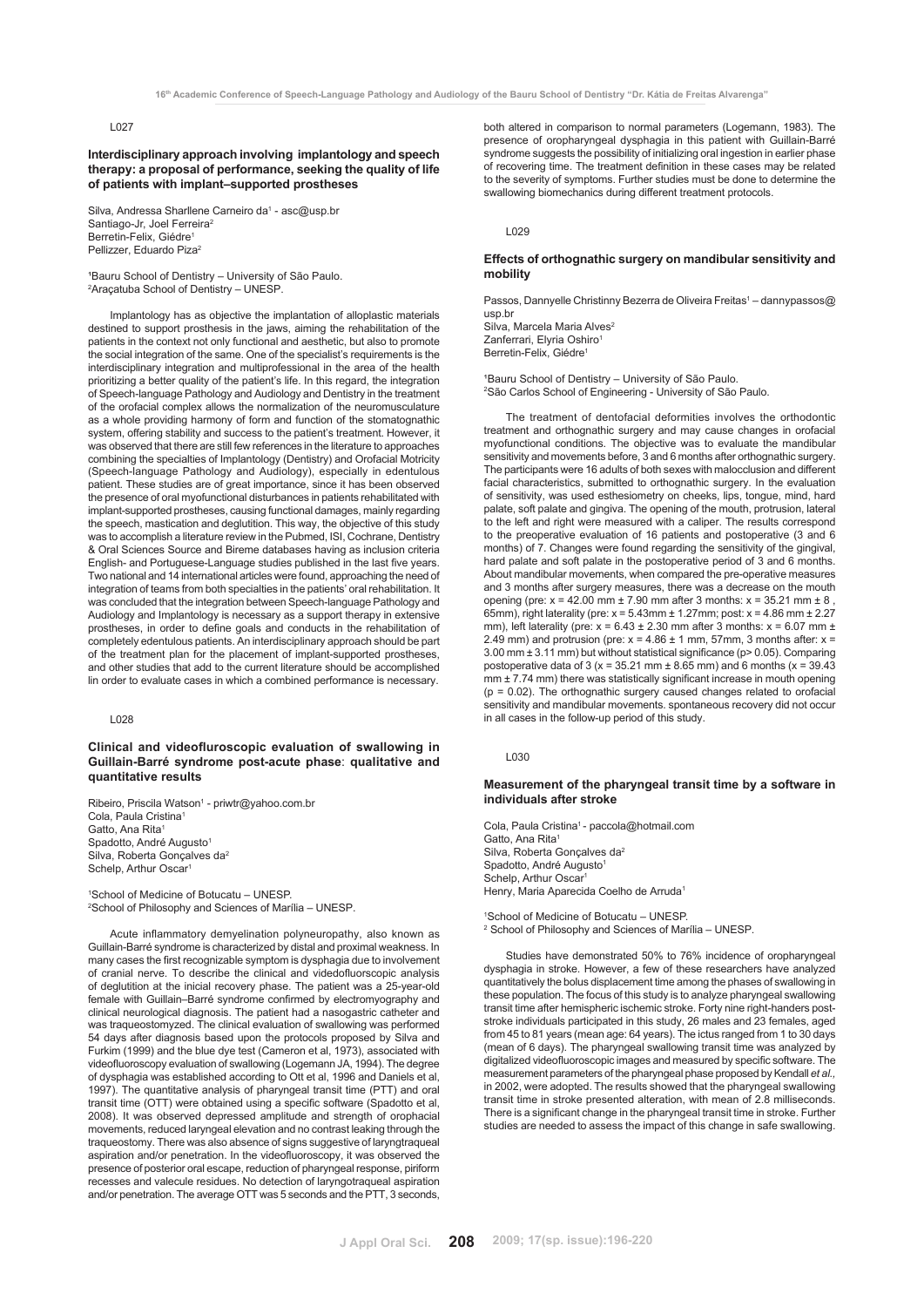#### **Anatomy and physiology of term newborn's suction and swallowing**

Rondon, Silmara<sup>1</sup> – silmara.rondon@usp.br Berretin-Felix, Giédre<sup>2</sup> Rodrigues, Antonio de Castro<sup>2</sup> Daré Junior, Sergio<sup>1</sup>

1 School of Medicine of University of São Paulo. 2 Bauru School of Dentistry - University of São Paulo.

Knowledge of structural and functional characteristics of the stomatognathic system in newborns related to the process of breastfeeding is very important for health professionals. In this sense, was developed in the Discipline of Telemedicine of University of São Paulo an interdisciplinary project focused on training of professionals and health workers on breastfeeding, using technological resources to interactive education, which resulted in the need for the description of the anatomy and physiology of sucking and swallowing. Thus, the purpose of this study was to review the anatomical and physiological characteristics of the stomatognathic system of newborns to obtain theoretical basis for the development of digital instructional material and 3D iconographies. The bibliographic searches were conducted in scientific journals indexed in the LILACS and MEDLINE databases in the last five years, using the keywords: sucking, swallowing, breastfeeding, infant and anatomy. Textbooks of anatomy, physiology, Speech-language Pathology and Audiology and pediatric dentistry were also consulted. From the literature review were retrieved 13 scientific papers related, having been used the texts that contain information relevant to the construction of the roadmap: four papers and five book chapters. The text drawn up from the benchmark theoretical analysis consisted of anatomical descriptions on the baby's mouth, covering also the mechanisms that result in variations engine intraoral pressure during suction, and finally, the oral phase of swallowing. The review of the literature showed the scarcity of information geared to the anatomical aspects of the newborn's stomatognathic system, and that the outlined guidelines can direct not only the construction of dynamic three-dimensional images of breastfeeding in the virtual baby (www.projetohomemvirtual. com.br), but also result in the production of a text addressing issues that are not deeply discussed in the literature.

# L032

# **Oculo-auriculo-vertebral spectrum (Goldenhar syndrome): frequency and types of oral clefts observed in a sample of 34 patients**

Goetze, Thayse Bienert1 – thatabg@yahoo.com.br Zen, Paulo Ricardo Gazzola<sup>1</sup> Rosa, Rafael Fabiano Machado1 Dall'Agnol, Lisiane<sup>1</sup> Graziadio, Carla<sup>1</sup> Paskulin, Giorgio Adriano<sup>1</sup>

1 University of Health Sciences of Porto Alegre, RS – UFCSPA.

Oculo-auriculo-vertebral spectrum (OAVS - Goldenhar Syndrome) is a heterogeneous and variable condition, characterized by abnormalities involving the first branchial arches. Thus, alterations of face, as oral clefts, are common in the syndrome. The aim of our study was to determine the frequency and types of oral clefts observed in a sample of patients with OAVS, correlating this finding with the other clinical features presented by the patients. Our sample was composed by 34 patients, 22 males and 12 females, aged between 1 day and 17 years. All had normal karyotype and at least two features involving oral-cranial-facial, ocular, auricular and vertebral regions. A clinical data collection from their medical records was performed. Fisher exact test (P < 0.05) was used for comparison of the frequencies. Oral clefts were verified in 12 patients (35%): 5 cases of cleft palate (2 of soft and hard palate, 1 of soft palate and 2 of submucous), 6 of cleft lip and palate (3 with bilateral cleft lip, 2 with right cleft lip and 1 with left cleft lip, all involving hard and soft palate) and 1 of longitudinal bilateral cleft lip. There were no statistically significant differences between the frequencies of the clinical features observed in the groups with and without oral clefts. The frequency of oral clefts in our study was similar to the majority of the works described in the literature that found rates ranging from 16 to 40%. Differences in this frequency seem to be related to the origin of the patients and the selection criteria used in studies. The great variability of the oral clefts observed called our attention, ranging from a bifid uvula to major cleft lip/palate. This finding, added to the other abnormalities observed in OAVS, justifies the participation of the speech therapist in the evaluation of these individuals, not only for the detection of the oral clefts, but also for

their appropriate clinical management.

**L033**

# **Immediate effects of the Pro-Fono® facial exerciser in patients with temporomandibular disorders (TMD)**

Bisson, Mariela Heck<sup>1</sup> – marielabisson@yahoo.com.br Ferreira, Cláudia Lúcia Pimenta<sup>1</sup> Felício, Cláudia Maria de

<sup>1</sup>Riberão Preto School of Medicine – University of São Paulo.

Knowing the effects of the therapeutic procedures is a goal for orofacial myology area development. The aim of this study was to analyze the immediate effects of the Pro-Fono® facial exerciser in patients with temporomandibular disorders (TMD). The project was approved by the local Ethics Committee. Participated 11 patients with articular and/or myogenic TMD (EG, mean age= 34±14 years), randomly selected from a group of 20 patients and 10 control subjects (CG, mean age= 22± 3), matched by gender. All patients were examined for the classification according to Research Diagnostic Criteria for TMD (RDC/TMD) and surface electromyography (EMG) of the masseter and temporalis muscles in the diagnostic phase (PD). The instrument was the Freely, De Götzen. The EMG indices computed were muscular symmetry contraction (POC) and the standard total activity (IMPACT).The GE, after instructions, performed exercises as recommended in the package leaflet of the Pro-Fono® facial exerciser EMG was performed again (experimental immediate phase-PEI). The Student t-test was used for comparisons intra (paired data) and inter groups (non-paired data). The CG values were POCT= 88.43±1.16, POCM= 87.03±1.56 e IMPACTO= 107.09±22.4. In the EG, PD and PEI, the values were, respectively: POCT= 77.01±19.50, 78.35±11.48; POCM= 72.14±25.45, 69.59±25.05 and IMPACTO= 131.36±55.23, 99.55±34.23. There were no statistically significant inter-group intra-group differences (p> 0.05). The CG presented low asymmetry between right and left muscle pairs (POCM e POCT), and also the IMPACT value was compatible with that observed for control subjects. In the GE, the values were similar to those verified previously for groups with TMD and outside the limits of normality. There was considerable decrease in the IMPACT value of GE in the PEI, reaching the normality. The Pro-Fono® facial exerciser produced no significant immediate effect in EMG indices of the TMD group. The longterm of this device needs to be investigated.

#### L034

# **Physiotherapeutic rehabilitation of mandibular trismus caused by odontogenic abscess**

Vitoriano, Tamires Garcia<sup>1</sup> - tamires\_665@hotmail.com Roldi, Armelindo<sup>2</sup> Puppin, André Alberto Câmara2 Pinheiro, Tiago Novaes<sup>1</sup>

1 Higher Education Unit Ingá – Uningá. 2 Federal University of Espírito Santo- UFES.

The mandibular trismus is a very debilitating clinical event for the affected patient, usually associated with difficulty in opening the mouth, which impair speech and feeding. Its cause is multifactorial, related to traumatic events, infectious processes and temporomandibular joint disorder. The present study reports a case of mandibular trismus caused by an odontogenic abscess. The therapeutic measures involved the drainage of the abscess, rehabilitation with physiotherapy in order to gain mouth opening and endodontic treatment. Physiotherapeutic measures related to the gain of mandibular movement are discussed based on the pathogenesis of the lesion. The use of electrothermalphototherapy and prescription of muscle relaxants to treat the initial phase of muscle spasm are indicated. The treatment of clinical repercussions of mandibular trismus is multidisciplinary and involves dental, speech therapy and physical therapy approaches.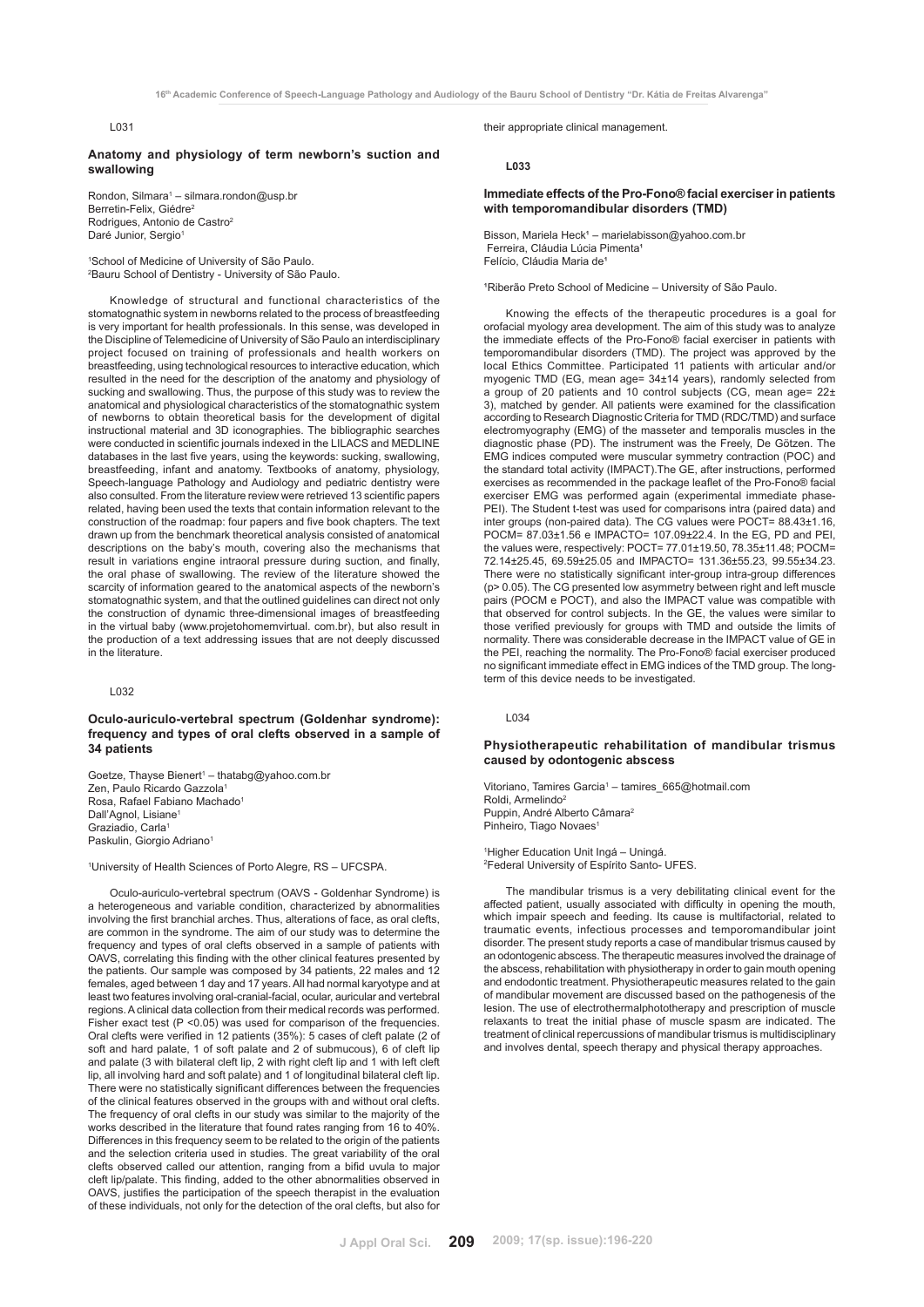#### **Effect of intravelar veloplasty on velopharyngeal function: perceptual and instrumental assessment**

Silva, Andressa Sharllene Carneiro da<sup>1</sup> – asc@usp.br Gonçalves, Talita Fernanda1 Fukushiro, Ana Paula Fukushiro<sup>1,2</sup> Yamashita, Renata Paciello<sup>1</sup>

1 Hospital for Rehabilitation of Craniofacial Anomalies, University of São Paulo - HRAC-USP. 2 Bauru School of Dentistry - University of São Paulo.

Financial Support: PIC-USP/RUSP.

Intravelar veloplasty (IV) is a surgical procedure used to correct residual velopharyngeal insufficiency (VPI), and its aim is retropositioning the velar muscles in order to promote adequate velopharyngeal closure. The objective of the present study was to verify the effect of IV on velopharyngeal function. Forty patients with repaired cleft palate±lip and residual VPI were evaluated, by perceptual and aerodynamic (pressure-flow technique) speech assessment before and after surgery. At the perceptual speech assessment the velopharyngeal function was classified as adequate, borderline or inadequate, based on hypernasality, nasal air emission and compensatory articulation scores. The aerodynamic assessment was performed in order to measure the velopharyngeal orifice area (VA) and determine velopharyngeal closure, classified as adequate, adequate/borderline, borderline/inadequate or inadequate. The statistical significance of differences between pre and post surgery values was verified by means of Wilcoxon test. Prior to surgery, all patients showed inadequate velopharyngeal function at the perceptual assessment, and, 92% presented inadequate velopharyngeal closure, at the aerodynamic assessment. After surgery, it was verified an improvement of velopharyngeal function in 48% of patients at the perceptual assessment which was confirmed in 35% by instrumental assessment. The difference between pre and post surgical values was statistically significant difference (p<0.01), in both perceptual and instrumental assessment. Thus, the IV has been proven an effective surgical procedure in improving IVF speech symptoms, yet in a non expressive proportion of patients. These findings strengthen the concept that the patients can be benefited from IV even when the resolution of the symptoms is not fulfilled. The palate muscle repositioning improves the velar movement reducing the symptoms as well as enhancing of speech intelligibility and favoring posterior treatments.

L036

# **Speech therapy before and after orthognathic surgery for treatment of skeletal class II malocclusion and temporomandibular disorder**

Moraes, Carla Fonseca<sup>1</sup> — carla\_fomoraes@hotmail.com Koritiaki, Francine Dias<sup>1</sup> Grechi, Tais Helena<sup>1</sup> Mello-Filho, Francisco Veríssimo de<sup>1</sup> Trawitzki, Luciana Vitaliano Voi

<sup>1</sup>Riberão Preto School of Medicine - University of São Paulo.

The orthognathic surgery can be a treatment for temporomandibular disorder. This is possible in cases of dentofacial deformity because the skeletal repositioning promotes stimulation to the functional matrix for rearranging the muscle-skeletal relation and stimulating the remodeling. The speech therapy rehabilitation, in these cases, consists of favoring orofacial and cervical the functions, aiming at to a steady muscular balance. The objective of this study was to report the evolution of the orofacial myofunctional aspects in a case of dentofacial deformity and temporomandibular disorders. It is about a female patient, 31 years old, treated at the specialized service of a university hospital. The patient was submitted to the sagittal osteotomy of the mandibular ramus (mandibular advance) for correction of skeletal class II malocclusion and temporomandibular disorder. In this treatment, the evaluation and the speech therapy intervention were done pre and postoperatively. The treatment comprehended six months of therapy and the patient was instructed to do the exercises at home three times a day. The therapeutic planning was elaborated aiming at reducing the edema, relaxing the cervical musculature, orbicular upper/lower and mentalis, increasing of the tong muscular tension, improving of sensitivity and mandibular mobility. In the end of the rehabilitation it was observed that edema was absent, the more adequate hypoesthesia, orofacial musculature still present and bigger amplitude of the mandibular movements, therefore the measures with caliper evolved of 22 mm to 43.5 mm of spontaneous mouth opening, 4.5 mm to 6.5 mm of right laterality, 6.8 mm for 8.5 mm of left laterality and 4.5 to 7 mm of protrusion. The automated orofacial myofunctional characteristics in the patients with dentofacial deformities must be eliminated to guarantee the success of the result achieved through the orthognathic surgery. It was possible in this case to verify a favorable evolution in the orofacial myofunctional aspects.

L037

# **Temporomandibular joint ankylosis post facial trauma: oral myofunctional aspects in speech rehabilitation**

Almeida, Juliana Silva<sup>1</sup> – jusial\_2@hotmail.com Vieira, Marília Diniz<sup>1</sup> Grechi, Tais Helena<sup>1</sup> Mello-Filho, Francisco Veríssimo de<sup>1</sup> Trawitzki, Luciana Vitaliano Voi<sup>1</sup>

<sup>1</sup>Riberão Preto School of Medicine - University of São Paulo.

Ankylosis is defined as joint surfaces fusion. In cases of temporomandibular joint ankylosis with muscular rigidity among the joint surfaces, the mandibular motion is limited. Severity is related with the fracture type, time of the injury and the possibilities of growth in the period without treatment. The etiology is mainly related to direct or indirect trauma on temporomandibular joint, and references to the infectious and inflammatory or articular cases have also been found. The intervention over oral myofunctional therapy has as the main goal the direction of jaw mobility, muscle stretching, stimulation of the facial muscles and functioning of the stomatognathic system. The aim of this study was to describe speech rehabilitation with the interdisciplinary team, in a case of facial trauma that evolved to temporomandibular joint ankylosis. This is a retrospective study, using survey data from medical records, assessment of speech rehabilitation and oral myofunctional therapy. A 26-years-old female patient suffered a facial trauma due to traffic accident with multiple fractures involving the middle facial third and jaw. The injury evolved to bilateral temporomandibular joint ankylosis as diagnosed by the team of head and neck surgery at a university hospital. After surgery of arthroplasty of condyle and placement of silicone mesh surrounding the neck of the condyle bilaterally, the patient was sent back to speech rehabilitation. The speech rehabilitation procedures followed protocols with history, assessment and examination of face injuries. As a treatment plan in rehabilitation it was emphasized the reduction of postoperative swelling, pain relief, greater range of mandibular movements and recovery of oral functions within the possibilities of the case. Improvement was noted in the aspects emphasized, showing that the speech rehabilitation is necessary in cases of temporomandibular joint ankylosis combined with an interdisciplinary approach.

L038

# **Follow-up protocol in oral myofunctional therapy of speech rehabilitation in a case of orthognathic surgery – Le fort I**

Brandão, Bárbara Carolina<sup>1</sup> – babicbrandao@yahoo.com.br Freitas, Gabriele Nadal<sup>1</sup> Silva, Janaína Bueno<sup>1</sup> Grechi, Tais Helena<sup>1</sup> Mello-Filho, Francisco Veríssimo de<sup>1</sup> Trawitzki, Luciana Vitaliano Voi<sup>1</sup>

<sup>1</sup>Riberão Preto School of Medicine - University of São Paulo.

In adults, surgical-orthodontic correction in cases of dentofacial deformities seeks to restore harmony between jaw and maxilla. However, orthognathic surgery takes a changes in the structure balance of the facial skeleton, which can result in changes in the proprioceptive feedback mechanisms, especially the periodontal structures, changing the muscle activity. The functions of the stomatognathic system have to adapt the new forms, but they do not always occur spontaneously, and need specific therapy. The study describes the follow up protocol in oral myofunctional therapy in speech rehabilitation in a case of orthognathic surgery for maxillary expansion. The patient was a 17-year-old female with Class III dentofacial deformity. The pre-surgery evaluation of speech rehabilitation was made to investigate morphologic and oral myofunctional aspects and was found that the patient had indication of myofunctional therapy on this period. The orthognathic surgery Le Fort I osteotomy for maxillary expansion was performed in a university hospital by a interdisciplinary time. After the surgery, the patient was monitored in the bed and was guided by the speech therapist that informed about diet, and explained the utensils and consistency of food and how to reduce facial swelling. In each appointment, the patient was submitted to clinical evaluation and therapy that emphasizes reducing facial swelling on orofacial muscles and how to recover stomatognathic system functions. The patient also was submitted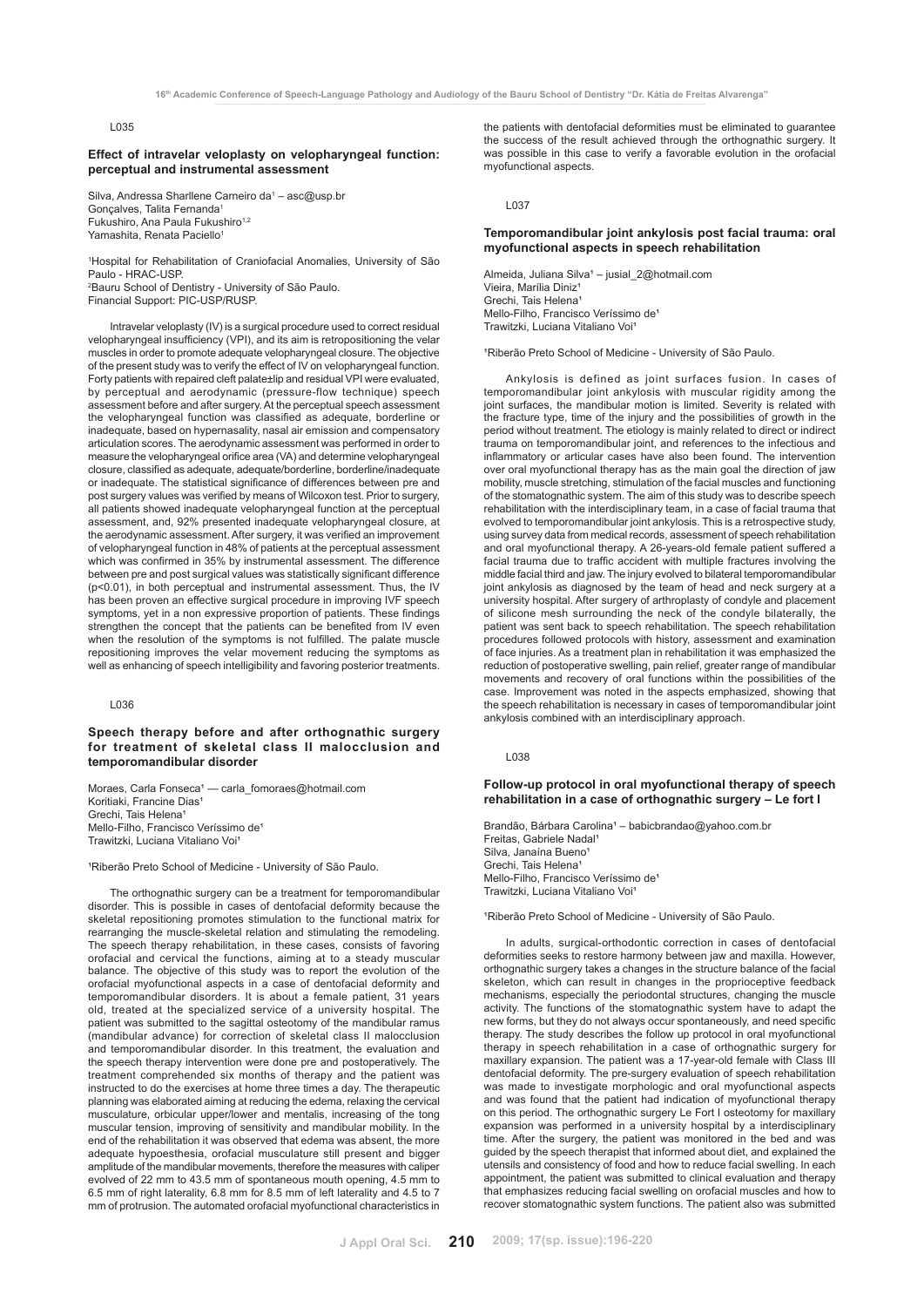to the objectives examinations: bite force and maximum isometric tongue forces, before surgery, six months and one year after surgery. After 1 year of speech rehabilitation follow up, we noted improvement in oral myofunctional aspects checked by the objective and clinical orofacial evaluations.

#### L039

# **Identification of the impairment degree of oropharyngeal dysphagia and the level of oral intake after stroke (CVA)**

Bakr, Aline Ahmad<sup>1</sup> - li.bakr@gmail.com Cola, Paula Cristina<sup>1</sup> Hordane, Gisele<sup>1</sup> Carvalho, Lídia Raquel de<sup>1</sup> Silva, Roberta Gonçalves da<sup>1</sup>

1 School of Philosophy and Sciences of Marília – UNESP.

The cerebral vascular accident (CVA) is characterized as one of the most important causes of death and sequelae in our country, and the degree of impairment of oropharyngeal dysphagia (Daniels et al, 1997; Silva 1997 and 2004) as well as the level of oral intake (Crary et al, 2005, Silva et al, 2006; Furkim et al, 2008, Silva et al, 2009) have been previously studied. The purpose of this study was to identify and compare the degree of impairment of oropharyngeal dysphagia and the level of oral intake of individuals with stroke impairments in the diagnostic process. A retrospective analysis of 29 protocols for clinical evaluation of oropharyngeal swallowing of individuals who were evaluated in the oropharyngeal dysphagia clinic in a public service was conducted. Of these, 19 were male and 10 female, aged from 42 to 81 years; 24 had hemispheric strokes and 5 had brainstem strokes. The degree of impairment of oropharyngeal dysphagia was proposed by Silva (2004) and the oral intake scale proposed by Crary et al (2005). The statistical analysis was performed using the Goodmann test. It was found that the level of oral intake <5 (from exclusive alternative feeding to oral ingestion of two consistencies), the individuals had predominantly severe (75%) and moderate (25%) dysphagia (p<0.05). The level of oral intake> 5 (only oral intake) the dysphagia were predominantly moderate (53.3%) and mild (33.3%), whereas there were no severe dysphagia (0%) (p<0.05). During the oropharyngeal swallowing diagnostic process of individuals poststroke with oropharyngeal dysphagia, it was observed inadequate guidance on the possibility of oral ingestion compared to the degree of dysphagia found in this study. This finding suggests the need for investigation in early oropharyngeal dysphagia post stroke, bedside evaluation, at the hospital.

 $L_{040}$ 

# **Dysphagia and quality of life in individuals with stroke: a literature review**

Brito, Gabriella Arioli<sup>1</sup> - gabriella.brito@usp.br Berretin-Felix, Giédre<sup>1</sup>

<sup>1</sup>Bauru School of Dentistry - University of São Paulo.

Neurological diseases, as stroke, can affect the orofacial functions, as well as the quality of life, because they cause interruption in one or more stages of the complex neuromuscular system connected to the several functions made by individual. The purpose of this work is to present a literature review about swallowing disturbances resulted by the stroke and its relationship with the quality of life. For such purposes, a search was made in LILACS, SciELO and MEDLINE databases in the last ten years, using the key words: "quality of life", "stroke" and "swallowing". The use of these three key words allowed finding of 15 international papers in MEDLINE database, but none of them was directly related with the subject of the research. The search in LILACS and SciELO databases did not result in any scientific article. Using "quality of life" and "stroke" it was found 43 national and 9 international articles. In the same way, researching "quality of life" and "swallowing" it was obtained 10 Portuguese-language papers and 4 English– language papers. Finally, the association between "stroke" and "swallowing" retrieved 22 national and 298 international articles. This results show that quality of life in stroke individuals is damaged. In dysphagic individuals, the quality of life has been studied specially in oncologic cases, patients with alteration in vocal cord mobility and elderly. Regarding swallowing, patients with stroke have oropharyngeal dysphagia, whose severity may result in aspiration, malnutrition and risk of death. In conclusion, it was not found researches in the literature associating quality of life, swallowing and stroke. It is important to develop works with this purpose since feeding problems have an important impact on people's quality of life.

L041

## **Orthognathic surgery: myofunctional therapy in a postsurgical case**

Yoshida, Fabio Shigueru<sup>1</sup> - fabio.yoshida@usp.br Ascencio, Ana Carolina Soares<sup>1</sup> Berretin-Felix, Giédre<sup>1</sup>

1 Bauru School of Dentistry - University of São Paulo.

Orthognathic surgery is indicated by oral and maxillofacial surgeons for the correction of maxillomandibular discrepancies and consists of the repositioning of the tooth bone bases. This surgery demands a series of adaptations for the patient due the changes in the oral morphology and frequent typical alterations of this procedure. In this way, the integrated treatment with the speech therapist specialized in orofacial myofunction occurs in order to normalize the functions, guaranteeing stability of the treatment and preventing possible relapses. The objective of this work is to present a clinical case of a 52-year-old female patient treated at the Speech Therapy Clinic of Bauru School of Dentistry, University of São Paulo. This patient was previously submitted to the procedures of mandibular advancement as well as advancement and superior positioning of the maxilla by the oral and maxillofacial surgeon. The clinical evaluation was carried out three months after the orthognathic surgery and evidenced orofacial myofunction disturbance characterized by the alteration of muscle contraction/relaxation status, alteration of mimic and face expression, atypical deglutition, chewing dysfunction, joint alteration and also mixed temporomandibular dysfunction and postural disturbance. Eight sessions were carried out for the whole treatment that included lip function, language, cheeks and mental muscles, increase of the mandibular mobility muscles, in addition to mouth opening and closing exercises and mandibular movements. A process related to awareness of the functions of chewing, deglutition and speaking was als carried out. The therapy results demonstrated remission of the temporomandibular dysfunction presented by the patient, improvement of mandibular mobility and development of the perception related to the orofacial functions. In such a way, the importance of the Speech-language Pathology and Audiology in cases of patients submitted to orthognathic surgery is largely proved, In the present case, the adjustment of the orofacial functions was necessary.

 $L042$ 

# **Perception and vocal damage in the voice of university teachers as a reality on the worker's health**

Alves, Liliana Amorim<sup>1 -</sup> liliana@eerp.usp.br Robazzi, Maria Lúcia do Carmo Cruz1 Ricz, Lilian Neto Aguiar<sup>2</sup>

1 Ribeirão Preto School of Nursing – University of São Paulo. 2 Riberão Preto School of Medicine – University of São Paulo.

The perception of the vocal use might help the teacher to prevent possible vocal problems at work. The objective is to identify the signs, symptoms of the vocal changes presented by the teachers and strategies that they need to use in order to decrease these changes. This study was a quantitative research, comparing 58 teachers of a University in the state of São Paulo state. It was also used a questionnaire with data related to the signs, vocal symptoms as well as strategies that are necessary. Regarding the voice use at work, it was analyzed five hours maximum and 1 hour minimum per day, an outside work the time was 10 hours and the minimum as 1 hour. The voices were classified as adapted and deviated by the Speech Pathology. The main signs and vocal symptoms showed on the adapted voices were: 44.4% feel always tired/ and show a strong effort and always (FS), 55.6% show dryness FS, 77.78% present tight, pain and also burning never and rarely (NR). Regarding the deviated voices the main symptoms of voice changes were: 53.06% NR felt tired/effort 69.39% FS showed dryness; 59.18% tight NR, 79.59% pain NR and 87.76% burning NR. About the strategies and care with the voice, it was very clear that on the subjects with adapted voices that: 77.8% FS control the volume, 100% NR use amplificadores sonoros, 88,89% NR establish signs in order to ask for silence in the classroom, and 66.7% NR drink water in the classroom. As much as 79.59% of the ones with deviated voices presented FS voice control volume and 95.92% NR used microphones, but did not drink water. Teachers who participated on other studies also showed voice changes like in this study. There is a predominance of voice changes in university teachers and this change is directly associated with the presence of voice alteration detected by the Speech Pathology. Legend: (NR) never/rarely (FS) often/always.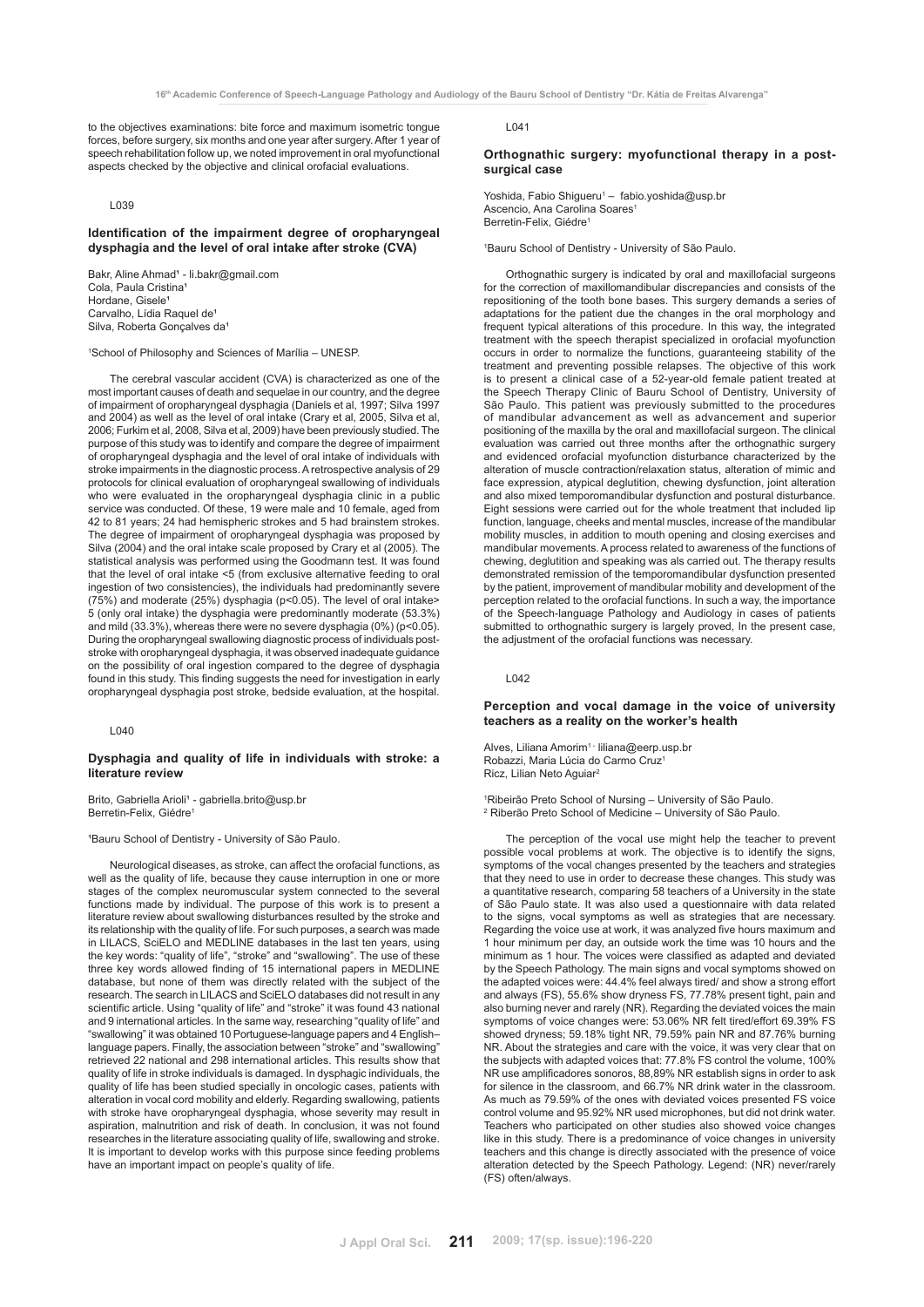# **Actors: communication skills in daily life and on stage**

Baravieira, Paula Belini<sup>1</sup> – paula\_belini@yahoo.com.br Arakawa, Aline Megumi<sup>1</sup> Teles, Lídia Cristina da Silva<sup>1</sup>

<sup>1</sup>Bauru School of Dentistry - University of São Paulo.

The interpersonal communication skill has never been so necessary at the human relationship: professional, social and with families. In our society, not only individuals who domain certain techniques or knowledge stand out, but also those who are able to communicate in a clear and expressive way. the theater is an excellent ability communication laboratory, because by representing different characters we can live the expressiveness of communication in an intensive way. Do the theater actors have more skills in oral expression to their social communication? This study aimed to verify the actors' communication skills out of the stage and most commonly used intonation parameters in scene. 25 actors of both sexes, mean age of 22y4m±3years participated in the study. Fifteen of them are professionals of the theater group "Ruído Rosa"(USP) and "Quase Nove" (UNICAMP), having of 7y7m±2y5m of acting experience on average. Ten of them are amateurs with 6months±2m of acting experience on average in the theater group "Atuando em Psi" (students of the Institute of Physics of São Carlos - USP). Data were collected by a questionnaire containing 15 objective questions. It was observed that out of the stage the communicative behavior more often before entering the theater was the timidity marked by 61% actors, while 72% of them reported to be more communicative in their daily life after having enrolled in the theater. The social communication out of the stage becomes more expressive for 72% of actors and more creative and uninhibited to 61%of then. To prepare the character's expression, 80%of the actors use the intuition, 72% ask for the director's help and 4% ask for the speech pathologist helps. The vocal resources most reported for the characters expressiveness were: vocal intensity increase (72%), use of pauses (42%), frequency and voice speed increase (36%), decreased the use of voice speed and gestures (32%).

# **L044**

#### **Comparison of acoustic measures before and after phonomicrosurgery of women with Reinke's edema**

Reis, Nathália dos<sup>1 -</sup> fononana2@gmail.com Ricz, Hilton Marcos Alves1 Aguiar-Ricz Neto, Lilían1

1 Riberão Preto School of Medicine – University of São Paulo.

Reinke's Edema is laryngeal disease characterized by a chronic diffuse edema that extends the full length of one or both vocal folds, modifying the measures acoustics of voice. This study aims at comparative of measures acoustic of voice before and after first day of phonomicrosurgery of women with Reinke's edema. Before phonomicrosurgery, the participants were advised to stop smoking, received orientation of vocal and hygiene absolute voice rest. The acoustic measures of 6 30-45-year-old women, before and after the first day of phonomicrosurgery were seleted during the production of vowel /a/ in habitual frequency and intensity analyzed in the Multi-speech model 5105 computer program, from Kay Elemetrics®. In the studied sample, the mean fundamental frequency (F0) was 132.1 to 173.8 in the postoperative. The measures of PFR, Jitter (PPQ), vF0, Shimmer (APQ), NHR, DVB% ,DSH% and DUV% increased in the postoperative course. After the phonomicrosurgery, the analysis of the F0 infers the reduction of the vibratory mass and the return of better conditions of vocal folds. The other parameter measures became worse, indicating the inability of the vocal folds to support phonation and to aperiodic vibration that can be found after surgery. It is concluded that after phonomicrosurgery that mean fundamental frequency returns the normal limits for sex and age.

## $1045$

#### **Impact of the disfonia in the quality of life**

Machado, Nathália Bócca Lourenco<sup>1</sup> – nathaliablm\_rn@yahoo.com.br Brasolotto, Alcione Ghedini<sup>1</sup>

1Bauru School of Dentistry - University of São Paulo.

Quality of life is a concept related to the perception of the individual as to its position in the life in different contexts, being this subjective and abstract. Currently, instruments have been used to determine the global impact of the diseases and the treatments, considering the perspectives of the patient. The quality of life related to the voice demonstrates the real impact caused for these alterations in the life of the individuals and is important for the understanding of how the patient deals with these difficulties, in addition to providing information that could be used to offer for one better aiming of the treatment. It was objectified to investigate with a group of dysphonics individuals the data of the instruments validated in Brazil: Voice-Related Quality of Life (V-RQOL) and The Voice Handicap Index (VHI) to verify the specific contributions of these instruments in the practice of measuring the quality of life related to the voice. Data from 100 patients of the Speech therapy clinic of Bauru Dental School, University of São Paulo were analyzed and counting of the scores of both instruments was done in its different domains. The total score of the V-RQOL was 70% and for VHI was 37.6 points, standing out that the maximum punctuation is 100% and 120 points, respectively. The physical domain of the V-RQOL (62%) had higher score than the social-emotional (96%), and in VHI the physical aspect (18.5) scored more than the functional (8.63) and the emotional (10.3) aspects. The questions with highest score in the V-RQOL and the VHI were "I have trouble speaking loudly or being heard in noisy situations" and "My voice sounds creaky and dry" and "The sound of my voice varies throughout the day". The protocols had indicated greater disadvantage in the physical/organic domain. But, the specific analysis of the questions sample that have different contributions and important contributions to be considered in the boarding with dysphonic patients.

 $1046$ 

# **Vocal and psychic changes in obsessive: compulsive disorder**

Gurgel, Léia Gonçalves<sup>1 -</sup> leiagg@yahoo.com.br Almada, Cecília Pereira<sup>1</sup> Ferrão, Ygor Arzeno<sup>2</sup> Cassol, Mauriceia<sup>1</sup> Reppold, Caroline Tozzi<sup>1</sup>

1 Federal University of Health Sciences of Porto Alegre – UFCSPA 2 Metodista University Center IPA

Phonoaudiological voice quality analysis involves auditory voiceperceptual and computed acoustic analysis. Obsessive-compulsive disorder (OCD) is a mental disorder included in DSM-IV as an anxiety disorder, showing population prevalence around 2.5%. The aim of the present study was to analyze psychological aspects and auditory and acoustic characteristics of the voice of patients with OCD. The sample consisted of 35 individuals, men and women, 17 with OCD and 18 without the diagnosis of OCD. The individuals were submitted to auditory voice-perception and acoustic analysis of the voice, as well as to a psychiatric evaluation that investigated depression and anxiety indicators. In the auditory voiceperception analysis, patients with OCD presented more frequent mild hoarseness of the voice, and resonance and pitch alterations. In the acoustic analysis, jitter was the only short-term disturbance measurement that presented significant statistical differences in this study. However, the shimmer value in patients with OCD has shown alterations. The results indicate that hoarse voice in individuals with OCD might be related to the use of antidepressant drugs, which have an antiobsessive effect, to the increase of muscular tension, to vocal abuse and emotional stress. Comparing the intensity of depressive and anxious symptoms through the average of the scores of Beck Scales for depression and anxiety, there was no significant differentiation between the OCD group and the control group. The results for shimmer (APQ) are related to the perceptual aspect of hoarseness. High pitch and rough vocal quality might indicate stress and tension. The data lead to the conclusion that a phonological and psychological intervention is promising for both diagnosis and treatment of the voice psychodynamic and self-esteem of these patients.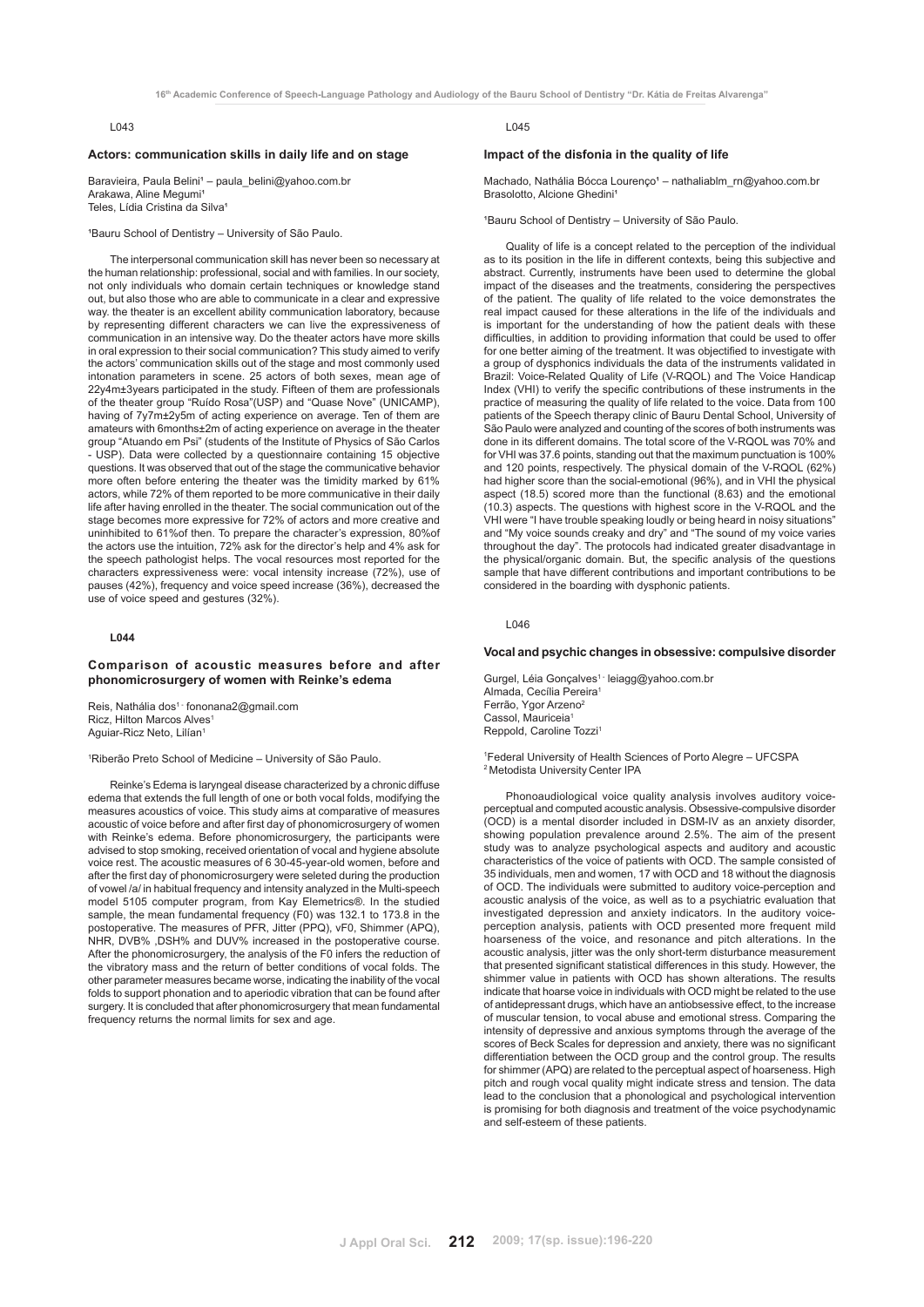# **Community health**

#### $C<sub>001</sub>$

# **Telehealth of the Bauru School of Dentistry: a descriptive analysis of the satisfaction with the course, according to the participants**

Santos, Aline Robertina dos<sup>1</sup> - alinesantos@usp.br Silva, Andressa Sharllene Carneiro da1 Pinto, Ghiedree Fernanda Ramos<sup>1</sup> Rizzante, Fabio Antonio1 Berretin-Felix, Giédre1 Blasca, Wanderléia Quinhoneiro<sup>1</sup>

#### 1 Bauru School of Dentistry – University of São Paulo

In view of the professionals' heterogeneity in Speech Pathology and Audiology and Dentistry in different Brazilian territories, the Telehealth System of Bauru School of Dentistry tends to qualify technologies of information and communication that allows possible diagnosis, prevention and treatment of diseases, in addition to the education of the population and professional in health services. The aim of this work is to present the results of satisfaction of the students attending the Extension Course entitled "Telehealth System in Speech Pathology and Audiology and Dentistry" in 2008, approved as a Course of Diffusion by the Provost of Culture and Academic Extension of the University of São Paulo. It involves the undergraduates, graduates, professors and employees of Bauru School of Dentistry and the graduates and residents of the Hospital for Rehabilitation of Craniofacial Anomalies of the University of São Paulo. The selection of the 85 members was made through an exam, after an introductory course presentation. Activities were accomplished by class presence and at distance classes on different themes: basic computer science, construction of the scientific knowledge. The participants were stimulated to develop research projects and Teaching and Extension in Telehealth System. Fortyfour members completed the course with monthly presence =85%. After 12 months the same members answered the satisfaction questionnaire about the activities developed. The satisfaction obtained was as follows: members' expectation (59%), course quality (97%), applicability (69%), workload (91%) and general objectives (75%). There was dissatisfaction in relation to the expectation (3%), applicability (6%) and reached objectives (2%). Other percentages referred to the partial satisfaction. Therefore, it was verified that there was high index of approval of the activities offered in 2008, except for the expectation level and applicability. It can be concluded that the objectives of the League are being reached in a gradual and satisfactory way, being important to identify and to solve the causes related to the withdrawing of some students.

#### C002

# **Follow-up of hearing aid users in the Amazonian region**

Arakawa, Aline Megumi 1-alinearakawa@usp.br Sitta, Érica Ibelli Picolini, Mirela Machado<sup>1</sup> Oliveira, Ariádnes Nóbrega de1 Bassi, Ana Karolina Zampronio2 Bastos, José Roberto de Magalhães<sup>1</sup> Bastos, Roosevelt da Silva1 Blasca, Wanderléia Quinhoneiro<sup>1</sup> Caldana, Magali de Lourdes<sup>1</sup>

1 Bauru School of Dentistry – University of São Paulo 2 São Lucas University - RO

The Bauru School of Dentistry, University of São Paulo (FOB/USP) has developed since 2002 an university extension project in the city of Monte Negro (RO). The purpose of this work is centered in the speech, audiology and dentist service taken the health promotion and prevention in the population of this region. The hearing loss is considered a limiting problem when associated with communication and its impact can affect the well-being and people's relationships. With the development and use of individual sound amplification devices (hearing aids), the various effects caused by disabilities were minimized. Based on such aspects, the present study aimed to describe the quarterly follow-up in hearing aids users in the city and region of Monte Negro. For data collection, a monitoring questionnaire was developed addressing aspects related to the use of hearing aids, their current conditions and their ear mold as well as the social and economic conditions to access to batteries. This questionnaire was applied three months after the adaptation of the hearing aids. The data were analyzed subjectively according to the patients' report and the audiologist judgment. The results showed that 45.4% subjects reported using hearing

aids throughout the day. Regarding the verification of the hearing aids and the ear mold conditions, it was observed that 95.5% of the equipments were functioning and that 45.4% of the ear molds were integrated and with flexible tube. Regarding the purchasing of batteries, 68.1% of the subjects reported difficulty in acquiring. As for the hearing aids and ear molds manipulation of hearing aids and ear molds, it was noted that 13.6% have difficulties in handling the hearing and 22.7% the mold. Considering these aspects, the patient's follow-up must be perfoemed by the FOB/USP team because the city does not have an audiologist as part of their Basic Health Center team.

#### $C<sub>003</sub>$

# **Speech language pathology/audiology and dentistry experience in Rondônia**

Oliveira, Ariádnes Nóbrega de<sup>1</sup> - dine\_usp@yahoo.com.br Arakawa, Aline Megumi1 Xavier, Angela<sup>1</sup> Bassi, Ana Karolina Zampronio2 Sitta, Érica Ibelli<sup>1</sup> Rocha, Maurício Leonardo Margini1 Carvalho, Fábio Silva de<sup>1</sup> Bastos, Roosevelt da Silva1 Bastos, José Roberto de Magalhães<sup>1</sup> Caldana, Magali de Lourdes<sup>1</sup>

1 Bauru School of Dentistry – University of São Paulo 2 São Lucas University - RO

In 2002, the project "USP in Rondônia" started its activities in the areas of Speech Language Pathology and Audiology and Dentistry in the city of Monte Negro, state of Rondônia, was found a lack of health care in both areas. Expeditions ran to this city to promote health, using a team of undergraduate and graduate students, professors and employees of the Bauru Dental School, University of São Paulo (FOB/USP). Before each expedition, students are prepared during three months with lessons about epidemiology, health policies, ethics, and the cultural and socioeconomic conditions of the local community. The aim is to improve the dental and speech therapy techniques of undergraduate and graduate students of FOB-USP in regions deprived of health care, and health promotion actions, with the aim of providing better health conditions for urban and rural people. The number of procedures and treatments in the dental and speech therapy was assessed. The procedures were performed individually at the Clinic of Oral Health and Speech Language Pathology and Audiology of ICB-5/ USP. In rural area, it was done with the support of mobile dental clinic chairs and in partnership with the Family Health Program team. Since 2002, the number of speech therapy treatments has reached 5,319, which totalized a number of 16234 procedures. The dental patients were 7380 and the procedures, 19,552. The total number of patients was 12,699, and total of 35,786 procedures performed. Only in the year 2008, 3 expeditions occurred in this city. The speech therapy team treated 788 patients, performing 2,281 procedures. The dental team treated 1,798 patients, totalizing 3,603 procedures. The "USP em Rondônia" project, pursuit for health promotion, offering subsidies for the prevention and rehabilitation of dental and speech therapy diseases, therefore, improving the local population quality of life, which has few public health policies. Health promotion actions are important and still remain to be carried out to increase the benefits for this community.

## $C<sub>004</sub>$

# **Accessibility to products with xylitol in the prevention of otitis media in the city of Bauru, state of São Paulo**

Xavier, Angela<sup>1</sup> - angelax@usp.br Arakawa, Aline Megumi<sup>1</sup> Sitta, Érica Ibelli<sup>1</sup> Carvalho, Fábio Silva de<sup>1</sup> Bastos, José Roberto de Magalhães<sup>1</sup> Caldana, Magali de Lourdes1

1 Bauru School of Dentistry – University of São Paulo

Xylitol is a polyol used in oral hygiene products and chewing gum in substitution of sucrose because of its refreshing power and prevention of dental caries. It reduces the growth of *Streptococcus pneumonia*, a pathogen implicated in the etiology of otitis media and limits the adherence of *S. pneumoniae* and *Haemophilus influenzae* to cells of nasopharynge. The regular use of chewing gum with xylitol prevents otitis media in an extension from 30 to 42% in daily care with children. The mechanism of action of xylitol in the inhibition of growth of pneumococcus can simulate the mechanism of inhibition of growth of *S. mutans*. The present study aimed to evaluate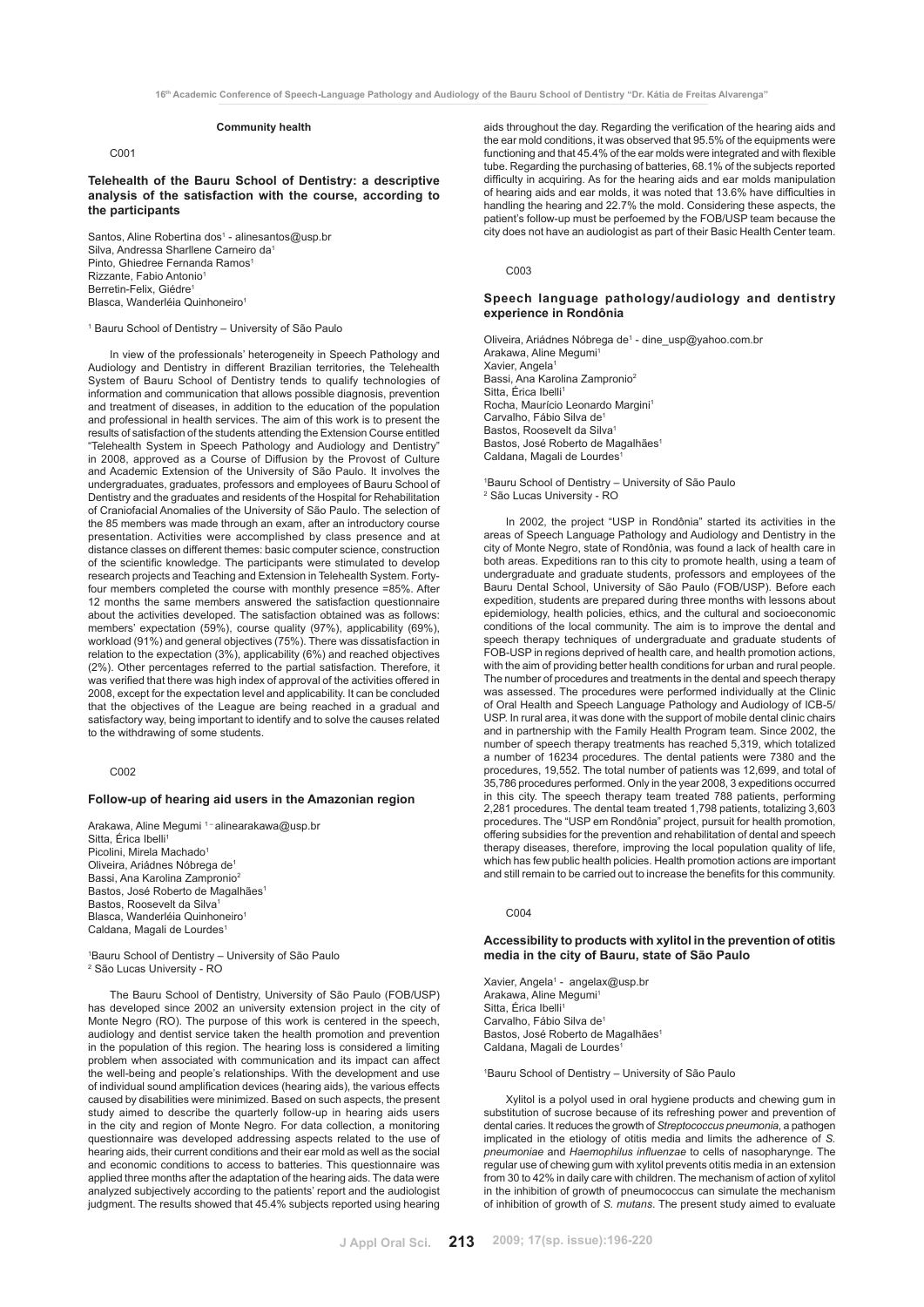the availability of oral hygiene products and chewing gum containing xylitol in its composition available in pharmacies and drugstores as well as large networks of supermarkets in the city of Bauru, state of São Paulo. Out of the 140 pharmacies and drugstores in the city of Bauru, state of São Paulo, 42 stores allowed the evaluation of oral hygiene products and chewing gum with xylitol, according to the regions of the city of Bauru. Moreover, large supermarkets were included to be evaluated, where 17 stores allowed the research. Products easily found with xylitol were children's toothpastes without fluoride, which were found with greater availability in the central and south region of the city. The supermarkets visited did not provide oral hygiene products with xylitol for the population. There is little variety and accessibility to oral hygiene products and chewing gums with xylitol for the population, but there is a growing tendency for the advertisement of these products in the market.

#### C<sub>005</sub>

# **Instruments for quality evaluation of health websites: a preliminary study**

Souza, Patrícia Jorge Soalheiro de<sup>1</sup> – pattysoalheiro@hotmail.com Bastos, Bárbara Guimarães<sup>1</sup> Ferrari, Deborah Viviane<sup>1</sup>

1 Bauru School of Dentistry – University of São Paulo.

The easy and fast access to health related information on the internet makes it an ally in the process of patient education. To achieve it, there must be guarantee that available information is reliable and relevant, therefore the need for evaluate the website quality. Many instruments do not have good usability, demanding a lot of time for its fulfillment and being difficult to understand. This study compared the usability of different instruments for health related website's evaluation. Five participants were asked to navigate the website "*Saúde na Internet*" and evaluate it through three different instruments administration: Emory (36 items), Michigan (43 items) and HonCode adapted to Portuguese (7 items). The time spent and results obtained by the application of each instrument were compared. The participants' comments and perceptions regarding instrument's use were qualitatively analyzed. The mean time for instrument's application were 2.2 (HonCode), 11 (Emory) and 13 minutes (Michigan). For all instruments, used it was observed variability of scores inter-participants, this being higher for the Michigan questionnaire. There was discrepancy in the results provided by different instruments – Emory and HonCode classified the website as being adequate, while the Michigan classified it as being "weak". The website classification obtained by the instrument application not always agreed with subjective ratings of website quality given by the participant, especially for the HonCode. The Michigan questionnaire was considered difficult to understand and too time consuming. The Emory was considered the easiest to use and understand and provided the most reliable website classification. Combining the strongest features of different tools might be useful for both the development and evaluation of health information on the Internet.

# C<sub>006</sub>

# **Application of IOI-HA questionnaire after the fitting of hearing aids in Monte Negro-RO**

Arakawa, Aline Megumi<sup>1</sup> – alinearakawa@usp.br Picolini, Mirela Machado1 Sitta, Érica Ibelli<sup>1</sup> Oliveira, Ariádnes Nóbrega de1 Bassi, Ana Karolina Zampronio<sup>1</sup> Caldana, Magali de Lourdes<sup>1</sup> Bastos, José Roberto de Magalhães<sup>1</sup> Blasca, Wanderléia Quinhoneiro

#### 1 Bauru School of Dentistry – University of São Paulo

The Bauru Dental School, São Paulo University enrolled expeditions in the city of Monte Negro, state of Rondônia, for health promotion and prevention. The project is being developed since the 2002 and counts on the participation of undergraduate and graduate students and Speech Pathology and Audiology and Dentistry professors. Regarding the hearing heath, it is known that the success of fitting hearing aids involves many aspects, such as including improvement in speech recognition, users benefit and satisfaction. The purpose of this study was to carry out a subjective evaluation regarding to aspects of the hearing aids, after three months of fitting. Eighteen patients with hearing loss fitted with hearing aid in the Clinic of Oral Health and Speech Language Pathology and Audiology of Rondônia participated in this work. The subjective evaluation involved

the application of the International Outcome Inventory for Hearing Aids (IOI-HA) - translated into Portuguese spoken in Brazil by Bevilacqua et al. (Cox et al., 2002). The questionnaire consists of seven questions, which assess the outcome of adaptation under the following: use, benefit, activity limitations, satisfaction, residual participation restrictions, impact on others and quality of life. From the sample's total, 38.9% uses the hearing aids more than 8 hours per day, 44.4% reports that helped considerably, 33.3% have little difficulty in carrying out activities, 66.7% thinks it very important using hearing aids, 33.3% reported that the hearing aids did not affect their activities, 55.5% reported that their hearing loss does not affect other people and 38.9% thinks that the hearing aids has changed their life. The subjective evaluation showed that the use of hearing aids has contributed to a better quality of life of these patients.

#### C007

# **Ethical aspects in speech-language pathology and audiology course**

Carleto, Natalia Gutierrez<sup>1</sup> - natalia.carleto@usp.br Arakawa, Aline Megumi1 Santos, Cibele Carméllo<sup>1</sup> Bretanha, Andreza Carolina1 Sitta, Érica Ibelli<sup>1</sup> Beraldinelle, Roberta<sup>1</sup> Sales-Peres, Arsênio<sup>1</sup> Sales-Peres, Silvia Helena de Carvalho<sup>1</sup> Caldana, Magali de Lourdes<sup>1</sup>

#### 1 Bauru School of Dentistry – University of São Paulo

The bioethics teaching in health graduate courses is an issue that needs to be discussed, considering the scientific and technological development. The bioethics can be applied in Speech-Language Pathology and Audiology courses, which treat the problems related to communication that influences patient's quality of life. The aim of this study was to identify which Brazilian Speech-language Pathology and Audiology graduate course has the bioethics, ethics and/or deontology disciplines in their curriculum, and verify in which year of the course it is taught. Data were obtained from CFFa, online, and were accessed from March to April 2009. Twenty-two institutions were found at CFFa, related to the State of São Paulo, but 4 had no curriculum, 1 had website address problem and 3 had no bioethics, ethics and deontology in the curriculum. Those disciplines were distributed differently in each institution, over the program. The conclusion is that no institution adopts the three terms and there is no consensus on which period they must be given. More studies are needed about this theme and reflections about bioethics and Speech-language Pathology and Audiology are required.

## Cong

# **Undergraduate students as research subjects: ethical and legal aspects**

Sitta, Érica Ibelli<sup>1</sup> – kek32@hotmail.com Beraldinelle, Roberta<sup>1</sup> Bretanha, Andreza Carolina<sup>1</sup> Carleto, Natalia Gutierrez<sup>1</sup> Arakawa, Aline Megumi1 Santos, Cibele Carméllo<sup>1</sup> Sales-Peres, Arsênio<sup>1</sup> Sales-Peres, Silvia Helena de Carvalho<sup>1</sup> Caldana, Magali de Lourdes<sup>1</sup>

#### 1 Bauru School of Dentistry – University of São Paulo

It is indispensable to define the selection criteria of the subjects who compose a research sample because it influences directly in the qualitative aspects as well as in their confidentiality. Undergraduate students are usually the target of studies and are many times used without well established criteria. This review aims to discuss the condition of undergraduates as research subjects as well as the role of researchers based on the ethical and legal precepts established. In spite of the researchers having knowledge of ethical rules and following the legal aspects, they end up distancing themselves from the respect to autonomy of the research subjects as well as neglecting the defense of their vulnerability. The undergraduates, on the other hand, act in a passive manner, avoiding questioning. Therefore, these results clearly show the need for guidelines that protect this group of participants for the development of science in the universities.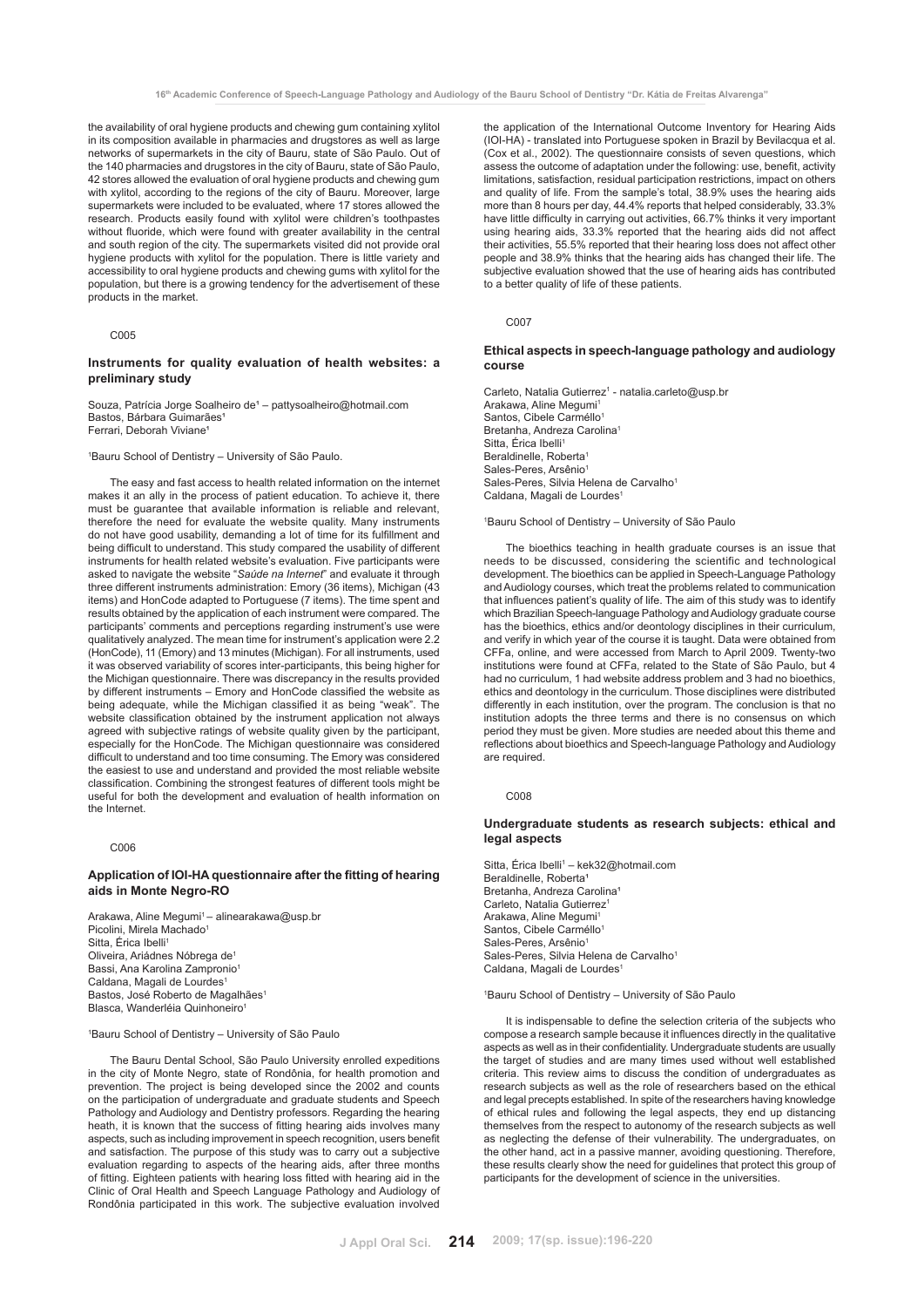# C009

#### **Orientation to public schools teachers of the eastern area of Porto Alegre on vocal health issues**

Etges, Camila Lucia<sup>1</sup> – camila\_etges@hotmail.com Martinez, Chenia Caldeira<sup>1</sup> Koehler, Cristine<sup>®</sup> Reis, Mariana Citton Padilha dos<sup>1</sup> Fávero, Samara Regina<sup>1</sup> Goetze, Thayse Bienert<sup>1</sup> Bortolini, Vaneila<sup>1</sup> Marini, Ana Lucia Sant'Anna<sup>1</sup> Cassol, Mauriceia<sup>1</sup>

1 Speech Patology/Audiology School – Federal University of Health Sciences of Porto Alegre (UFCSPA).

The voice disorders, and its impact on teacher's health, affect the daily activities of teaching, which contributes to the decline in their quality of life. Thus, among the risk factors for voice problems, there are inadequate conditions of work, excessive working hours, lack of information about the correct use of voice and low demand for specialized care. We analyzed the complaints of public school teachers who, and were advised about vocal hygiene. The intervention consisted of guidelines on vocal health, and occurred from April to September of 2008. This was held in Health Fairs in public schools of the eastern area of Porto Alegre. The activity, organized by undergraduates from the Speech Language Pathology and Audiology course of the Federal University of Health Sciences of Porto Alegre (UFCSPA), was initiated by a screening of associated symptoms to the inadequate use of voice and followed by a dynamic group, which intended to guide the teachers on ways to handle the voice and prevent future vocal problems. At the end of the activities, an informative folder was distributed, and apples and glasses of water were offered to the participants in order to enhance their benefits to the voice. Statistical analysis was performed from the SPSS program version 13.0 and p-values by chi-square test and Pearson correlation. Thirty-four teachers with a mean age of 43 years were analyzed. A correlation was observed between vocal fatigue and vocal effort ( $p = 0.006$ ); burning and discomfort in the throat, ( $p = 0.004$ ); sore throat and hoarseness ( $p = 0.001$ ). These results corroborate the literature, stating that the presence of these symptoms is characteristic of vocal abuse and teachers complaint which impairs the health and quality of life.

# C010

**Knowledge of health professionals of units of community health care services of Conceição Hospital Group about the speech-language pathologist action**

Reis, Mariana Citton Padilha dos<sup>1</sup> - marianacpdosreis@gmail.com Koehler, Cristine<sup>®</sup> Keitel, Patrícia<sup>1</sup> Bortolini, Vaneila<sup>1</sup> Gadenz, Camila Dalbosco<sup>1</sup> Bier, Bianca de Almeida<sup>1</sup> Nery, Andresa Ramos<sup>1</sup> Pinto, Maria Eugênia Bresolin<sup>1</sup> Damiani, Lizandra Konflanz de Lima<sup>1</sup>

1 Speech Patology/Audiology School – Federal University of Health Sciences of Porto Alegre (UFCSPA)

In Brazil, the precariousness of the public health system in care of patients with communication disorders occurs because of insufficient human resources and the restricted participation of Speech-Language Pathologist (SLP) in the implementation of public health programs. Besides, there is in the health care units a lack of knowledge about the SLP and its role. Consequently, this lack of information and the need of new intervention measures for an effectiveness of SLP contribution in interdisciplinary groups limit the participation of this professional in primary health care and in the health units. This study intends to analyze the knowledge of health professionals inserted in units of Conceição Hospital Group about the role of Speech and Hearing in public health. This research is a transversal study, in which the analyzed factor will be collected by structural interviews with 80 health professionals, inserted in 12 units of Community Health Care Services of Conceição Hospital Group, located in the northern area of Porto Alegre, Brazil. None of these units have the SLP service. After the interviews, information papers about the subject will be distributed. This study will be conducted by students of Speech-Language Pathologists, which integrate the Tutorial Education Program in Health (PET-Saúde, Programa de Ensino Tutorial em Saúde) of the Foundation Federal University of Health Sciences of Porto Alegre (UFCSPA). The collected data will be analyzed

by the software SPSS version 12. It is expected that the results corroborate with similar studies previously conducted, which demonstrated a lack of knowledge of some specialties about Speech Language Pathology and Audiology and its possibilities of intervention in primary health care.

 $C<sub>011</sub>$ 

# **Speech language pathology and audiology therapy in a child educational center: report of experience**

Pacheco, Aline Cristina<sup>1</sup> – lili\_e\_vc@hotmail.com Bisson, Mariela Heck Kuroishi, Rita Cristina Sadako<sup>1</sup> Lupoli, Luciana da Mata Mandrá, Patrícia Pupin<sup>1</sup> Moda, Isabela<sup>1</sup> Pazetto, Lilliam Fernanda<sup>1</sup> Picinato-Pirola, Melissa Nara de Carvalho<sup>1</sup> Reis, Nathália dos<sup>1</sup> Santos, Ariana Elite<sup>1</sup> Trawitzki, Luciana Vitaliano Voi<sup>1</sup>

<sup>1</sup> Riberão Preto School of Medicine - University of São Paulo

The nursery environment must be specially designed to offer the children in their first years of life, the ideal conditions that provide and encourage their development in an integrated and harmonious way. The speech pathology therapist's role is strategic for the communication development in children in a nursery, because he/she can act orienting educators and professionals about the communication aspects and about the communication development. The aim of this study was to report the speech pathologic therapy performance in public health focusing in optimizing the children oral communication. For three months, 20 children of a Child Educational Center (CEC) participated in workshops, who presented, in the screening speech performed, an oral language development less than expected. The workshops consisted of hearing training, optimization of oral language and stimulating exchanges of discussion and non discussion shifts. The mini-courses were conducted with all children of the CEC (except those in the nursery), through drama with the objective of showing the damage of vocal abuse and deleterious oral habits. After the mini-courses, it was performed the activity of the right and wrong, with the objective of strengthening the awareness performed on them. The participating children achieved the objectives proposed in the workshops, in others words, by optimizing the language they were able to internalize the strategies that have been worked. The teachers also reported to the trainees the progress of children, observed in the classroom. During the courses, the children remained attentive and outlined some communication attitudes regarding the performances. Positive results from the courses were seen during the activity of "correct and incorrect" because the children showed a large number of right answers in this activity. The experience has contributed positively to the learning and training of the working team. According to this experience, it was possible to understand the importance of the work of the speech pathology therapist directed to CECs regarding the optimization of communication.

#### C<sub>012</sub>

# **Speech therapist formation as a matrix supporter for the multiprofessional residence: report of experience**

Baraldi, Débora Cristina<sup>1</sup> - debsbaraldi@gmail.com Dressler, Carla Viviane Georg<sup>1</sup> Marcandal, Gessyka Gomes Ribeiro, Alexandra Carlos<sup>1</sup> Sgobin, Graciela<sup>1</sup> Silva, Rubem Abraão<sup>1</sup> Soleman, Carla<sup>1</sup> Toso, Michele2

<sup>1</sup>Federal University of São Carlos- UFSCar. 2 State Hospital of Ribeirão Preto.

The Residence, a postgraduate formation based on service training, has been developed with the support of state departments, municipal departments and the Ministry of Health, and aims to bring professional training in health and social reality of work in the basic health care unit, qualifying professionals to work in the system. The Multidisciplinary Residence Program in Family and Community Health (PRMSFC), of Federal University of São Carlos (UFSCar), in partnership with the Municipal Secretariat of Health of São Carlos, has the Speech Therapist as a professional who works under the logic of matrix support, which consists in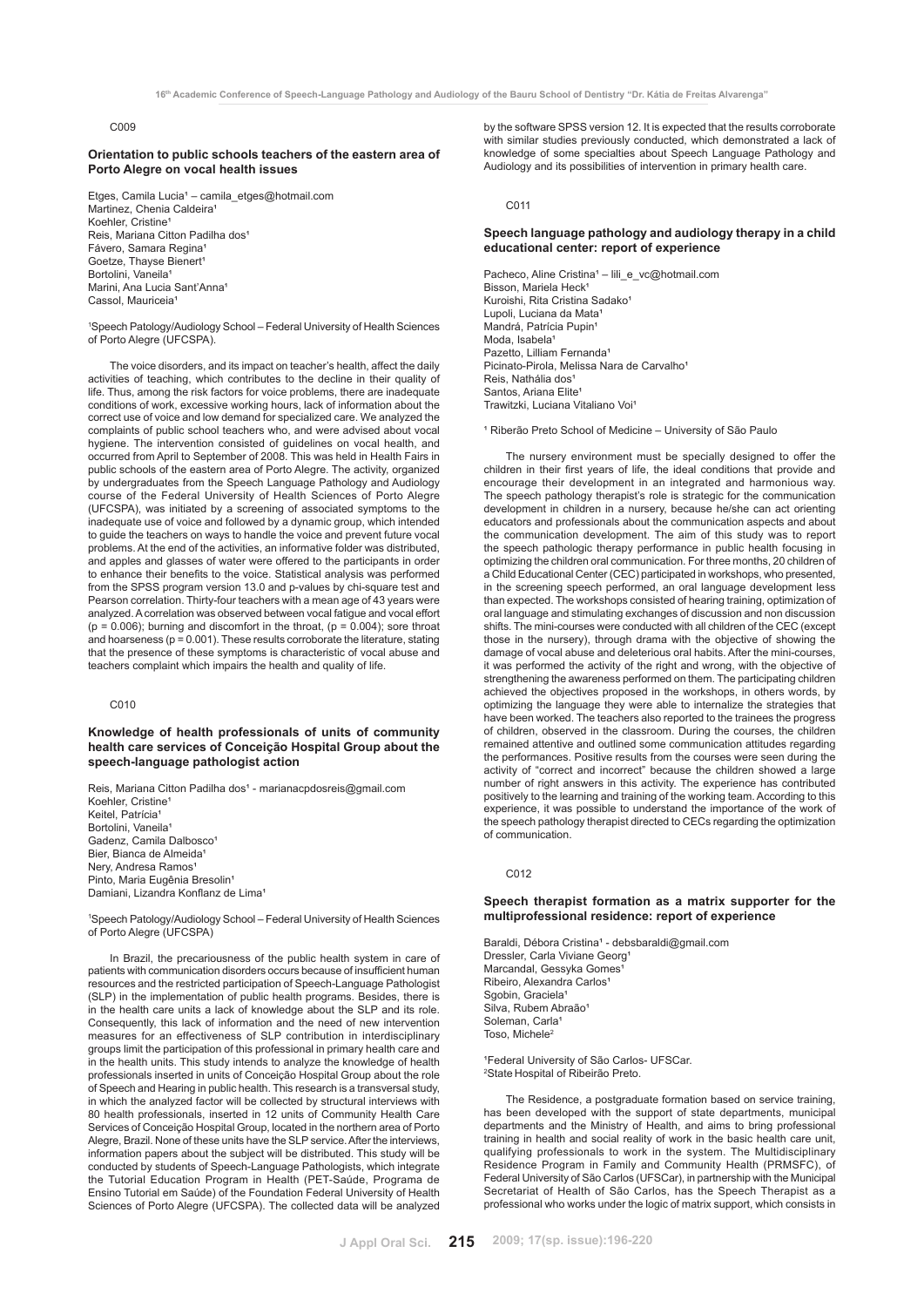a new strategy for the reorganization of work in health. This paper aims to report the experience of training the speech therapist as matrix supporter in the Family Health Strategy (FHS) at the PRMSFC of UFSCar. The insertion of the Speech Therapist in PRMSFC UFSCar is to in-service training, in a team with different types of actions, involving theoretical and practical activities that are conducted in multidisciplinary groups, or specific nucleus for discussion of "practices in health" and the reflection about the pratice. The operationalization of the matrix support has some obstacles already cited in the literature and experienced in this process. Therefore, the actions of the residents are developed in order to fit the local reality seeking to meet the needs of the network. In everyday practical of this residence program, it has been sought, through the logic of matrix support, building a training process and working with different ways. The role of the speech therapist in primary care, more precisely in the Family Health Strategy, under this logic, is the construction of a new speech praxis. Thus, the mode of residence inservice training, focusing on support matrix, represents a potential strategy for this rethinking of the training in health.

## C013

# **The living group as a strategy for improving interpersonal relationships in a family health team of São Carlos city: a report of experience**

Marcandal, Gessyka Gomes<sup>1</sup>- gessyka@yahoo.com.br Baraldi, Débora Cristina<sup>1</sup> Soleman, Carla Machado, Maria Aparecida Miranda de Paula²

<sup>1</sup> Federal University of São Carlos- UFSCar. **2** Bauru School of Dentistry – University of São Paulo.

The aspect of integrality in health care emphasizes the importance of teamwork in the Family Health Strategy (FHS), and to make possible to this strategy triggers a process of construction of new practices it is essential that workers articulate a new dimension in the development of teamwork. This dimension requires the interactive relationship between workers, mediated by the exchange of knowledge and dialogue. The design and type of work can be presented in two forms: group or team. The configuration of a group is the first condition to exist, between people, a social interaction and some kind of link. The passage of the condition of group to a team is the transformation of "common interests" in "interests in common." This study aims to report the Workshop of Living as a strategy to improve the interpersonal relationships of staff of Family Health of Guanabara and Jockey Club in São Carlos city. Considering the difficulties of interpersonal relationships between members of teams, was proposed by the Speech-language Pathology and Audiology resident the "Space of the Word," a workshop of Living, which was the background to make handicrafts during the discussion of issues concerning the daily life of the subject, the teamwork and dialogue, and making possible, in addition, a space-sharing among professionals in the FHS. This process has provided changes in the relationship among members of the team, characterizing the passage of a condition of "cluster team" to "team groups" which reflects at the full care of their users, since focusing on collaboration between the health professionals, integrating efforts, stimulating discussion and exchange of information in the care of users and the proposals for improving the problems of the community for all professionals in the team.

## C014

# **Young doctor Bauru project**

Correa, Camila de Castro<sup>1</sup> - camilacorrea@usp.br Martine, Aline1 Souza, Patrícia Jorge Soalheiro de1 Barros, Guilherme Toyogi Tanizaki<sup>1</sup> Fernandes, Gabriela<sup>1</sup> Sant'Ana, Nicolle Carvalho<sup>1</sup> Ferraro, Gyovanna Junya Klinke1 Zabeu, Julia Speranza1 Pinto, Ghiedree Fernanda Ramos<sup>1</sup> Silva, Andressa Sharllene Carneiro da1 Blasca, Wanderléia Quinhoneiro<sup>1</sup> Berretin-Felix, Giédre1 Ferrari, Deborah Viviane1 De-Vitto, Luciana Paula Maximino<sup>1</sup> Lamônica, Dionísia Aparecida Cusin<sup>1</sup> Alvarenga, Kátia de Freitas1 Brasolotto, Alcione Ghedini Spinardi, Ana Carulina Pereira<sup>1</sup> Meyer, Adriana Sampaio<sup>2</sup>

1 Bauru School of Dentistry – University of São Paulo.

2 Hospital Rehabilitation of Craniofacial Anomalies - University of São Paulo.

The Young Doctor Project acts in the valorization of the prevention through Interactive Tele-education. It uses resources of Telemedicine, education at distance and the "Man Virtual" Project in order to motivate elementary and high school students to do health promotion projects. The purpose of this project is to involve the students in prevention and intervention activities about hearing and vocal health, providing knowledge to the public. It was developed in October 2008 in the elementary school "Criarte" located in Bauru-SP. Seventeen 8th grade students of the elementary school participated by watching lectures and taking part in dynamic and interactive activities, organized by professors and students of the Course of Speech-Language Pathology and Audiology of Bauru Dental School and professionals of the Hospital for Rehabilitation of Craniofacial Anomalies of the University of São Paulo. Those students, the "Young Doctors", applied the acquired knowledge for the classmates during a period of 5 days. In the last day, there was a Cultural Fair opened to the community. Materials such as the "Virtual Man" (3D graphic computation), panels, and embroidered jackets were used. Of the 150 people that visited the event, among parents, professors, students and others, 53 answered a questionnaire that verified the satisfaction level. Excellent satisfaction was reported by 66% of the visitors, while 28% classified the exhibition as very good, 0.6% as good and 0% found the exhibition weak or irregular. Therefore based on the visitors' reported interest and judgments provided by the "Young Doctors", it may be concluded that the hierarchy knowledge can provide a better life quality for the population favoring the prevention of possible disturbances in communication.

# C015

# **Speech-language pathology and audiology in public health: the importance of the speech therapist in the health family program**

Martins, Cristiane<sup>1</sup> - chryspts@msn.com

1 Faculdade Ingá (UNINGÁ) – Maringá, PR, Brazil

The work of the Speech-Language Pathology and Audiology in the Basic Health Care Units (BHCUs), especially in the Family Health Program (FHP) teams, is growing every day; however, there is still a lot to be conquered in terms of Public Health. With the objective of investigating possible speechlanguage pathology and audiology alterations assisted by the FHP, this tried to elucidate the functioning of Public Health System (SUS) and the FHP, their goals and the insertion of the speech therapist in this system. Some theoretical models and practical performance were addressed. This study was developed in the city of Nova Londrina at the homes of families assisted by the FHP program. For the accomplishment of this research it was analyzed the 30 protocols answered by the mothers and from children. From this total 15 were male and 15 were female, between the ages 6 to 10 years. The results identified the main Speech-Language Pathology and Audiology alterations: deleterious habits such as use of nursing bottle 76,67% (23 in 30), regular pacifier 70.00% (21 in 30); breathing alterations: 66.67% (20 in 30) presented nocturnal mouth breathing and 53.33% (16 in 30) presented diurnal mouth breathing; the difficulties is speech were 56.67% (17 in 30) of the subject and 43,33% (13 in 30) associated with ear inflammation/infection. It is know that the alterations found in 6-10-year-old age group can interfere in the alphabetization process and that if it is not prevented or treated early a delay in this process may occur. From the data obtained in this study it is possible to recognize the need for a speech therapist in the FHP teams in order to explain and advise the population about the alterations in communication.

#### C016

# **Relationship between diadochokinesis, maximum phonation duration and fundamental frequency in adults**

Beraldinelle, Roberta<sup>1</sup> – roberaldinelle@yahoo.com.br Modolo, Daniela Joveli Silvestre, Andriele Pereira Berretin-Felix, Giédre<sup>1</sup> Brasolotto, Alcione Ghedini<sup>1</sup>

1Bauru School of Dentistry – University of São Paulo.<br><sup>2</sup>Hospital Rehabilitation of Craniofacial Anomalies - University of São Paulo.

The phonoarticulatory and respiratory functions are interrelated, and is important in clinical assessment of speech and voice, the integrated analysis of the tests that analyze them. This study aimed to relate the values of Maximum Phonation Duration (MPD) and Fundamental Frequency  $(f_0)$  with the values of oral and vocal fold diadochokinesis (DDK) in 150 individuals, 20 to 49 years, divided into subgroups of 10 to 10 years. It was done the analysis of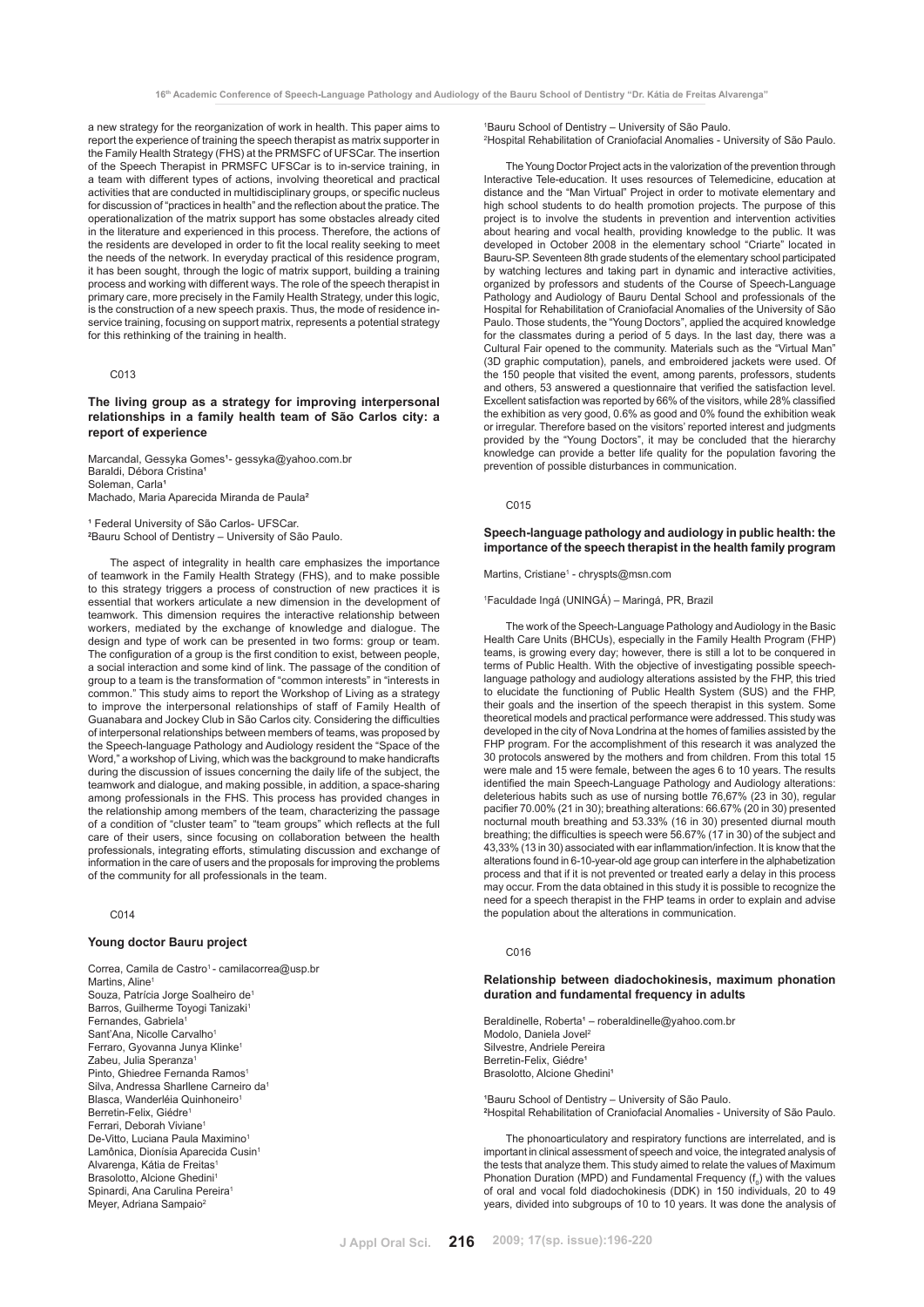DDK ("a", "i", "pa", "ta", "ca" and "pataca") of the MPD ("a", "i", "u", "s", "z" and the relationship s / z) and  $f_0$  (vowel "a" sustainable, counting numbers, and repetition of the vowel "a" and "i"). The results of the DDK and the MPD, as well as the DDK laryngeal and  $f_0$  were compared by Pearson correlation coefficient, whereas significance of 0.05. It was observed that how much higher was the MPD, more was the DDK (for men: "ta" x "numbers", "a" x "u", "a" x "z", and "the" x "numbers" for women: "pa"x"s", "pa"x"z", "ta"x"z", "ca"x"i", "ca"x"u", "pataca"x"s", "pataca"x"z", "a"x"z", "i"x"s", and for some emissions from groups divided by age and gender). For the 20 to 29 year olds, in the emissions "a", "pataca" for man and "pa" for women, how much higher was the ratio s/z, lower was the DDK. About the relationship between DDK and f0 for men aged 30 to 39 years, the faster the recurrence of "a", the more acute the frequency of speech, and the higher the DDK of " i ", the higher the  $\mathfrak{f}_{{}_{0}}$  of speech, sustained vowel and repetition of the vowel "i". Some relationships between DDK and MPD were found. Although no systematic relationship was found between the DDK and  $\mathsf{f}_{_0},$  the study has relevant information concerning the trends presented in the tasks of DDK, which should be considered in clinical assessment and may be useful in the therapeutic process.

#### C017

# **Vocal characteristics of men and women aged 50 years and older**

Santos, Aline Oliveira<sup>1</sup> - alineoliveira.s@hotmail.com) Brasolotto, Alcione Ghedini<sup>1</sup>

#### **1** Bauru School of Dentistry, University of São Paulo

The studies about modifications due to aging have been contributing to the understanding of the vocal aspects in the old community. However, the period of appearance of the characteristics of the vocal aging in men and women is not clear. The purpose was to know the values of the acoustic parameters and to compare them among Brazilian Portuguese speakers of both genders aged 50 years and older, subdivided in decades. There were extracted values from average fundamental frequency  $(f_0)$ , standard derivation of  $(f_0)$ , jitter, shimmer and Noise Harmonic Ratio (NHR) during the emission of three vowels "a" supported per 3 seconds of 161 subjects: 70 men and 91 women with ages between 50 and 79 years. The emissions were recorded in studio and analyzed by the computer-based system Mult Dimension Voice Program (MDVP) model 5105, by Kay Elemetrics. Statistical analysis was done by two-way analysis of variance. There was no statistically significant difference between the ages for all parameters, for either men or women. However, it was possible to observe for the 50, 60 and 70-year-old men respectively, the gradual increase of jitter( 0.81; 0.95 and 1.55%), shimmer (3.82; 4.32 and 5.13%) standard derivation of  $f_{\rm o}$  (1.67; 2.27 and 3.12Hz), which did not happen to women. Only  $\rm f_{\rm o}$  and standard derivation of  $\rm f_{\rm o}$  (respectively 125,97Hz and 2,35Hz for men and 197.01Hz and 5.00Hz for women) presented statistically significant difference (p<0.000 and 0.013%), and thus for jitter, shimmer and NHR, there was no significant difference between the types. It was concluded that considering the division of decades like subgroups, there was no statistically significant difference as for the acoustic parameters analyzed for subject from 50 years. Further studies are suggested with wider age groups and vocal analysis procesudres in order to understand the development of the characteristics of vocal aging.

#### C018

# **Hearing evaluation of young people who use portable digital music players**

Santos, Izabella dos<sup>1</sup> - (izabella.santos@terra.com.br) Couto, Christiane Marques do<sup>1</sup>

#### 1 Faculdade de Fonoaudiologia - UNICAMP

The use of portable digital music players is common among young people. Normally this kind of equipment is used in high volume, which can damage the users' hearing. So, this research evaluated the hearing of young people who use these equipments and measured the sound pressure level which they are exposed to. During the research, young people were submitted to a pure-tone audiometry, including high-frequency, immittance measurement and microphone tube measurement. In the end, young people received guidance about their hearing health. 19 university students, with mean age of 22.21 years, participated in the research. They used their equipment 2.36 hours per day on average with a mean volume of 76.10% of the total, generally in noisy environments, like buses. The audiometry showed, in both ears, that hearing thresholds were higher on the frequencies of 6, 8, 12.5 and 16 KHz. Despite the high thresholds of 6 and 8 KHz, they were still within the normal range. However, for the high-frequency audiometry it is still a preestablished pattern. In impedance, 100% of young people showed type A on tympanometry. The ipsilateral and contralateral acoustic reflexes were found with an average differential over 90 dB. Measuring the sound intensity which young people are exposed to, it was observed that the level of sound intensity near the tympanic membrane is similar for both ears. For the right ear, a maximum value of 79.33 dBSPL (250 Hz) and a minimum value of 46,88 dBSPL (8000Hz) were found; for the left ear, a maximum value of 79.11 dBSPL (250 Hz) and a minimum value of 51,08 dBSPL (8000Hz) were the results. However, some cases have reached peaks of 98.2 dBSPL (1000 Hz). Therefore, it may be concluded that, even not having a hearing loss, these young people are exposed to a high sound pressure for a long period of time, which may become a hearing damage risk.

# C019

# **Oral and laryngeal diadochokinesis rehabilitation in elderly submitted to implant-supported rehabilitation in the mandibular arch**

Pulga, Marina Jorge<sup>1</sup> – marinajp@usp.br Berretin-Felix, Giédre<sup>®</sup> Brasolotto, Alcione Ghedinii

<sup>1</sup>Bauru School of Dentistry – University of São Paulo.

Aging allied with tooth loss and use of ill-fitted dentures can cause changes in orofacial functions, in particular the neuromuscular coordination during speech. This study used tests of oral and laryngeal diadochokinesis (DDK)before and after oral supported implant rehabilitation of 10 patients, been five women and five men with a median of 64 years, total edentulous and users of total removable prostheses. Were considered the vowels "a" "i", the syllable "pa" for analysis of parameters of the average rate of the DDK  $(mT)$ , the standard deviation of the period of the DDK (dpP), the coefficient of variation of the period of the DDK (cvP), disturbances of the period of DDK (iiT) and coefficient of variation of intensity peak of the DDK (cvI), and finally, the trisyllable "pataka" analyzing the total number of emissions and the number of "pataka" per second. Statistical analysis was performed using the Student's t test for two paired groups. The laryngeal DDK showed no statistically significant variations, while the oral DDK showed decrease in the average time of vocalizations ( $p = 0.024$ ), improve of the ability to maintain constant the intensity of vocalizations ( $p = 0.041$ ), increase in the total number of emissions "pataka" ( $p = 0.003$ ) and in the number of "pataka" per second (p = 0.010). Thus, we conclude that the oral rehabilitation by means of supported implant prostheses heightened oral neuromuscular coordination in elderly edentulous and users of removable complete dentures.

# C020

# **Assessment of phonological working memory: comparison of performance in different age groups**

Grivol, Márcia Aparecida <sup>1</sup>- marcia.grivol@usp.br Hage, Simone Rocha de Vasconcellos **<sup>1</sup>**

**1** Bauru School of Dentistry – University of São Paulo.

Working memory is a system of processing and storing information for short-term that keeps the thought, learning and communication, is necessary for the realization of complex cognitive activities such as comprehension, lexical access and learning of reading and writing. It is believed that the memory is expanded with age until they suffer a decline by the aging process, even if healthy. Studies involving adults and elderly normal allow early identification of possible losses in memory allowing early intervention and better conditions for individuals with impaired working memory. Whereas the skills of phonological working memory extending until certain age and can decline with aging, this study aimed to verify the performance of individuals at different ages, without changes of language in tasks that assess the phonological working memory (Test of Repeat Non Words). The study involved 90 normal people, 30 children (between six and eight years and 11 months), 30 adults (between 19 and 35 years) and 30 elderly (60 years or more). It was applied the Test of Nonword Repetition, which is to repeat 40 words invented from 2 to 5 syllables. The results were analyzed statistically with descriptive measures and paired t test, considering a significant p value <0.05. In the NonWord Repetition Test total score, there were statistically significant differences among the different age groups (elderly <children <adults). The conclusion was that elderly had worse performance when compared to adults and children, suggesting that phonological working memory suffers decline with the aging process. On the other hand, adults had better performance than children, showing that adults have better storage of verbal material compared to children.